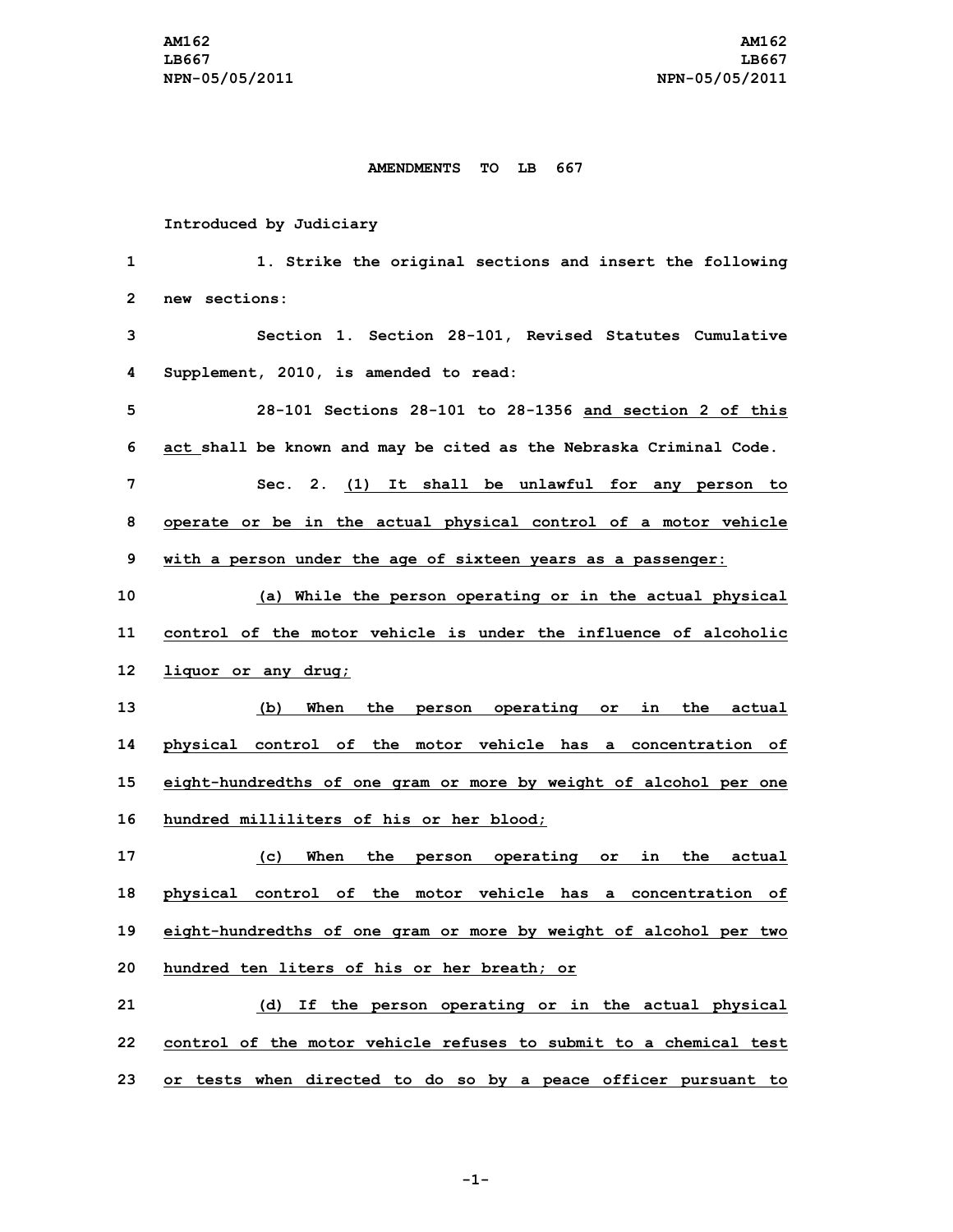**section 60-6,197. (2) A violation of this section shall be <sup>a</sup> Class I misdemeanor. (3) The crime punishable under this section shall be treated as <sup>a</sup> separate and distinct offense from any other offense arising out of acts alleged to have been committed while the person was in violation of this section. Sec. 3. Section 28-306, Reissue Revised Statutes of Nebraska, is amended to read: 28-306 (1) <sup>A</sup> person who causes the death of another unintentionally while engaged in the operation of <sup>a</sup> motor vehicle in violation of the law of the State of Nebraska or in violation of any city or village ordinance commits motor vehicle homicide. (2) Except as provided in subsection (3) of this section, motor vehicle homicide is a Class I misdemeanor. (3)(a) If the proximate cause of the death of another is the operation of <sup>a</sup> motor vehicle in violation of section 60-6,213 or 60-6,214, motor vehicle homicide is <sup>a</sup> Class IIIA felony. (b) If the proximate cause of the death of another is the operation of <sup>a</sup> motor vehicle in violation of section 60-6,196 or 60-6,197.06, motor vehicle homicide is <sup>a</sup> Class III felony. The court shall, as part of the judgment of conviction, order the person not to drive any motor vehicle for any purpose for <sup>a</sup> period of at least one year and not more than fifteen years and shall order that the operator's license of such person be revoked for the same period.**

**27 (c) If the proximate cause of the death of another is**

**-2-**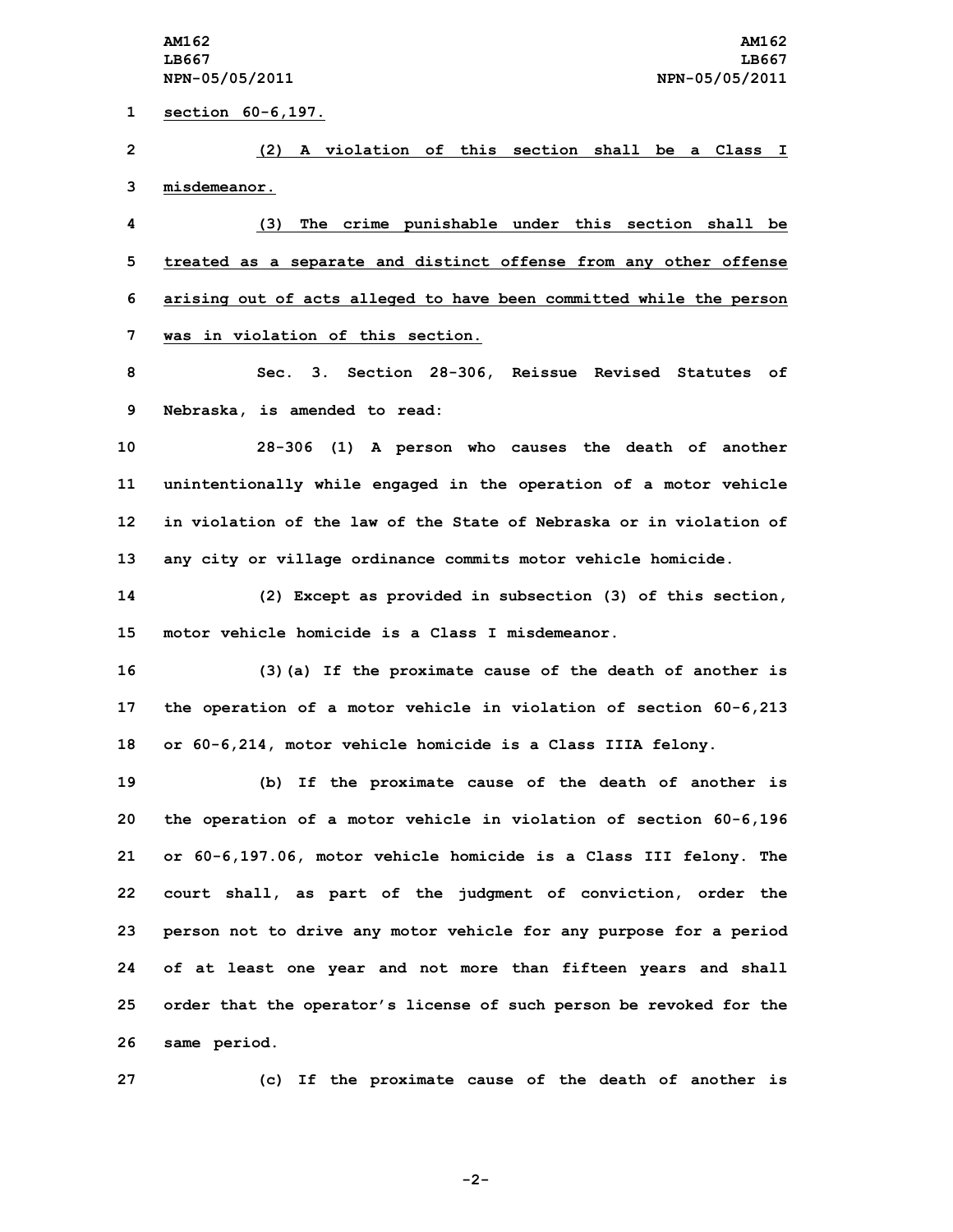# **AM162 AM162 LB667 LB667 NPN-05/05/2011 NPN-05/05/2011**

 **the operation of <sup>a</sup> motor vehicle in violation of section 60-6,196 or 60-6,197.06, motor vehicle homicide is <sup>a</sup> Class II felony if the defendant has <sup>a</sup> prior conviction for <sup>a</sup> violation of section 60-6,196 or 60-6,197.06, under <sup>a</sup> city or village ordinance enacted in conformance with section 60-6,196, or under <sup>a</sup> law of another state if, at the time of the conviction under the law of such other state, the offense for which the defendant was convicted would have been <sup>a</sup> violation of section 60-6,196. The court shall, as part of the judgment of conviction, order the person not to drive any motor vehicle for any purpose for <sup>a</sup> period of fifteen years and shall order that the operator's license of such person be revoked for the same period.**

 **(d) An order of the court described in subdivision (b) or (c) of this subsection shall be administered upon sentencing, upon final judgment of any appeal or review, or upon the date that any probation is revoked.**

 **(4) The crime punishable under this section shall be treated as <sup>a</sup> separate and distinct offense from any other offense arising out of acts alleged to have been committed while the person was in violation of this section.**

**21 Sec. 4. Section 28-394, Reissue Revised Statutes of 22 Nebraska, is amended to read:**

 **28-394 (1) <sup>A</sup> person who causes the death of an unborn child unintentionally while engaged in the operation of <sup>a</sup> motor vehicle in violation of the law of the State of Nebraska or in violation of any city or village ordinance commits motor vehicle homicide of an unborn child.**

**-3-**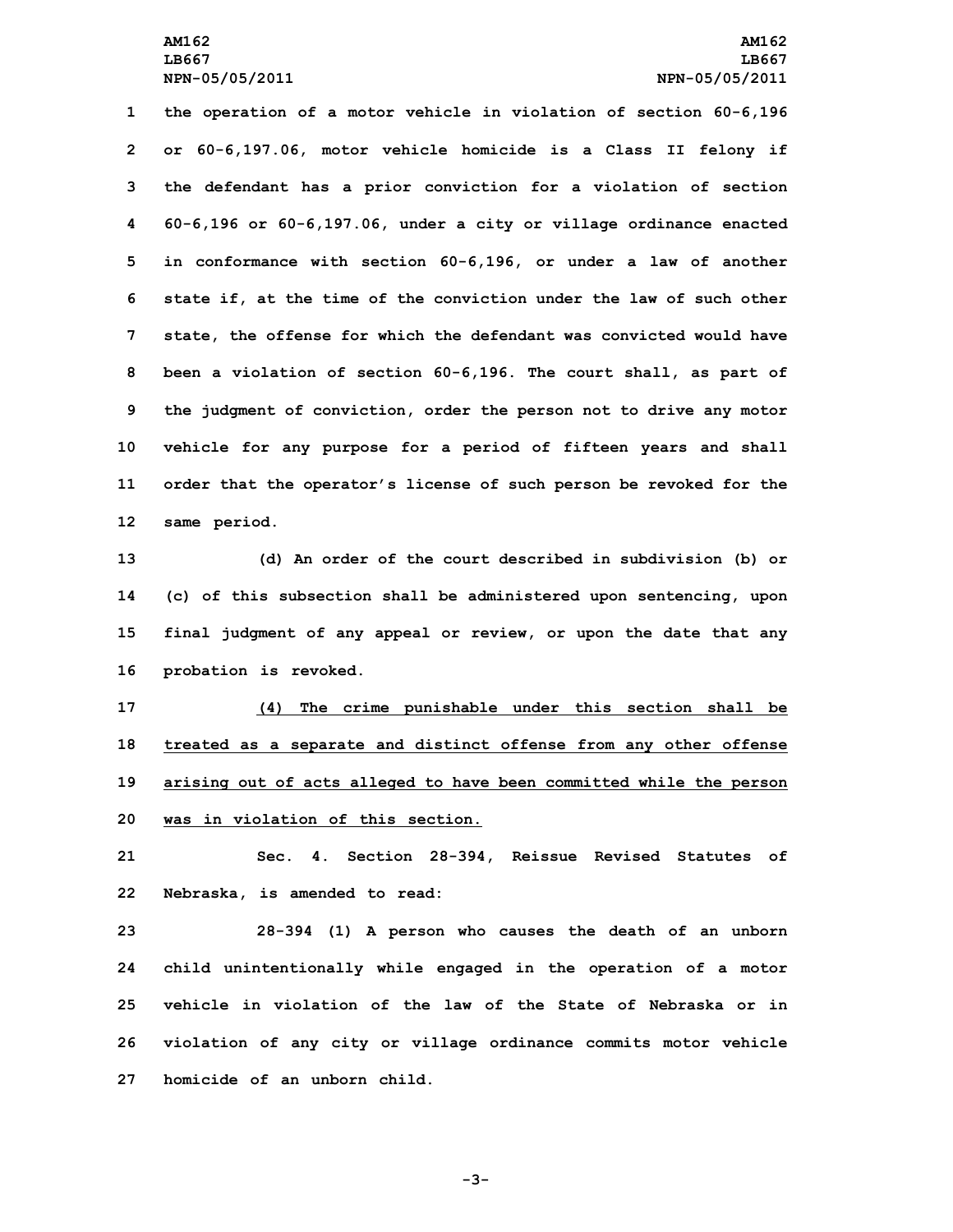**(2) Except as provided in subsection (3) of this section, motor vehicle homicide of an unborn child is a Class I misdemeanor. (3)(a) If the proximate cause of the death of an unborn child is the operation of <sup>a</sup> motor vehicle in violation of section 60-6,213 or 60-6,214, motor vehicle homicide of an unborn child is <sup>a</sup> Class IV felony.**

 **(b) Except as provided in subdivision (3)(c) of this section, if the proximate cause of the death of an unborn child is the operation of <sup>a</sup> motor vehicle in violation of section 60-6,196 or 60-6,197.06, motor vehicle homicide of an unborn child is <sup>a</sup> Class IV felony and the court shall, as part of the judgment of conviction, order the person not to drive any motor vehicle for any purpose for <sup>a</sup> period of at least sixty days and not more than fifteen years after the date ordered by the court and shall order that the operator's license of such person be revoked for the same period. The revocation shall not run concurrently with any jail term imposed.**

 **(c) If the proximate cause of the death of an unborn child is the operation of <sup>a</sup> motor vehicle in violation of section 60-6,196 or 60-6,197.06 and the defendant has <sup>a</sup> prior conviction for <sup>a</sup> violation of section 60-6,196 or <sup>a</sup> city or village ordinance enacted in conformance with section 60-6,196, motor vehicle homicide of an unborn child is <sup>a</sup> Class III felony and the court shall, as part of the judgment of conviction, order the person not to drive any motor vehicle for any purpose for <sup>a</sup> period of at least sixty days and not more than fifteen years after the date ordered by the court and shall order that the**

**-4-**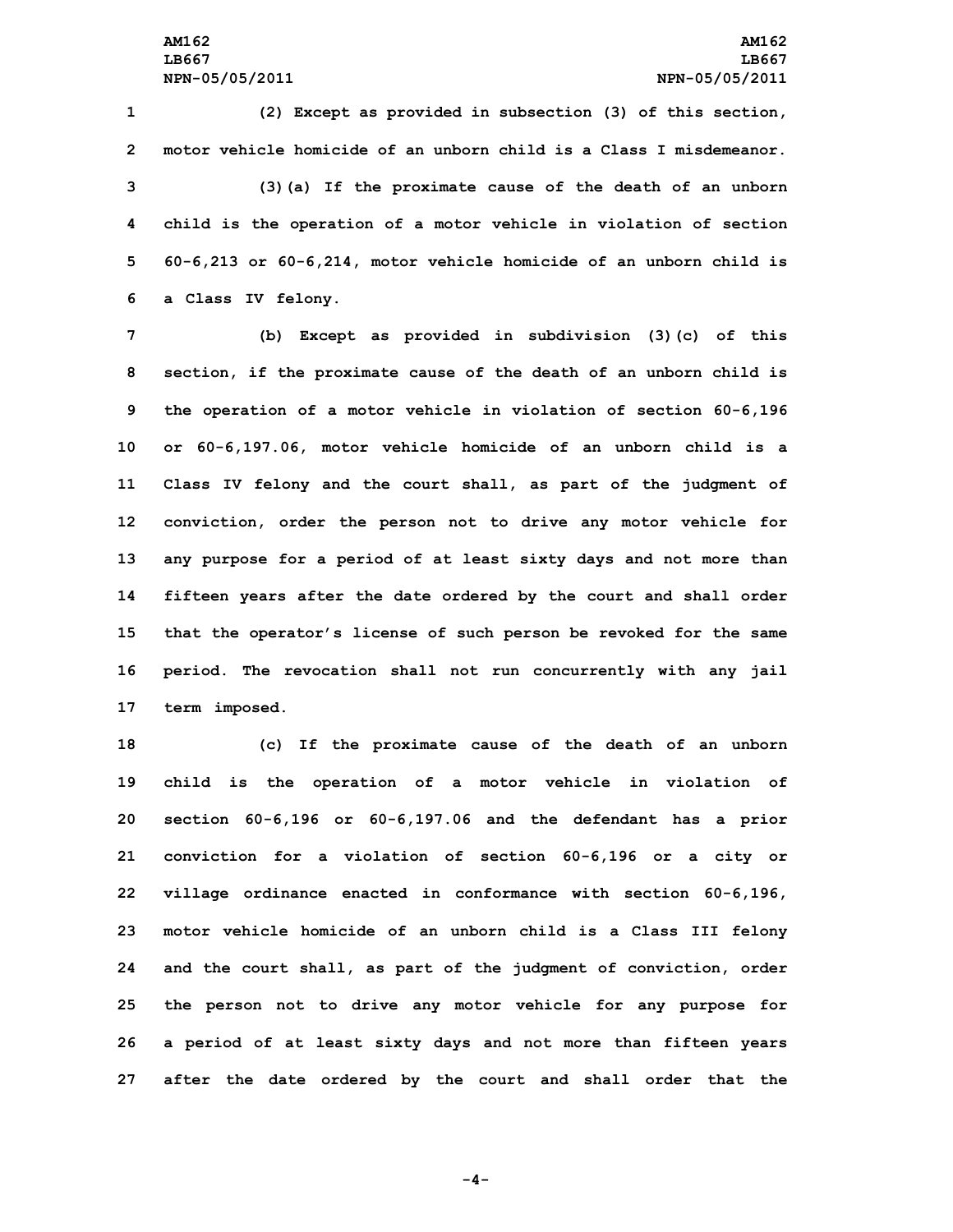**1 operator's license of such person be revoked for the same period. 2 The revocation shall not run concurrently with any jail term 3 imposed.**

 **(4) The crime punishable under this section shall be treated as <sup>a</sup> separate and distinct offense from any other offense arising out of acts alleged to have been committed while the person was in violation of this section.**

**8 Sec. 5. Section 29-215, Reissue Revised Statutes of 9 Nebraska, is amended to read:**

 **29-215 (1) <sup>A</sup> law enforcement officer has the power and authority to enforce the laws of this state and of the political subdivision which employs the law enforcement officer or otherwise perform the functions of that office anywhere within his or her primary jurisdiction.**

 **(2) Any law enforcement officer who is within this state, but beyond his or her primary jurisdiction, has the power and authority to enforce the laws of this state or any legal ordinance of any city or incorporated village or otherwise perform the functions of his or her office, including the authority to arrest and detain suspects, as if enforcing the laws or performing the functions within his or her primary jurisdiction in the following 22 cases:**

 **(a) Any such law enforcement officer, if in <sup>a</sup> fresh attempt to apprehend <sup>a</sup> person suspected of committing <sup>a</sup> felony, may follow such person into any other jurisdiction in this state and there arrest and detain such person and return such person to the law enforcement officer's primary jurisdiction;**

**-5-**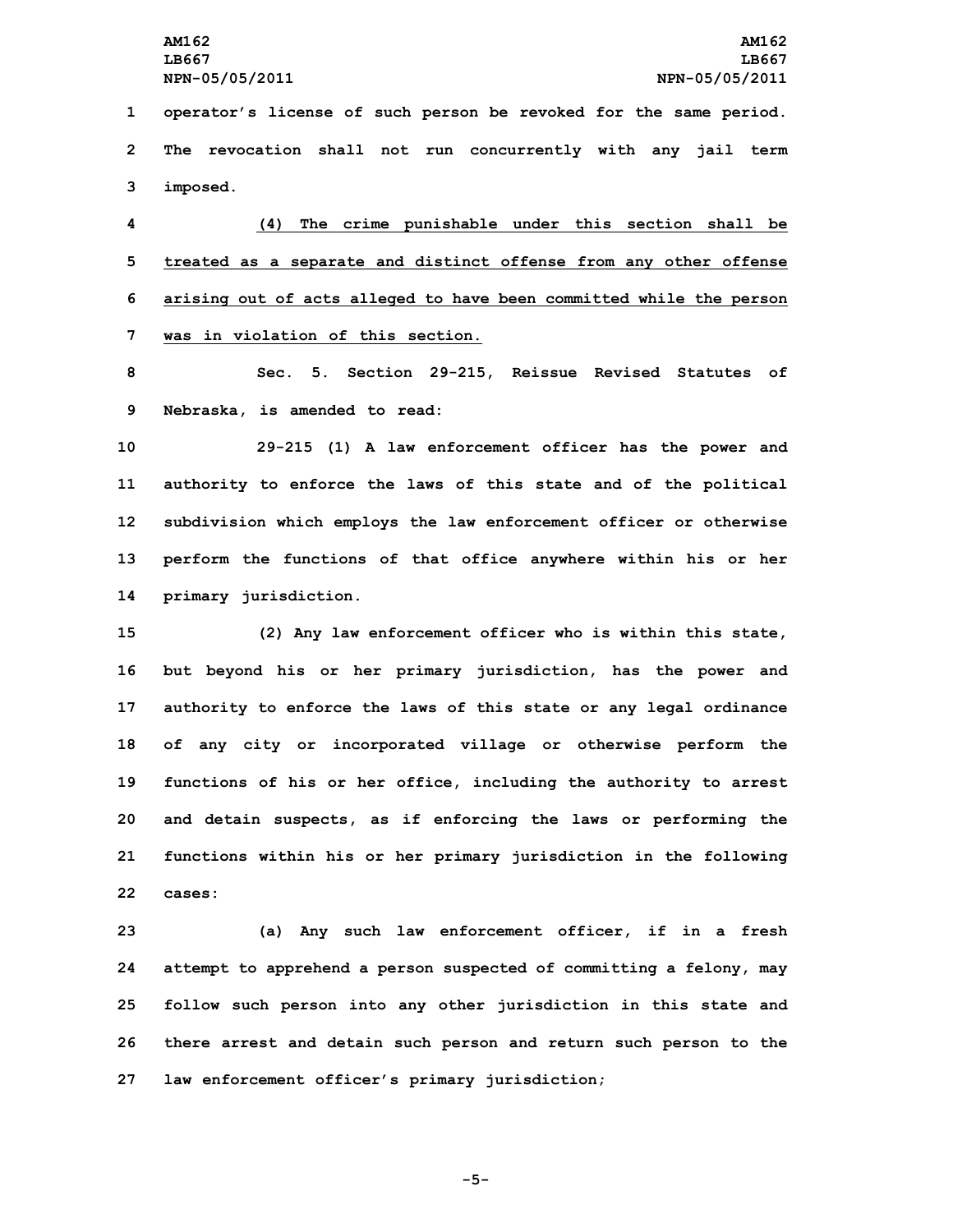**(b) Any such law enforcement officer, if in <sup>a</sup> fresh attempt to apprehend <sup>a</sup> person suspected of committing <sup>a</sup> misdemeanor or <sup>a</sup> traffic infraction, may follow such person anywhere in an area within twenty-five miles of the boundaries of the law enforcement officer's primary jurisdiction and there arrest and detain such person and return such person to the law enforcement officer's primary jurisdiction;**

 **(c) Any such law enforcement officer shall have such enforcement and arrest and detention authority when responding to <sup>a</sup> call in which <sup>a</sup> local, state, or federal law enforcement officer is in need of assistance. A law enforcement officer in need of assistance shall mean (i) <sup>a</sup> law enforcement officer whose life is in danger or (ii) <sup>a</sup> law enforcement officer who needs assistance in making an arrest and the suspect (A) will not be apprehended unless immediately arrested, (B) may cause injury to himself or herself or others or damage to property unless immediately arrested, or (C) may destroy or conceal evidence of the commission of <sup>a</sup> crime; and**

 **(d) Any municipality or county may, under the provisions of the Interlocal Cooperation Act or the Joint Public Agency Act, enter into <sup>a</sup> contract with any other municipality or county for law enforcement services or joint law enforcement services. Under such an agreement, law enforcement personnel may have such enforcement authority within the jurisdiction of each of the participating political subdivisions if provided for in the agreement. Unless otherwise provided in the agreement, each participating political subdivision shall provide liability insurance coverage for its own law enforcement personnel as provided in section 13-1802.**

**-6-**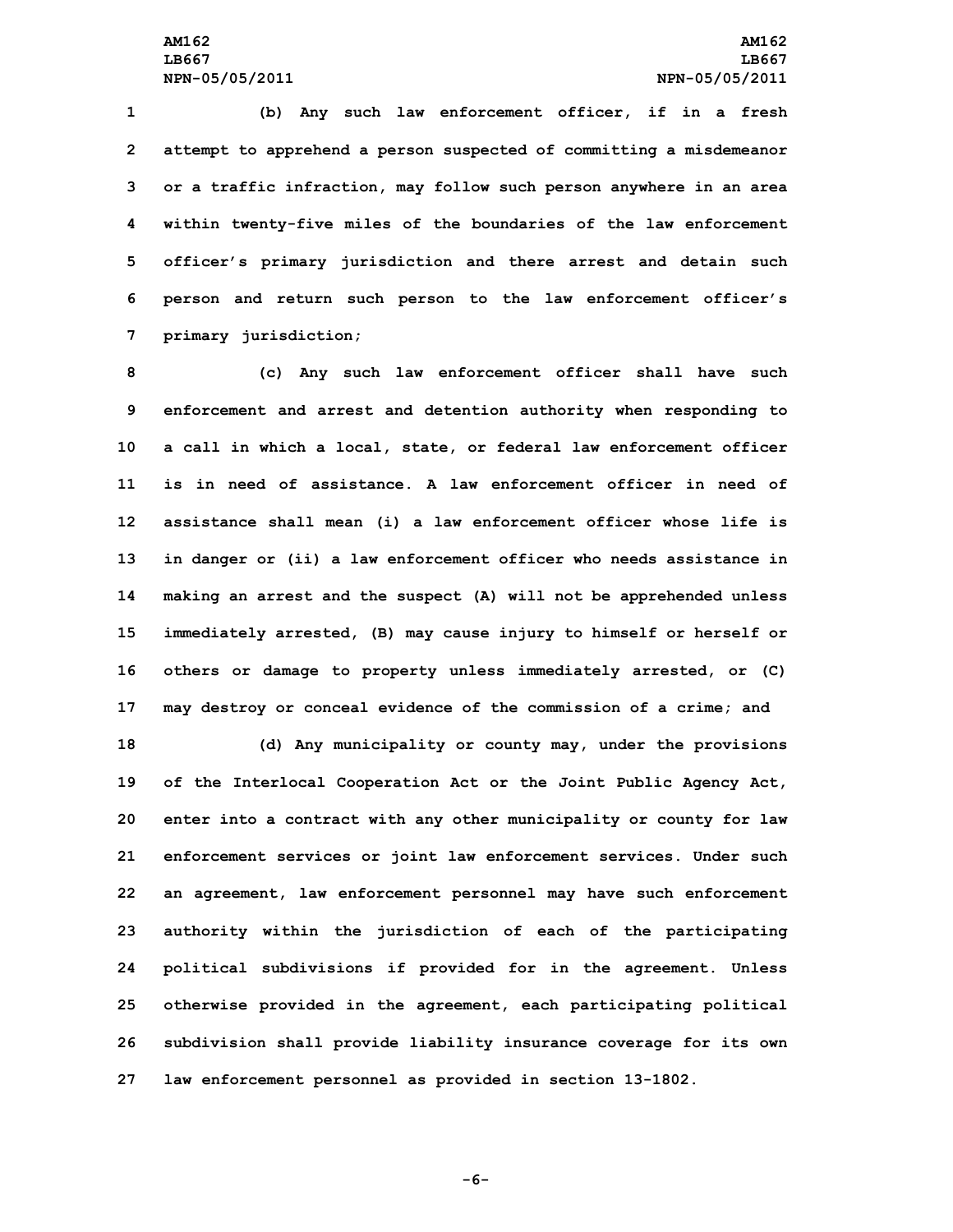**(3) When probable cause exists to believe that <sup>a</sup> person is operating or in the actual physical control of any motor vehicle, motorboat, personal watercraft, or aircraft while under the influence of alcoholic liquor or of any drug or otherwise in violation of section 28-1465, 28-1466, 28-1472, 37-1254.01, 37-1254.02, 60-4,163, 60-4,164, 60-6,196, 60-6,197, 60-6,211.01, or 60-6,211.02, the law enforcement officer has the power and authority to do any of the following or any combination thereof:**

**9 (a) Transport such person to <sup>a</sup> facility outside of the 10 law enforcement officer's primary jurisdiction for appropriate 11 chemical testing of the person;**

**12 (b) Administer outside of the law enforcement officer's 13 primary jurisdiction any post-arrest test advisement to the person; 14 or**

 **(c) With respect to such person, perform other procedures or functions outside of the law enforcement officer's primary jurisdiction which are directly and solely related to enforcing the laws that concern <sup>a</sup> person operating or being in the actual physical control of any motor vehicle, motorboat, or aircraft while under the influence of alcoholic liquor or of any other drug or otherwise in violation of section 28-1465, 28-1466, 28-1472, 37-1254.01, 37-1254.02, 60-4,163, 60-4,164, 60-6,196, 60-6,197, 60-6,211.01, or 60-6,211.02.**

**24 (4) For purposes of this section:**

**25 (a) Law enforcement officer has the same meaning as peace 26 officer as defined in section 49-801 and also includes conservation 27 officers of the Game and Parks Commission; and**

**-7-**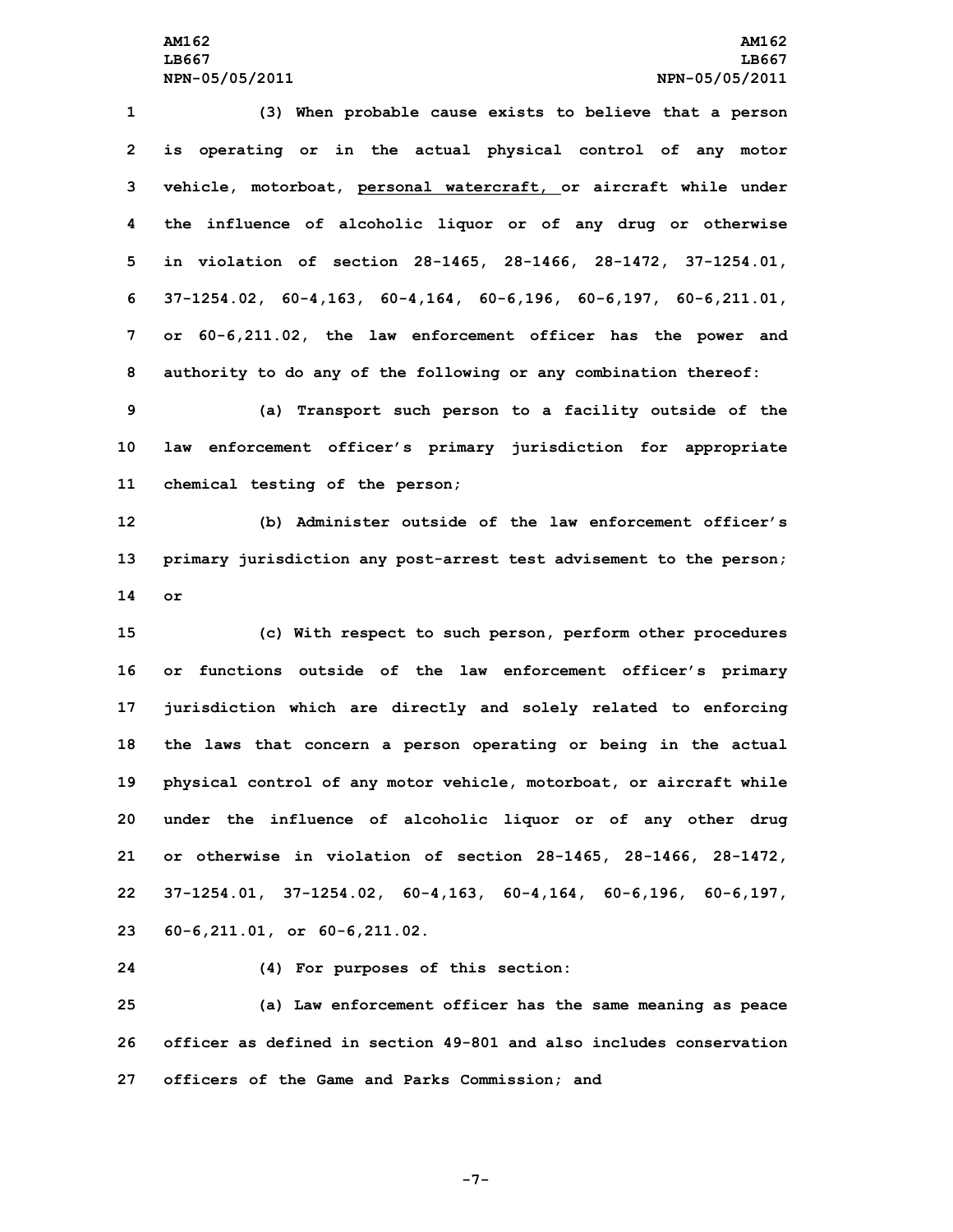**1 (b) Primary jurisdiction means the geographic area within 2 the territorial limits of the state or political subdivision which 3 employs the law enforcement officer.**

**4 Sec. 6. Section 29-1917, Reissue Revised Statutes of 5 Nebraska, is amended to read:**

 **29-1917 (1) Except as provided in section 29-1926, at any time after the filing of an indictment or information in <sup>a</sup> felony or Class <sup>W</sup> misdemeanor prosecution, the prosecuting attorney or the defendant may request the court to allow the taking of <sup>a</sup> deposition of any person other than the defendant who may be <sup>a</sup> witness in the trial of the offense. The court may order the taking of the deposition when it finds the testimony of the witness:**

**13 (a) May be material or relevant to the issue to be 14 determined at the trial of the offense; or**

**15 (b) May be of assistance to the parties in the 16 preparation of their respective cases.**

**17 (2) An order granting the taking of <sup>a</sup> deposition shall 18 include the time and place for taking such deposition and such 19 other conditions as the court determines to be just.**

 **(3) The proceedings in taking the deposition of <sup>a</sup> witness pursuant to this section and returning it to the court shall be governed in all respects as the taking of depositions in civil 23 cases.**

 **(4) <sup>A</sup> deposition taken pursuant to this section may be used at the trial by any party solely for the purpose of contradicting or impeaching the testimony of the deponent as <sup>a</sup> 27 witness.**

**-8-**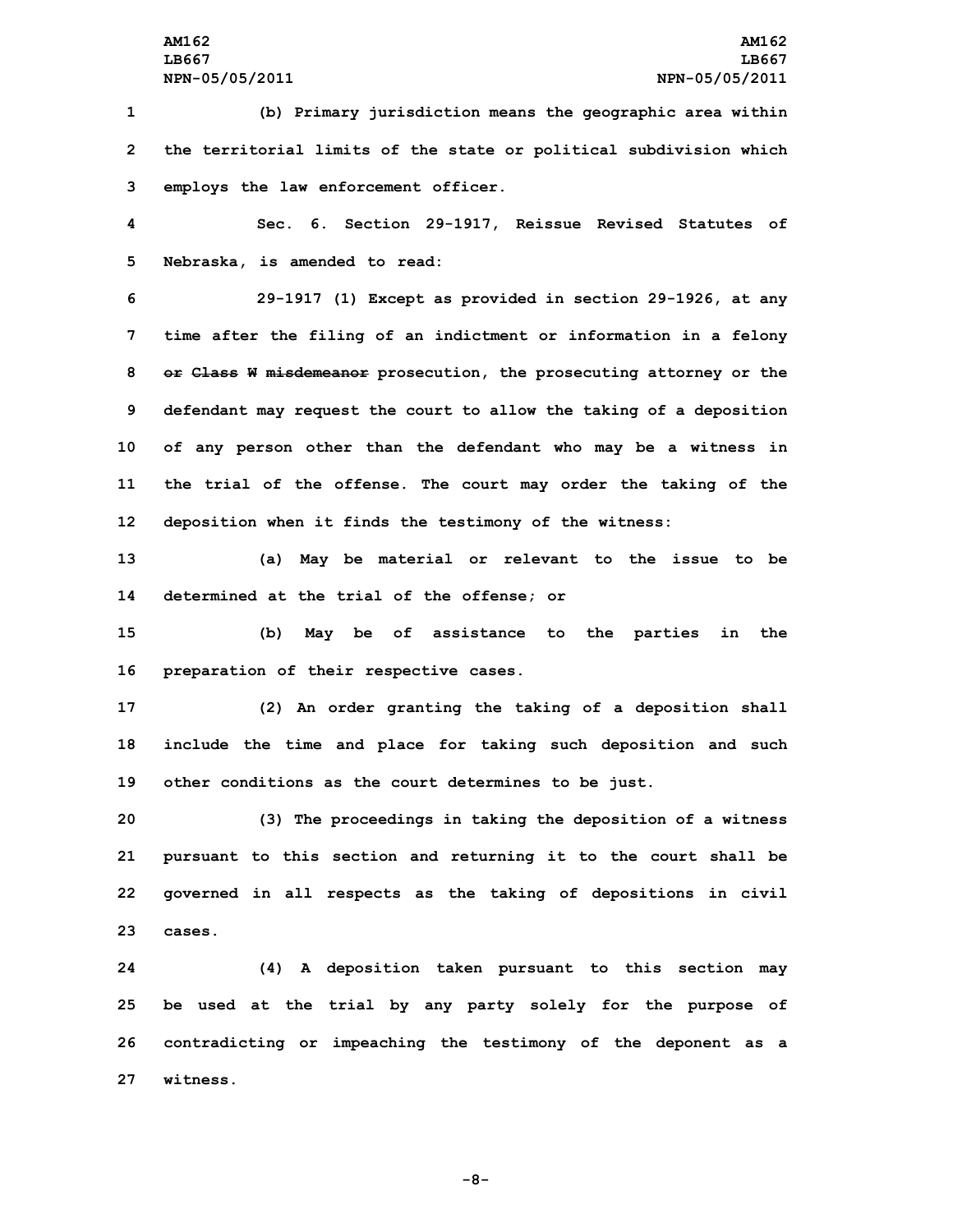**1 Sec. 7. Section 29-2259.01, Revised Statutes Cumulative 2 Supplement, 2010, is amended to read:**

 **29-2259.01 (1) There is hereby created the Probation Cash Fund. All money collected pursuant to subdivisions (2)(m) and (2)(o) of section 29-2262 and subdivisions (4)(a) and (4)(b) of section 60-4,115 shall be remitted to the State Treasurer for credit to the fund.**

 **(2) Expenditures from the money in the fund collected pursuant to subdivisions (2)(m) and (2)(o) of section 29-2262 shall include, but not be limited to, supplementing any state funds necessary to support the costs of the services for which the money was collected.**

 **(3)(a) The Office of Probation Administration shall use no more than five percent of the money in the fund collected in each fiscal year pursuant to subdivisions (4)(a) and (4)(b) of section 60-4,115 for administrative costs of the office.**

 **(b) Expenditures from the money in the fund collected pursuant to subdivisions (4)(a) and (4)(b) of section 60-4,115 shall also be used to provide for the cost of installing, removing, and maintaining an ignition interlock device in accordance with subsection (9) of section 60-6,211.05. The office shall not be required to pay costs authorized under this subdivision that exceed the amount of funds available for this purpose.**

 **(4) (3) Any money in the fund available for investment shall be invested by the state investment officer pursuant to the Nebraska Capital Expansion Act and the Nebraska State Funds Investment Act.**

**-9-**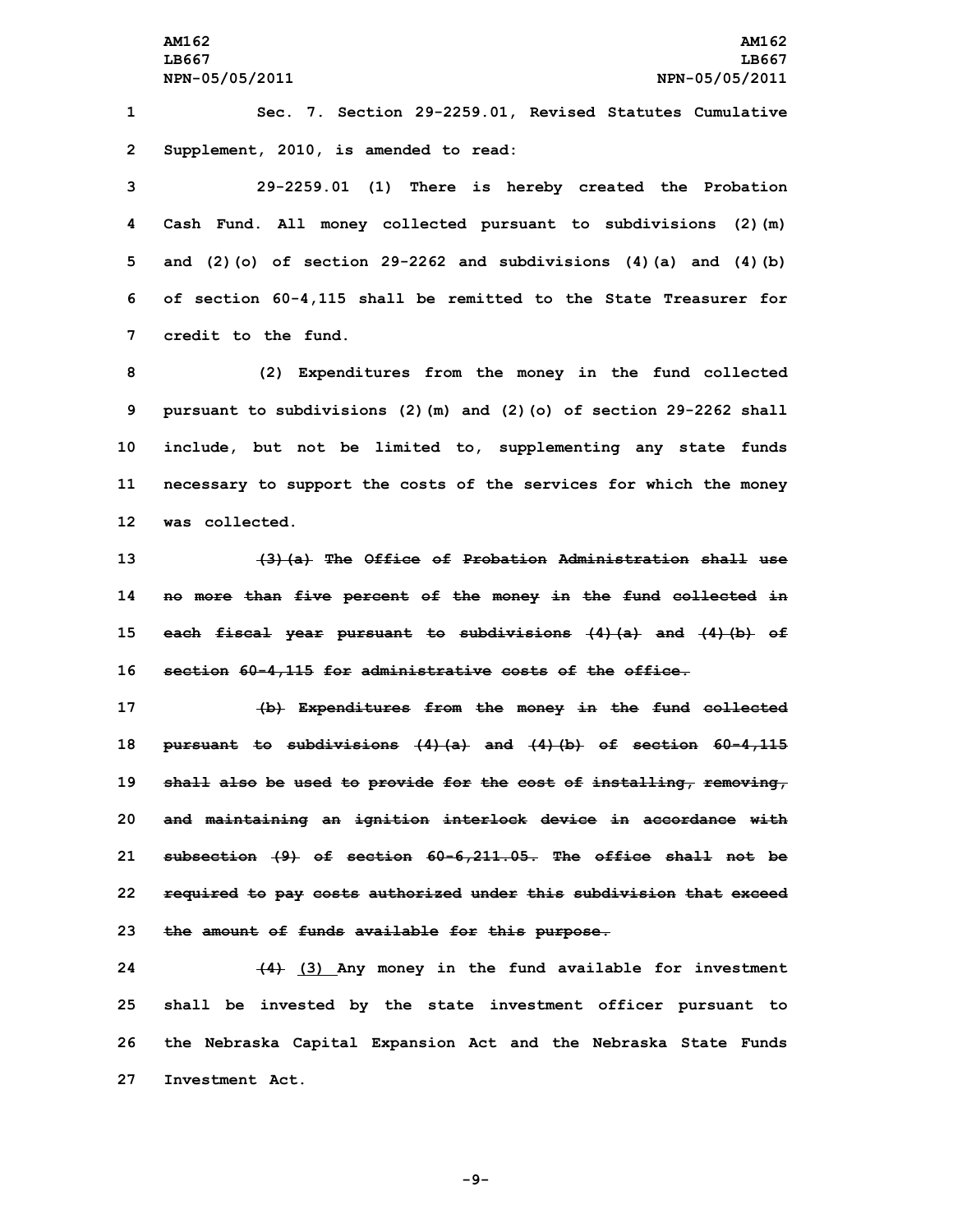**(5) The State Treasurer shall transfer any money in the Ignition Interlock Device Fund on May 14, 2009, to the Probation Cash Fund. Sec. 8. Section 37-1201, Revised Statutes Cumulative Supplement, 2010, is amended to read: 37-1201 Sections 37-1201 to 37-12,110 and sections 16, 17, 18, and 19 of this act shall be known and may be cited as the State Boat Act. It is the policy of this state to promote safety for persons and property in and connected with the use, operation, and equipment of vessels and to promote uniformity of laws relating 11 thereto. Sec. 9. Section 37-1238.01, Reissue Revised Statutes of Nebraska, is amended to read: 37-1238.01 No person other than <sup>a</sup> rescue squad member actually en route to, at, or returning from any emergency requiring the services of such member or any law enforcement peace officer in the performance of his or her official duties shall operate <sup>a</sup> vessel equipped with <sup>a</sup> rotating or flashing red or blue light or lights upon the waters of this state. Sec. 10. Section 37-1254.01, Reissue Revised Statutes of Nebraska, is amended to read: 37-1254.01 (1) No person shall be in the actual physical control of any motorboat or personal watercraft under propulsion upon the waters of this state: (a) While under the influence of alcohol alcoholic liquor or of any controlled substance as defined in section 28-401; drug;**

**-10-**

**27 (b) When such person has <sup>a</sup> concentration of**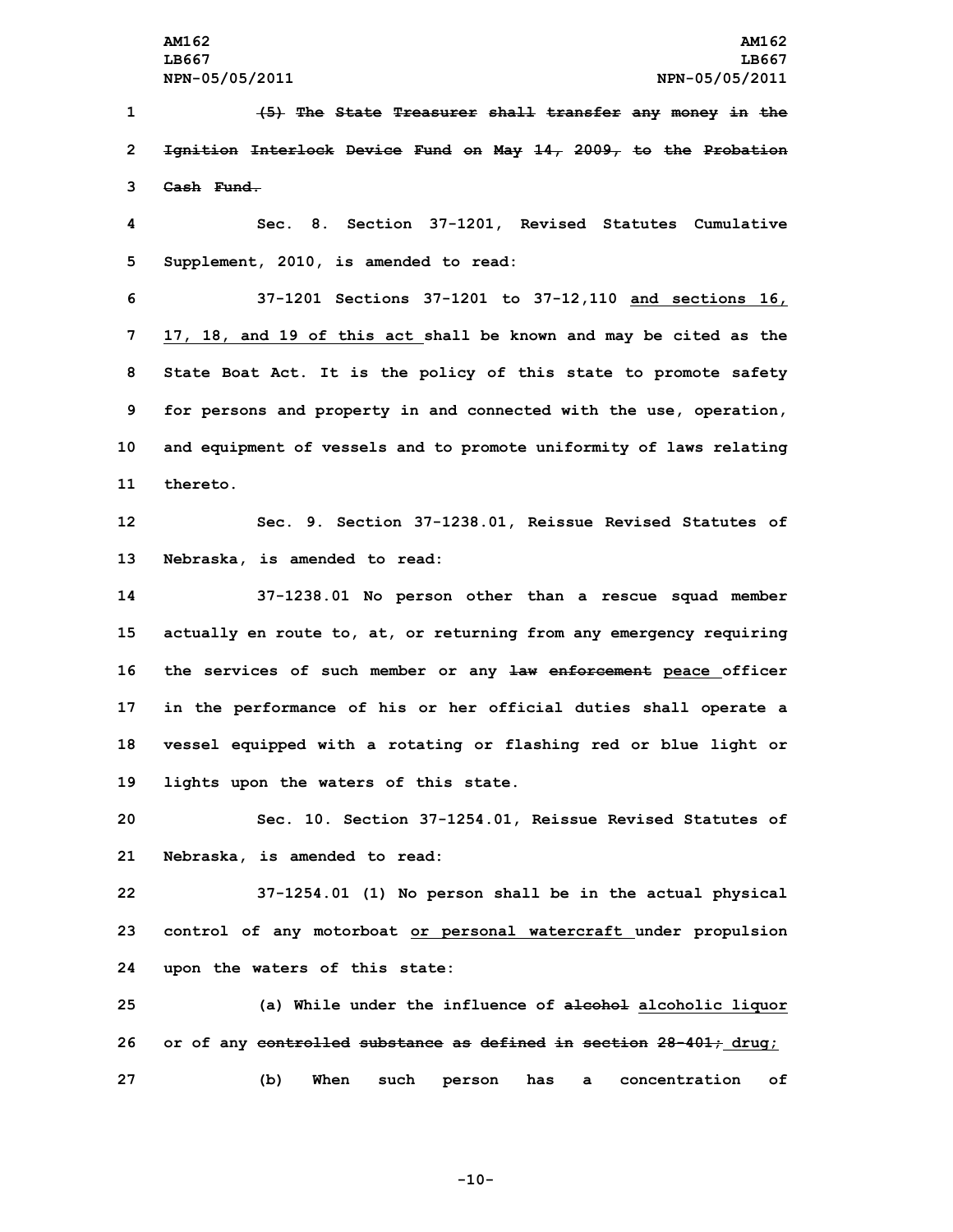**1 eight-hundredths of one gram or more by weight of alcohol 2 per one hundred milliliters of his or her blood; or**

**3 (c) When such person has <sup>a</sup> concentration of 4 eight-hundredths of one gram or more by weight of alcohol 5 per two hundred ten liters of his or her breath.**

 **(2) Any person who is in the actual physical control of any motorboat under propulsion upon the waters of this state while in <sup>a</sup> condition described in subsection (1) of this section shall be guilty of <sup>a</sup> Class II misdemeanor. Upon conviction the court shall, as part of the judgment of conviction, order such person not to be in the physical control of <sup>a</sup> motorboat under propulsion upon the waters of this state for any purpose for <sup>a</sup> period of six months from the date of such conviction, except that if the court places such person on probation or suspends the sentence for any reason, the court shall, as one of the conditions of probation or sentence suspension, order such person not to be in the physical control of any motorboat under propulsion upon the waters of this state for any purpose for <sup>a</sup> period of sixty days from the date of the order. (3) (2) Any city or village may enact ordinances in conformance with this section and section 37-1254.02. Upon conviction of any person of <sup>a</sup> violation of such <sup>a</sup> city or village ordinance, the provisions of sections 18 and 19 of this act shall be applicable the same as though it were <sup>a</sup> violation of this section or section 37-1254.02.**

**25 (3) Any person who is in the actual physical control 26 of any motorboat or personal watercraft under propulsion upon the 27 waters of this state while in a condition described in subsection**

**-11-**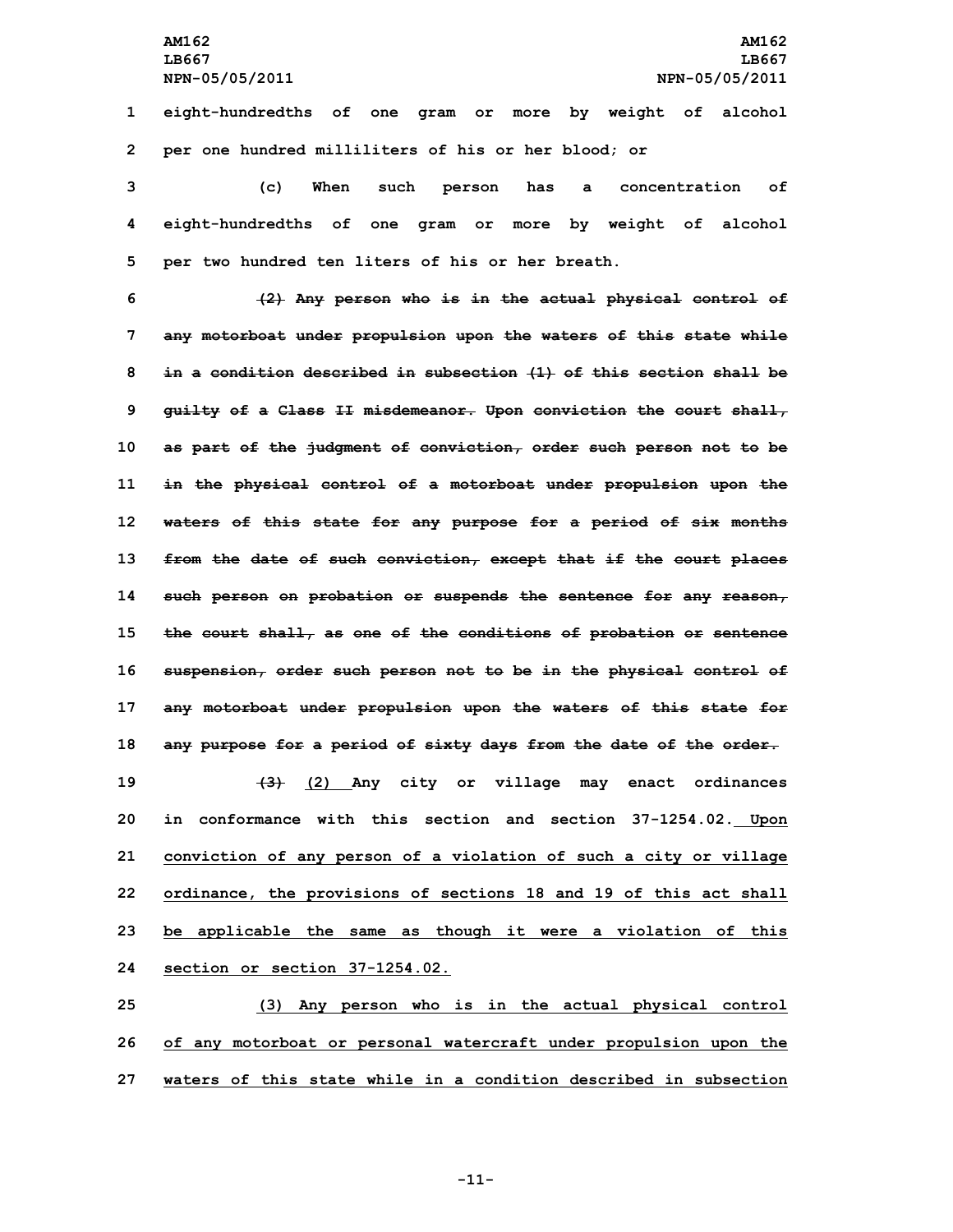**1 (1) of this section shall be guilty of <sup>a</sup> crime and upon conviction 2 punished as provided in section 19 of this act.**

 **(4) At the discretion of the court, any person convicted of violating this section or violating any city or village ordinance adopted in conformance with this section may be required to attend, at the convicted person's expense, an alcoholism treatment program as <sup>a</sup> term of probation.**

**8 Sec. 11. Section 37-1254.02, Reissue Revised Statutes of 9 Nebraska, is amended to read:**

 **37-1254.02 (1) Any person who has in his or her actual physical control <sup>a</sup> motorboat or personal watercraft under propulsion upon the waters of this state shall be deemed to have given his or her consent to submit to <sup>a</sup> chemical test or tests of his or her blood, or breath, or urine for the purpose of determining the amount of alcohol content concentration of alcohol or the presence of drugs in such blood, or breath, or urine.**

 **(2) Any law enforcement peace officer who has been duly authorized to make arrests for violations of laws of this state or ordinances of any city or village may require any person arrested for any offense arising out of acts alleged to have been committed while the person was in the actual physical control of <sup>a</sup> motorboat or personal watercraft under propulsion upon the waters of this state under the influence of alcohol or drugs to submit to <sup>a</sup> chemical test or tests of his or her blood, or breath, or urine for the purpose of determining the alcohol content of concentration of alcohol or the presence of drugs in such blood, or breath, or urine when the officer has reasonable grounds to believe that the person**

**-12-**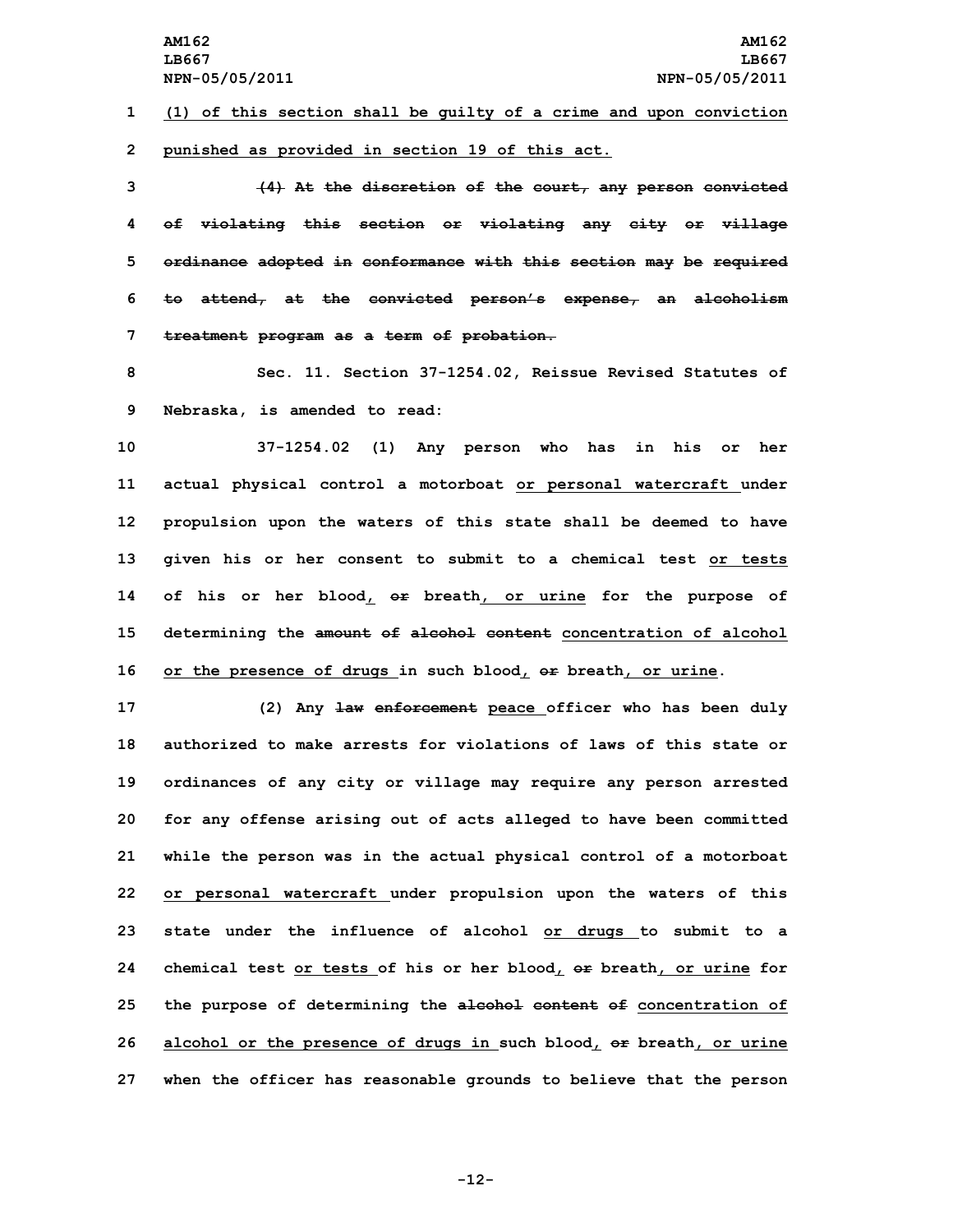**was in the actual physical control of <sup>a</sup> motorboat or personal watercraft under propulsion upon the waters of this state while under the influence of alcohol or drugs in violation of section 37-1254.01. It shall be unlawful for <sup>a</sup> person to refuse to provide <sup>a</sup> sample of his or her blood, breath, or urine after being directed by <sup>a</sup> peace officer to submit to <sup>a</sup> chemical test or tests of his or her blood or breath pursuant to this section.**

 **(3) Any law enforcement officer who has been duly authorized to make arrests for violations of laws of this state or ordinances of any city or village may require any person who has in his or her actual physical control <sup>a</sup> motorboat under propulsion upon the waters of this state to submit to <sup>a</sup> preliminary test of his or her breath for alcohol content if the officer has reasonable grounds to believe that such person has alcohol in his or her body or has committed any violation of this section and section 37-1254.01. Any person who refuses to submit to such preliminary breath test or whose preliminary breath test results indicate an alcohol content of eight-hundredths of one gram or more by weight of alcohol per two hundred ten liters of his or her breath shall be placed under arrest. Any person who refuses to submit to such preliminary breath test shall be guilty of <sup>a</sup> Class III misdemeanor. (4) (3) Any person arrested pursuant to as described in subsection (2) of this section may, upon the direction of <sup>a</sup> law enforcement peace officer, be required to submit to <sup>a</sup> chemical test or tests of his or her blood, or breath, or urine for <sup>a</sup> determination of the concentration of alcohol or the presence of drugs. alcohol content. Any person who refuses to submit to <sup>a</sup>**

**-13-**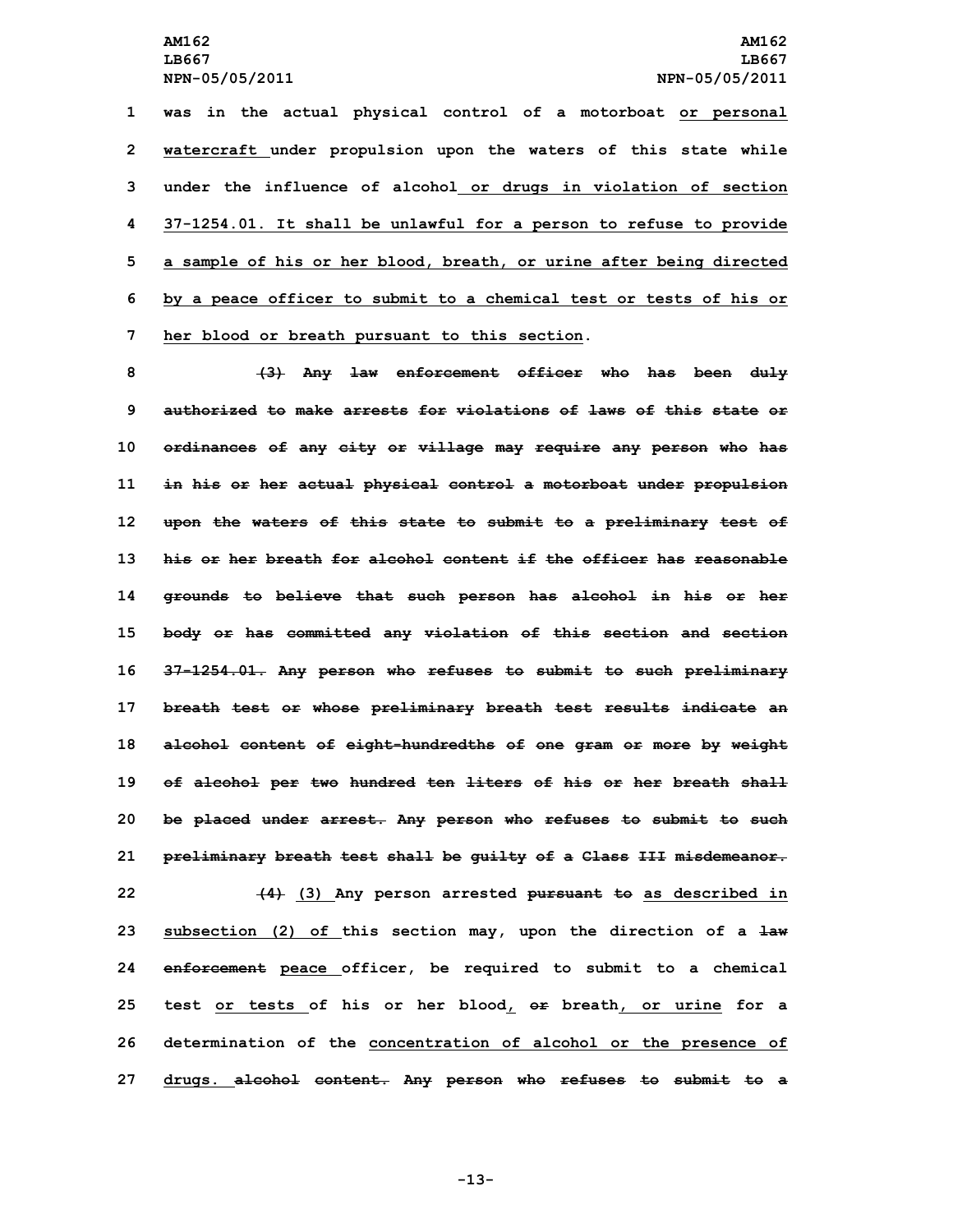**chemical blood or breath test required pursuant to this section shall be guilty of <sup>a</sup> Class II misdemeanor, and the court shall, as part of the judgment of conviction, order such person not to be in the actual physical control of any motorboat under propulsion upon the waters of this state for any purpose for <sup>a</sup> period of six months from the date of such conviction. If the court places such person on probation or suspends the sentence for any reason, the court shall, as one of the conditions of probation or sentence suspension, order such person not to be in the actual physical control of any motorboat under propulsion upon the waters of this state for any purpose for <sup>a</sup> period of sixty days from the date of the order.**

 **(4) Any person involved in <sup>a</sup> motorboat or personal watercraft accident in this state may be required to submit to <sup>a</sup> chemical test or tests of his or her blood, breath, or urine by any peace officer if the officer has reasonable grounds to believe that the person was in the actual physical control of <sup>a</sup> motorboat or personal watercraft under propulsion upon the waters of this state while under the influence of alcoholic liquor or drugs at the time of the accident.**

 **(5) Any person who is required to submit to <sup>a</sup> preliminary breath test or to <sup>a</sup> chemical blood, or breath, or urine test or tests pursuant to this section shall be advised of the consequences of refusing to submit to such test. that if he or she refuses to submit to such test or tests, he or she could be charged with <sup>a</sup> separate crime. Failure to provide such advisement shall not affect the admissibility of the chemical test result in any legal**

**-14-**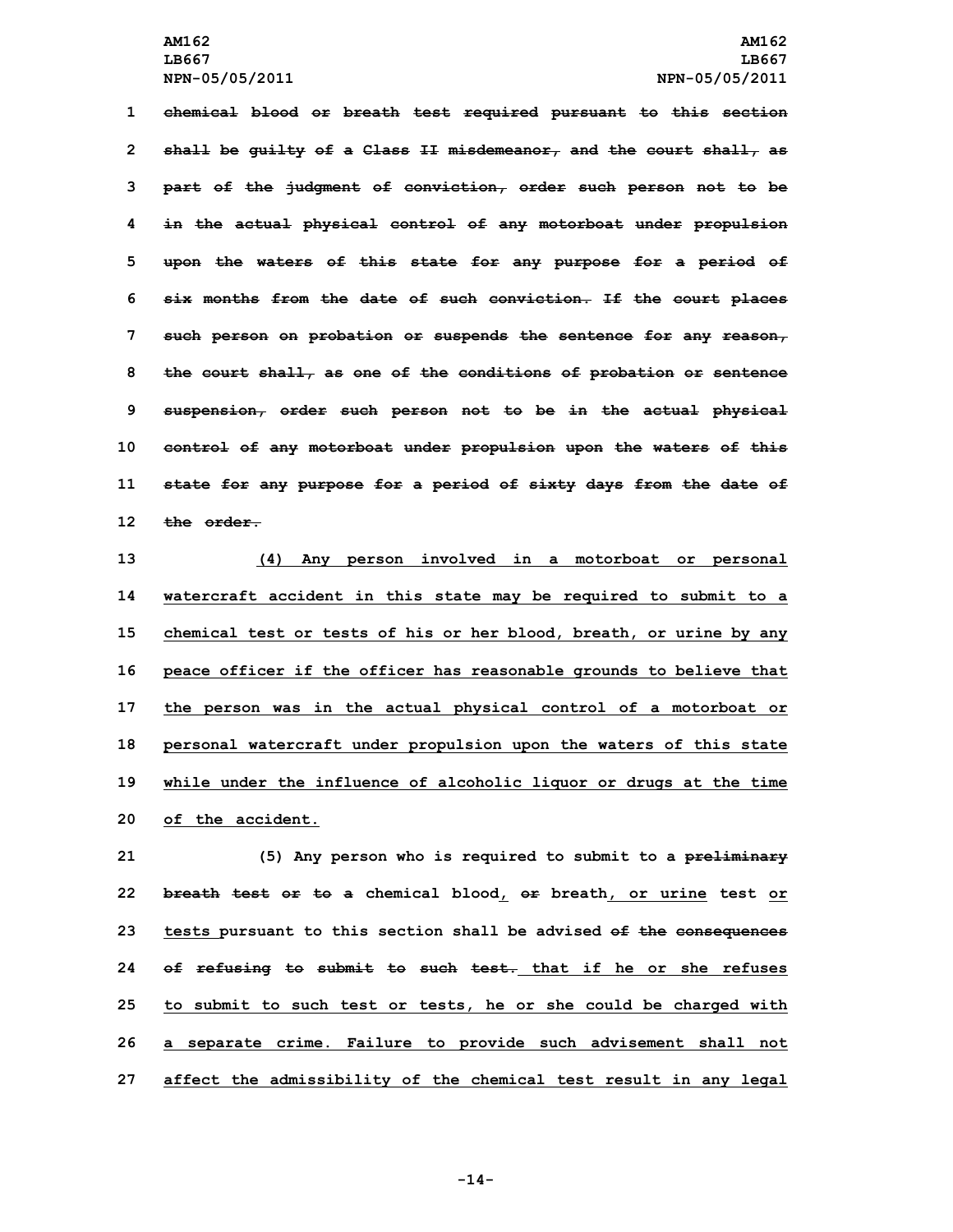**proceedings. However, failure to provide such advisement shall negate the state's ability to bring any criminal charges against <sup>a</sup> refusing party pursuant to this section. (6) Any person convicted of <sup>a</sup> violation of this section shall be punished as provided in section 19 of this act.**

 **(7) Refusal to submit to <sup>a</sup> chemical blood, breath, or urine test or tests pursuant to this section shall be admissible evidence in any action for <sup>a</sup> violation of section 37-1254.01 or <sup>a</sup> city or village ordinance enacted in conformance with such section. Sec. 12. Section 37-1254.03, Reissue Revised Statutes of Nebraska, is amended to read:**

 **37-1254.03 The law enforcement peace officer who requires <sup>a</sup> chemical blood, or breath, or urine test or tests pursuant to section 37-1254.02 may direct whether the test or tests shall be of blood, or breath, or urine. When the officer directs that the test or tests shall be of <sup>a</sup> person's blood, the person tested shall be permitted to have <sup>a</sup> physician of his or her choice evaluate his or her condition and perform or have performed whatever laboratory tests such person tested deems appropriate in addition to and following the test or tests administered at the direction of the law enforcement peace officer. If the officer refuses to permit such additional test or tests to be taken, then the original test or tests shall not be competent as evidence. Upon request the results of the test or tests taken at the direction of the law enforcement peace officer shall be made available to the person being tested.**

**27 Sec. 13. Section 37-1254.05, Reissue Revised Statutes of**

**-15-**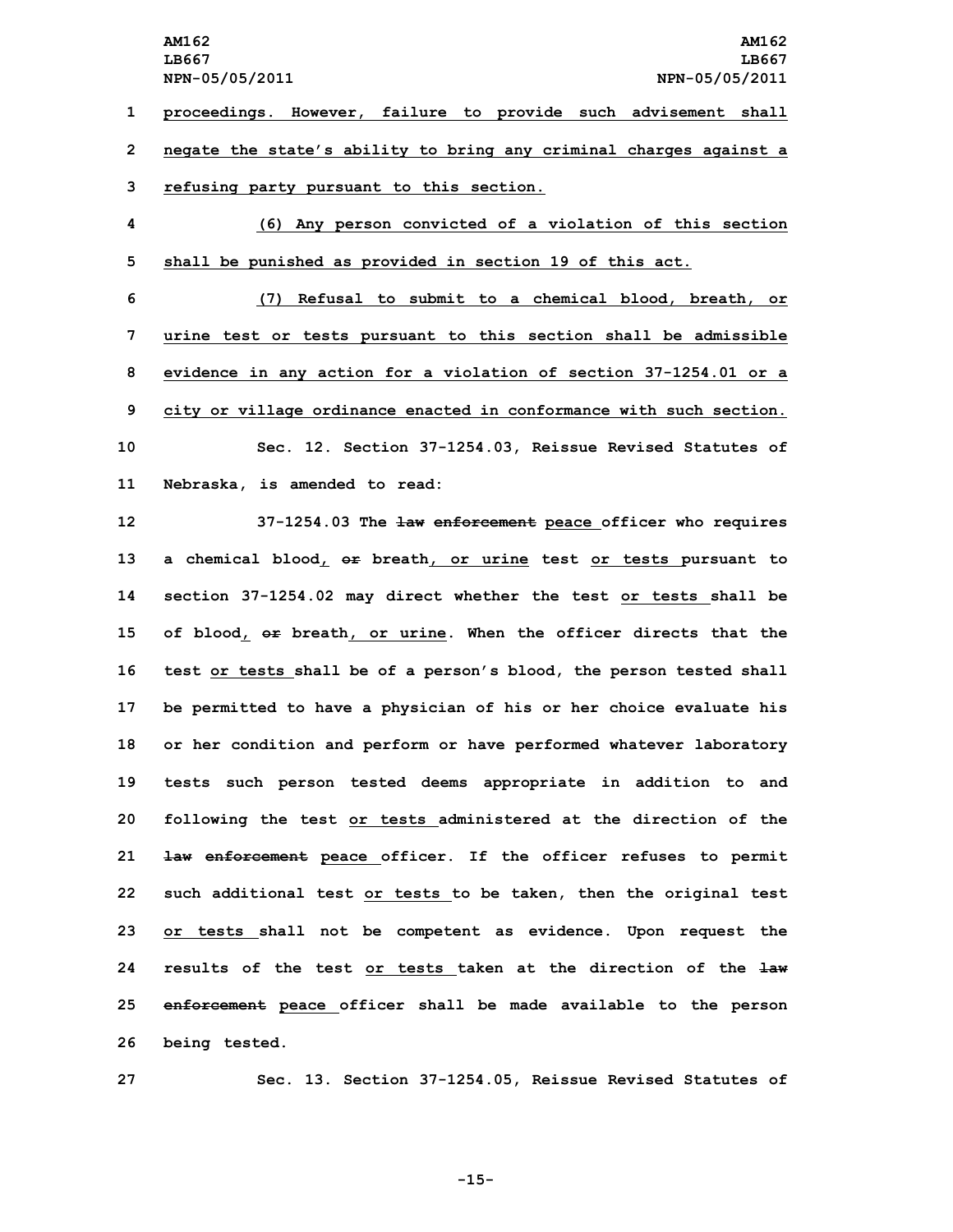**AM162 AM162 LB667 LB667 NPN-05/05/2011 NPN-05/05/2011**

**1 Nebraska, is amended to read:**

 **37-1254.05 (1) Except as provided in section 37-1254.03, any test or tests made pursuant to section 37-1254.02, if made in conformance with the requirements of this section, shall be competent evidence in any prosecution under <sup>a</sup> state law or city or village ordinance regarding the actual physical control of any motorboat or personal watercraft under propulsion upon the waters of this state while under the influence of alcohol or drugs or regarding the actual physical control of any motorboat or personal watercraft under propulsion upon the waters of this state when the concentration of alcohol in the blood or breath is in excess of allowable levels in violation of section 37-1254.01 or <sup>a</sup> city or village ordinance.**

 **(2) To be considered valid, tests shall have been performed according to methods approved by the Department of Health and Human Services and by an individual possessing <sup>a</sup> valid permit issued by the department for such purpose. The department may approve satisfactory techniques or methods and ascertain the qualifications and competence of individuals to perform such tests and may issue permits which shall be subject to termination or revocation at the discretion of the department.**

 **(3) The permit fee may be established by rules and regulations adopted and promulgated by the department, which fee shall not exceed the actual cost of processing the initial permit. Such fee shall be charged annually to each permitholder. The fees shall be used to defray the cost of processing and issuing the permits and other expenses incurred by the department in carrying**

**-16-**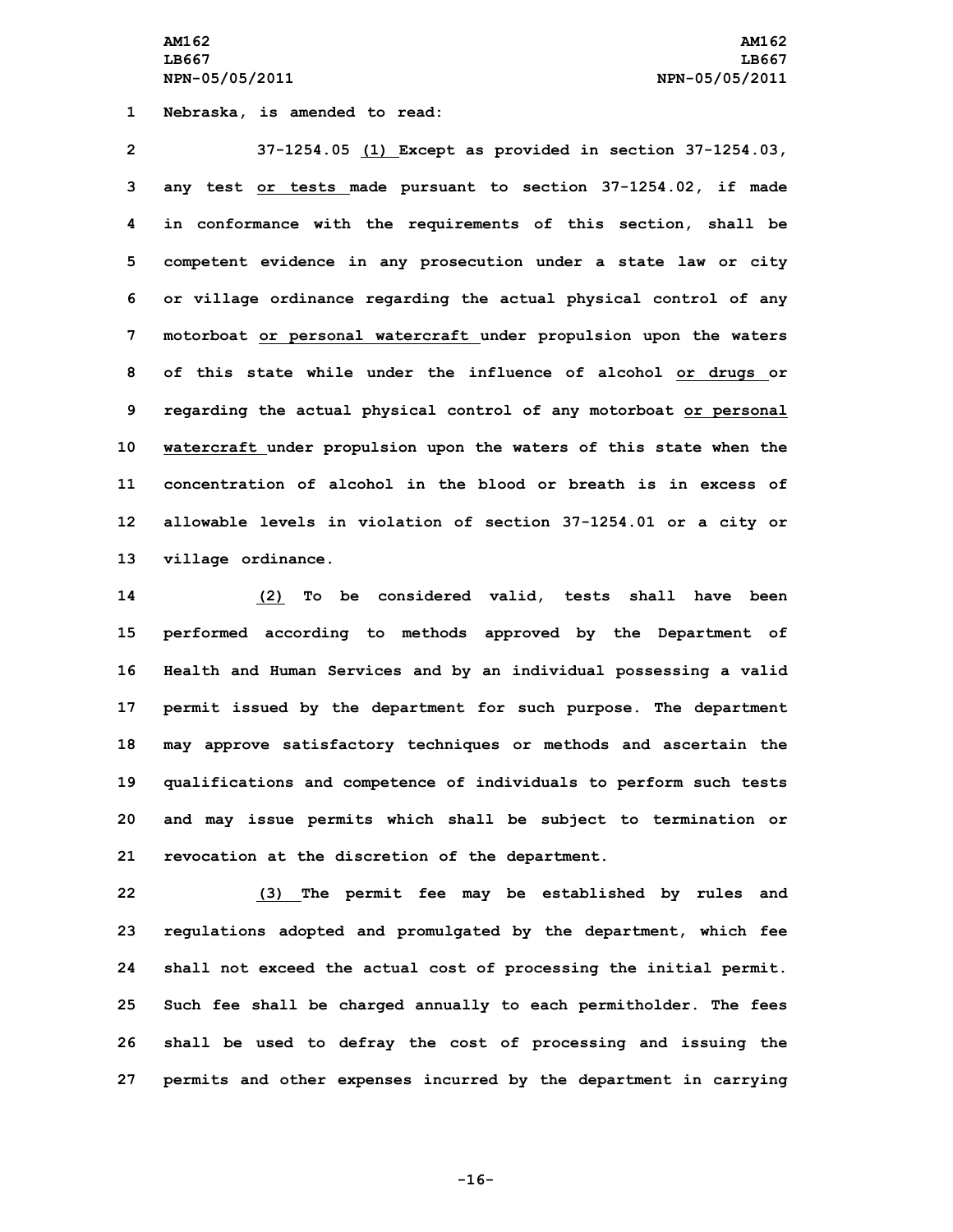**1 out this section. The fee shall be deposited in the state treasury 2 and credited to the Health and Human Services Cash Fund as a 3 laboratory service fee.**

 **(4) Relevant evidence shall not be excluded in any prosecution under <sup>a</sup> state statute or city or village ordinance involving being in the actual physical control of <sup>a</sup> motorboat or personal watercraft under propulsion upon the waters of this state while under the influence of alcoholic liquor or drugs or involving being in the actual physical control of <sup>a</sup> motorboat or personal watercraft under propulsion upon the waters of this state when the concentration of alcohol in the blood or breath is in excess of allowable levels on the ground that the evidence existed or was obtained outside of this state.**

**14 Sec. 14. Section 37-1254.07, Reissue Revised Statutes of 15 Nebraska, is amended to read:**

 **37-1254.07 Upon the conviction of any person for violation of section 37-1254.01 or for being in the actual physical control of <sup>a</sup> motorboat or personal watercraft under propulsion upon the waters of this state while under the influence of alcohol or of any controlled substance as defined in section 28-401 drug in violation of any city or village ordinance, there shall be assessed as part of the court costs the fee charged by any physician or any agency administering tests, pursuant to <sup>a</sup> permit issued in accordance with section 37-1254.05, for the test administered and the analysis thereof pursuant to section 37-1254.02 if such test was actually made.**

**27 Sec. 15. Section 37-1254.08, Reissue Revised Statutes of**

**-17-**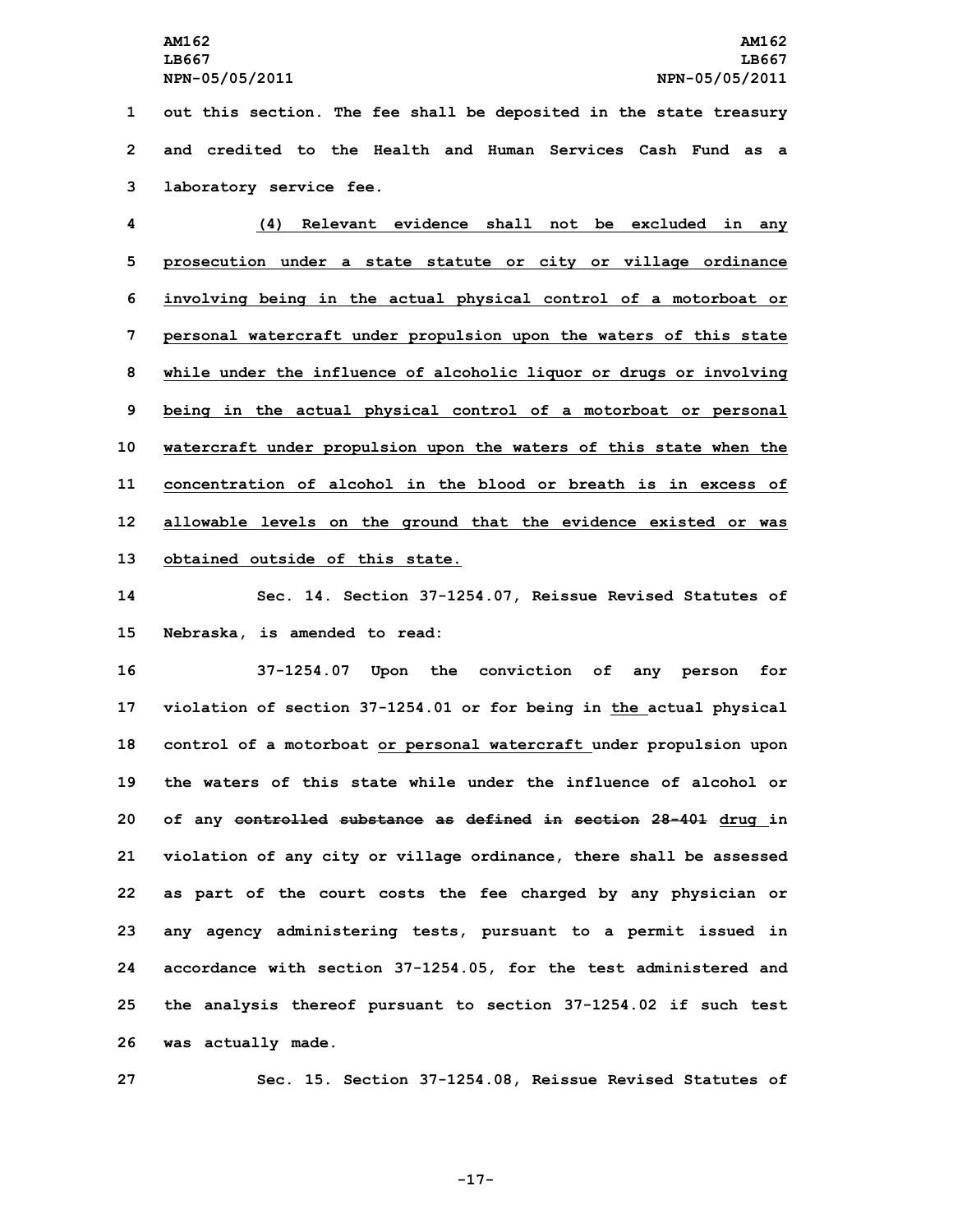**AM162 AM162 LB667 LB667 NPN-05/05/2011 NPN-05/05/2011**

**1 Nebraska, is amended to read:**

 **37-1254.08 Any person arrested for any offense involving the actual physical control of <sup>a</sup> motorboat or personal watercraft under propulsion upon the waters of this state while under the influence of alcohol or drugs shall be required to submit to <sup>a</sup> chemical test or tests of his or her blood, or breath, or urine as provided in section 37-1254.02 without the preliminary breath test if the arresting officer does not have available the necessary equipment for administering <sup>a</sup> breath test or if the person is unconscious or is otherwise in <sup>a</sup> condition rendering him or her incapable of testing by <sup>a</sup> preliminary breath test. Only <sup>a</sup> physician, registered nurse, or qualified technician acting at the request of <sup>a</sup> law enforcement peace officer may withdraw blood for the purpose of determining its alcohol content, the concentration of alcohol or the presence of drugs, but such limitation shall not apply to the taking of <sup>a</sup> breath or urine specimen.**

 **Sec. 16. Any peace officer who has been duly authorized to make arrests for violations of laws of this state or ordinances of any city or village may require any person who has in his or her actual physical control <sup>a</sup> motorboat or personal watercraft under propulsion upon the waters of this state to submit to <sup>a</sup> preliminary test of his or her breath for alcohol concentration if the officer has reasonable grounds to believe that such person has alcohol in his or her body or has committed <sup>a</sup> violation of section 37-1254.01 or 37-1254.02. Any person who refuses to submit to such preliminary breath test or whose preliminary breath test results indicate an alcohol concentration in violation of section 37-1254.01 shall be**

**-18-**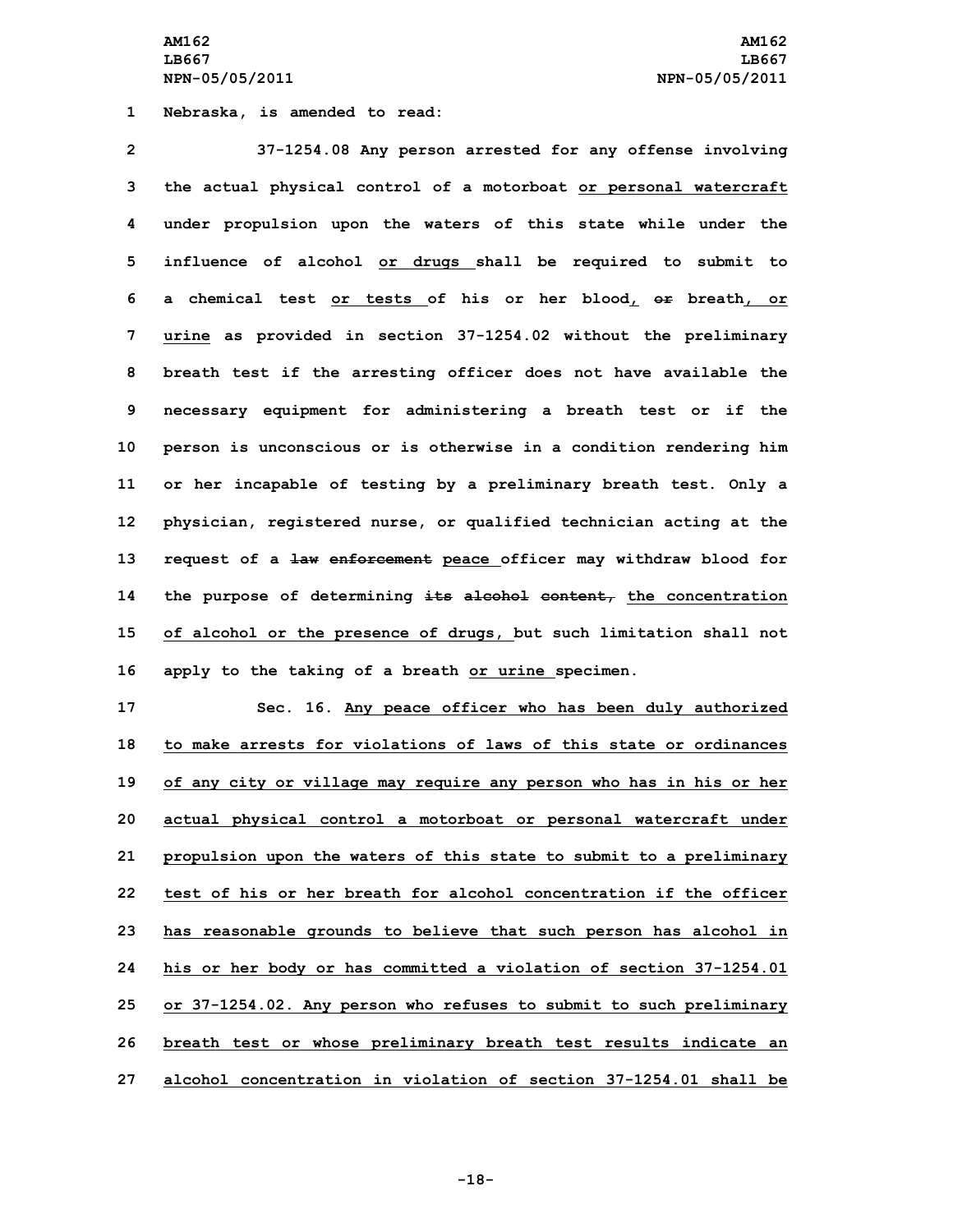**AM162 AM162 LB667 LB667 NPN-05/05/2011 NPN-05/05/2011 placed under arrest. Any person who refuses to submit to such preliminary breath test shall be guilty of <sup>a</sup> Class III misdemeanor. Sec. 17. (1) It shall be unlawful for any person to be in the actual physical control of <sup>a</sup> motorboat or personal watercraft under propulsion upon the waters of this state during <sup>a</sup> period of court-ordered prohibition resulting from <sup>a</sup> conviction based upon <sup>a</sup> violation of section 37-1254.01 or 37-1254.02 or <sup>a</sup> city or village ordinance enacted in conformance with either section. (2) Any person who has been convicted of <sup>a</sup> violation of this section is guilty of <sup>a</sup> Class <sup>I</sup> misdemeanor. Sec. 18. (1) For purposes of sentencing under section 19 of this act: (a) Prior conviction means <sup>a</sup> conviction for which <sup>a</sup> final judgment has been entered prior to the offense for which the sentence is being imposed as follows: (i) For <sup>a</sup> violation of section 37-1254.01: (A) Any conviction for <sup>a</sup> violation of section 37-1254.01; (B) Any conviction for <sup>a</sup> violation of <sup>a</sup> city or village ordinance enacted in conformance with section 37-1254.01; or (C) Any conviction under <sup>a</sup> law of another state if, at the time of the conviction under the law of such other state, the offense for which the person was convicted would have been <sup>a</sup> violation of section 37-1254.01; or (ii) For <sup>a</sup> violation of section 37-1254.02: (A) Any conviction for <sup>a</sup> violation of section 37-1254.02; (B) Any conviction for <sup>a</sup> violation of <sup>a</sup> city or village ordinance enacted in conformance with section 37-1254.02; or**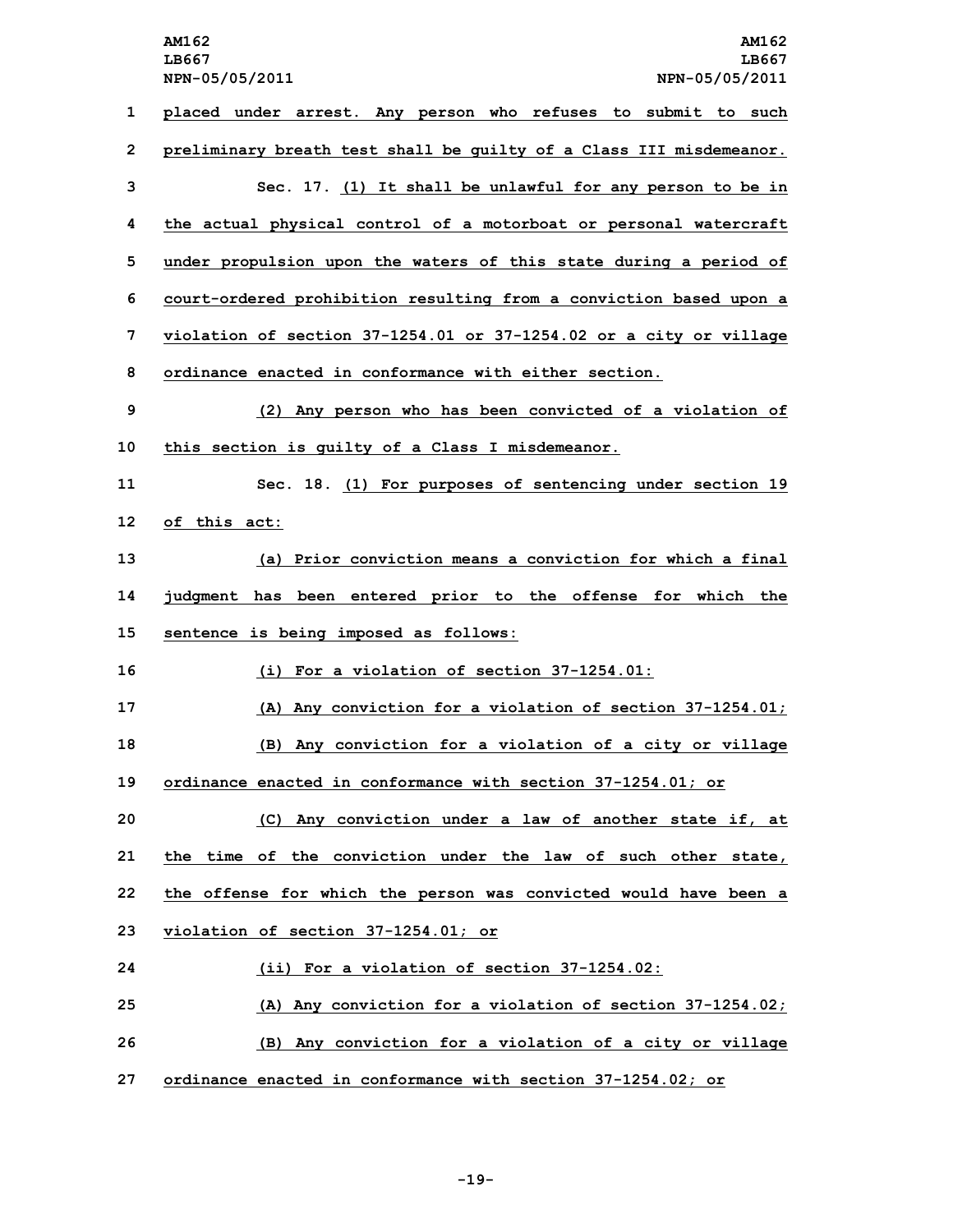**(C) Any conviction under <sup>a</sup> law of another state if, at the time of the conviction under the law of such other state, the offense for which the person was convicted would have been <sup>a</sup> violation of section 37-1254.02; and (b) Prior conviction includes any conviction under section 37-1254.01 or 37-1254.02, or any city or village ordinance enacted in conformance with either of such sections, as such sections or city or village ordinances existed at the time of such conviction regardless of subsequent amendments to any of such sections or city or village ordinances. (2) The prosecutor shall present as evidence for purposes of sentence enhancement <sup>a</sup> court-certified copy or an authenticated copy of <sup>a</sup> prior conviction in another state. The court-certified or authenticated copy shall be prima facie evidence of such prior conviction. (3) For each conviction for <sup>a</sup> violation of section 37-1254.01 or 37-1254.02, the court shall, as part of the judgment of conviction, make <sup>a</sup> finding on the record whether the convicted person has <sup>a</sup> usable prior conviction. The convicted person shall be given the opportunity to review the record of his or her prior convictions, bring mitigating facts to the attention of the court prior to sentencing, and make objections on the record regarding the validity of such prior convictions. (4) <sup>A</sup> person arrested for <sup>a</sup> violation of section 37-1254.01 or 37-1254.02 before the operative date of this act**

**26 but sentenced for such violation on or after the operative date of 27 this act shall be sentenced according to the provisions of section**

**-20-**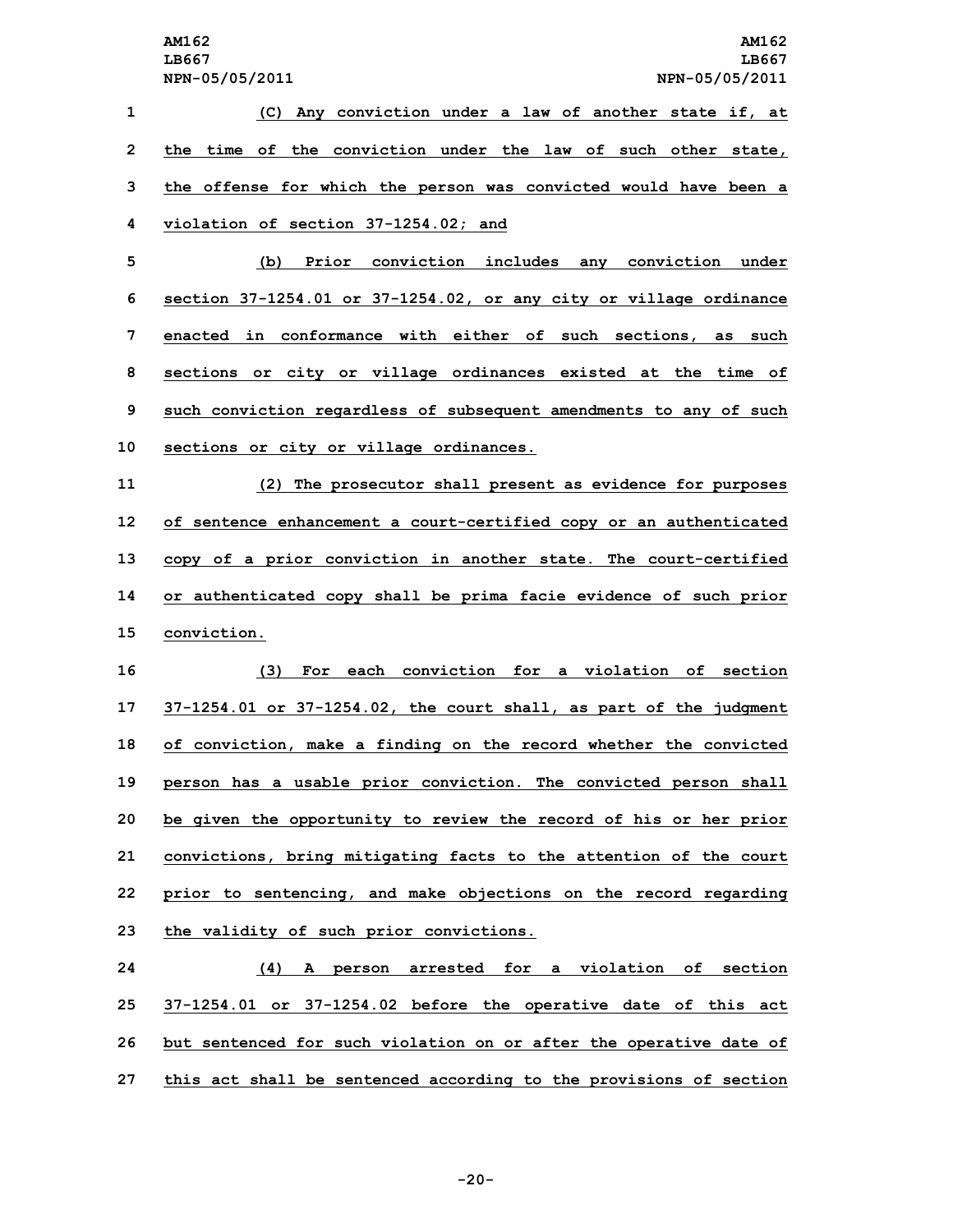# **1 37-1254.01 or 37-1254.02 in effect on the date of arrest.**

**2 Sec. 19. Any person convicted of <sup>a</sup> violation of section 3 37-1254.01 or 37-1254.02 shall be punished as follows:**

 **(1) If such person has not had <sup>a</sup> prior conviction, such person shall be guilty of <sup>a</sup> Class II misdemeanor. Upon conviction the court shall, as part of the judgment of conviction, order such person not to be in the actual physical control of any motorboat or personal watercraft under propulsion upon the waters of this state for any purpose for <sup>a</sup> period of six months from the date of such conviction. Such order shall be administered upon sentencing, upon final judgment of any appeal or review, or upon the date that any probation is revoked.**

 **If the court places such person on probation or suspends the sentence for any reason, the court shall, as one of the conditions of probation or sentence suspension, order such person not to be in the actual physical control of any motorboat or personal watercraft under propulsion upon the waters of this state for any purpose for <sup>a</sup> period of sixty days from the date of the order; and**

 **(2) If such person has had one or more prior convictions, such person shall be guilty of <sup>a</sup> Class <sup>I</sup> misdemeanor. Upon conviction the court shall, as part of the judgment of conviction, order such person not to be in the actual physical control of any motorboat or personal watercraft under propulsion upon the waters of this state for any purpose for <sup>a</sup> period of two years from the date of such conviction. Such order shall be administered upon sentencing or upon final judgment of any appeal or review. The**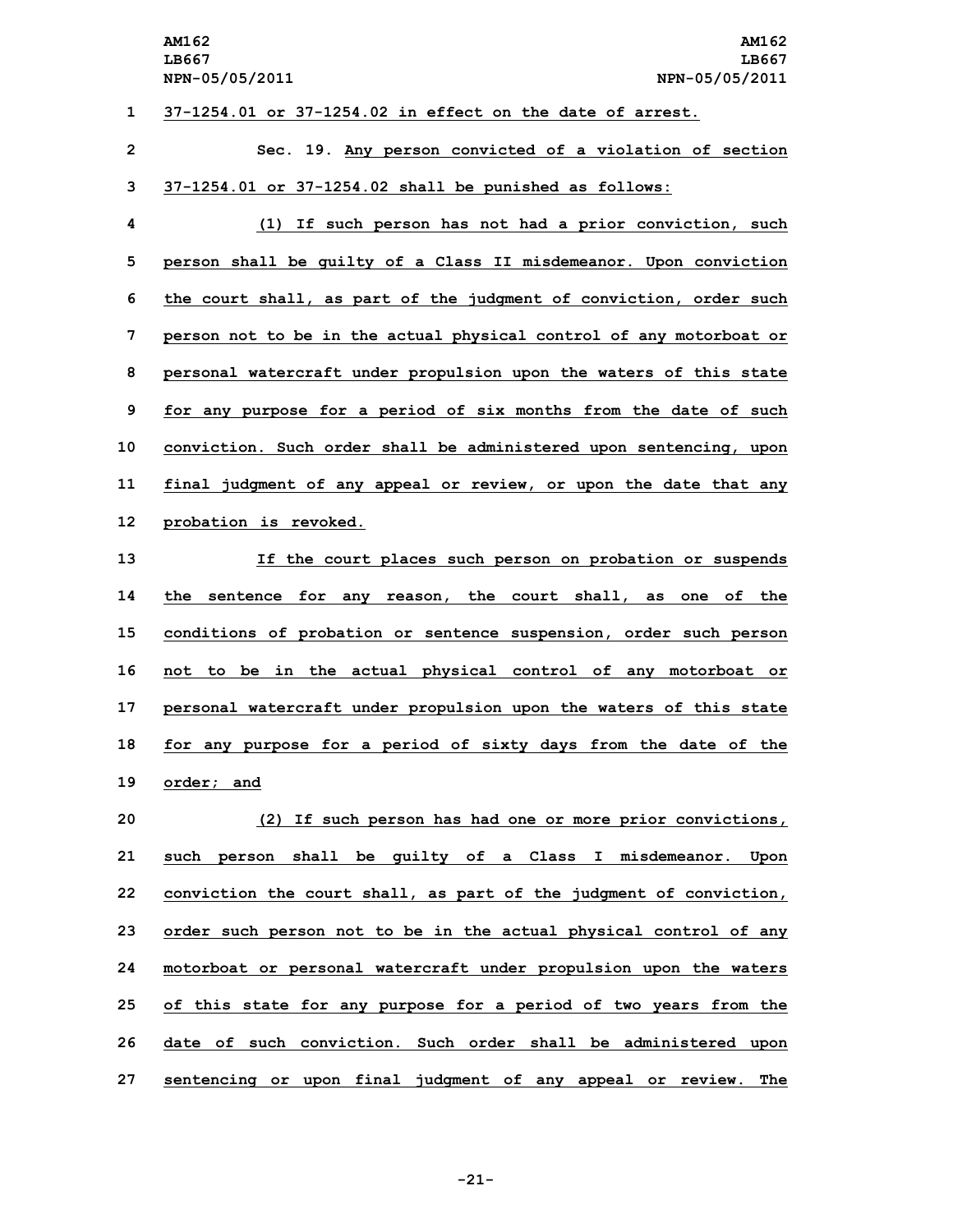**1 two-year court-ordered prohibition shall apply even if probation is 2 granted or the sentence suspended.**

**3 Sec. 20. Section 37-1295, Reissue Revised Statutes of 4 Nebraska, is amended to read:**

 **37-1295 A certificate of title which is issued on or after January 1, 2005, shall disclose in writing, from any records readily accessible to the Department of Motor Vehicles or county officials or <sup>a</sup> law enforcement peace officer, anything which indicates that the motorboat was previously issued <sup>a</sup> title in another jurisdiction that bore any word or symbol signifying that the motorboat was damaged, including, but not limited to, older model salvage, unrebuildable, parts only, scrap, junk, nonrepairable, reconstructed, rebuilt, flood damaged, damaged, or any other indication, symbol, or word of like kind, and the name of the jurisdiction issuing the previous title.**

**16 Sec. 21. Section 53-180, Reissue Revised Statutes of 17 Nebraska, is amended to read:**

 **53-180 No person shall sell, furnish, give away, dispose of, exchange, or deliver, or permit the sale, gift, or procuring of, any alcoholic liquors, to or for any minor or to any person who is mentally incompetent.**

**22 Sec. 22. Section 53-180.05, Reissue Revised Statutes of 23 Nebraska, is amended to read:**

**24 53-180.05 (1) Any Except as provided in subsection (2) 25 of this section, any person violating who violates section 53-180 26 shall be guilty of <sup>a</sup> Class <sup>I</sup> misdemeanor.**

**27 (2) Any person who knowingly and intentionally violates**

**-22-**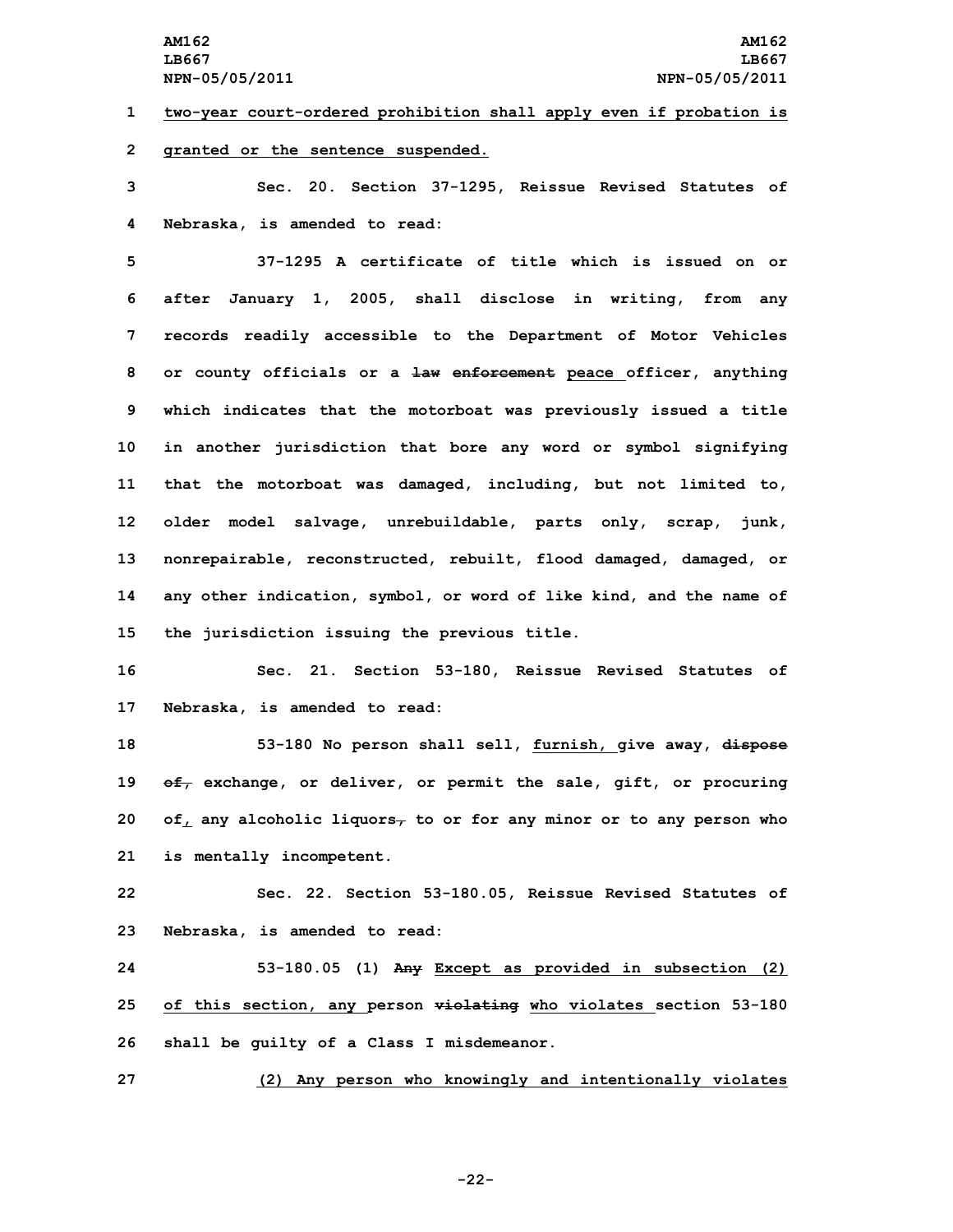**section 53-180 shall be guilty of <sup>a</sup> Class IIIA felony and serve <sup>a</sup> mandatory minimum of at least thirty days' imprisonment as part of any sentence he or she receives if serious bodily injury or death to any person resulted and was proximately caused by <sup>a</sup> minor's (a) consumption of the alcoholic liquor provided or (b) impaired condition which, in whole or in part, can be attributed to the alcoholic liquor provided.**

**8 (3) Any person violating who violates any of the 9 provisions of section 53-180.01 or 53-180.03 shall be guilty 10 of a Class III misdemeanor.**

**11 (4) Any person older than eighteen years of age and under 12 the age of twenty-one years violating section 53-180.02 is guilty 13 of a Class III misdemeanor.**

**14 (5) Any person eighteen years of age or younger violating 15 section 53-180.02 is guilty of <sup>a</sup> misdemeanor as provided in section 16 53-181 and shall be punished as provided in such section.**

 **(2) (6) Any person who knowingly manufactures, creates, or alters any form of identification for the purpose of sale or delivery of such form of identification to <sup>a</sup> person under the age of twenty-one years shall be guilty of <sup>a</sup> Class <sup>I</sup> misdemeanor. For purposes of this subsection, form of identification means any card, paper, or legal document that may be used to establish the age of the person named thereon for the purpose of purchasing alcoholic 24 liquor.**

**25 (3) (7) When <sup>a</sup> minor is arrested for <sup>a</sup> violation of 26 sections 53-180 to 53-180.02 or subsection (2) (6) of this section, 27 the law enforcement agency employing the arresting peace officer**

**-23-**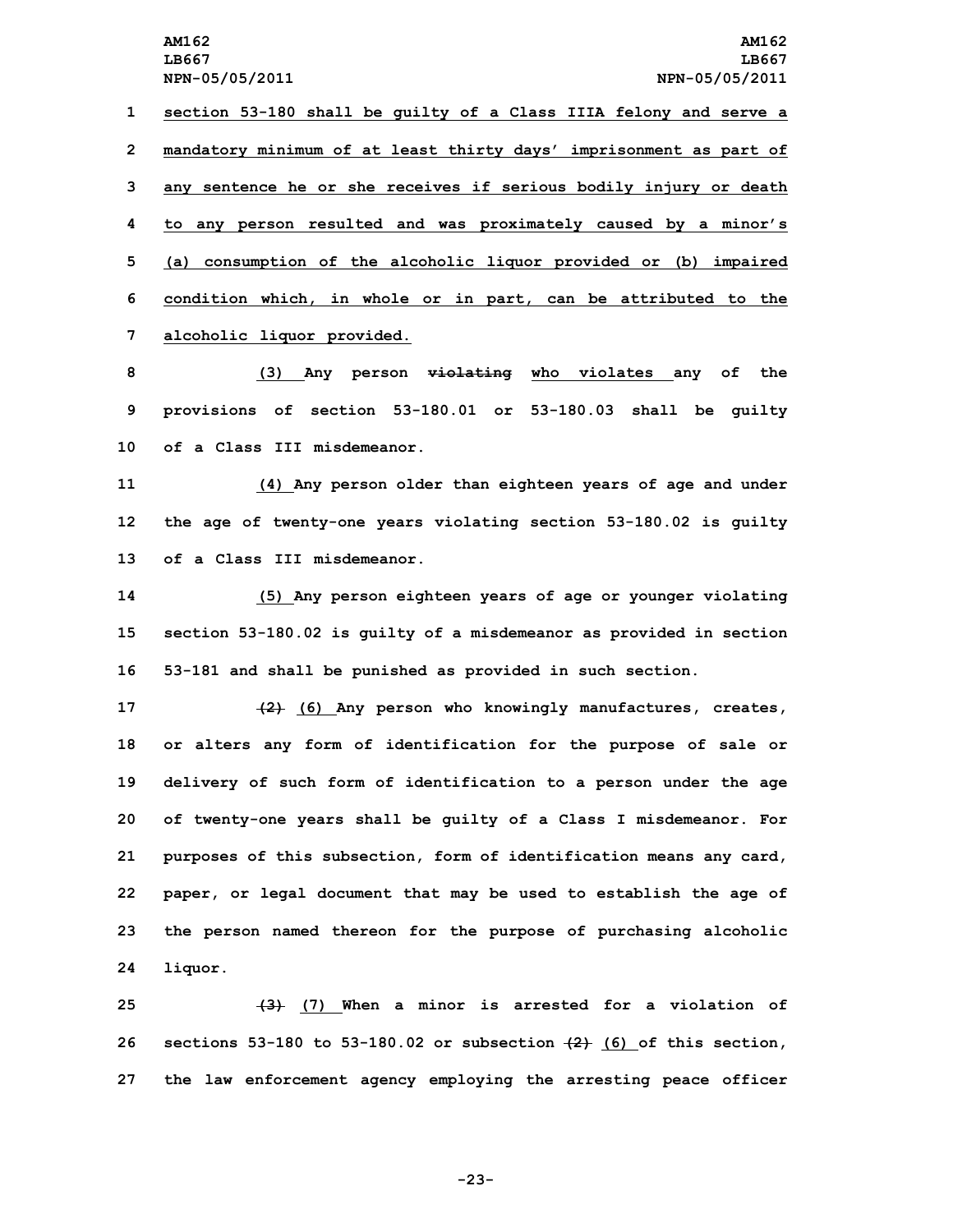**1 shall make <sup>a</sup> reasonable attempt to notify such minor's parent or 2 guardian of the arrest.**

**3 Sec. 23. Section 60-498.01, Reissue Revised Statutes of 4 Nebraska, is amended to read:**

 **60-498.01 (1) Because persons who drive while under the influence of alcohol present <sup>a</sup> hazard to the health and safety of all persons using the highways, <sup>a</sup> procedure is needed for the swift and certain revocation of the operator's license of any person who has shown himself or herself to be <sup>a</sup> health and safety hazard (a) by driving with an excessive concentration of alcohol in his or her body or (b) by driving while under the influence of alcohol.**

 **(2) If <sup>a</sup> person arrested as described in subsection (2) of section 60-6,197 refuses to submit to the chemical test of blood, breath, or urine required by section 60-6,197, the test shall not be given except as provided in section 60-6,210 for the purpose of medical treatment and the arresting peace officer, as agent for the Director of Motor Vehicles, director, shall verbally serve notice to the arrested person of the intention to immediately confiscate and revoke the operator's license of such person and that the revocation will be automatic thirty fifteen days after the date of arrest. unless <sup>a</sup> petition for hearing is filed within ten days after the date of arrest as provided in subsection (6) of this section. The arresting peace officer shall within ten days forward to the director <sup>a</sup> sworn report stating (a) that the person was arrested as described in subsection (2) of section 60-6,197 and the reasons for such arrest, (b) that the person was requested to submit to the required test, and (c) that the person refused to**

**-24-**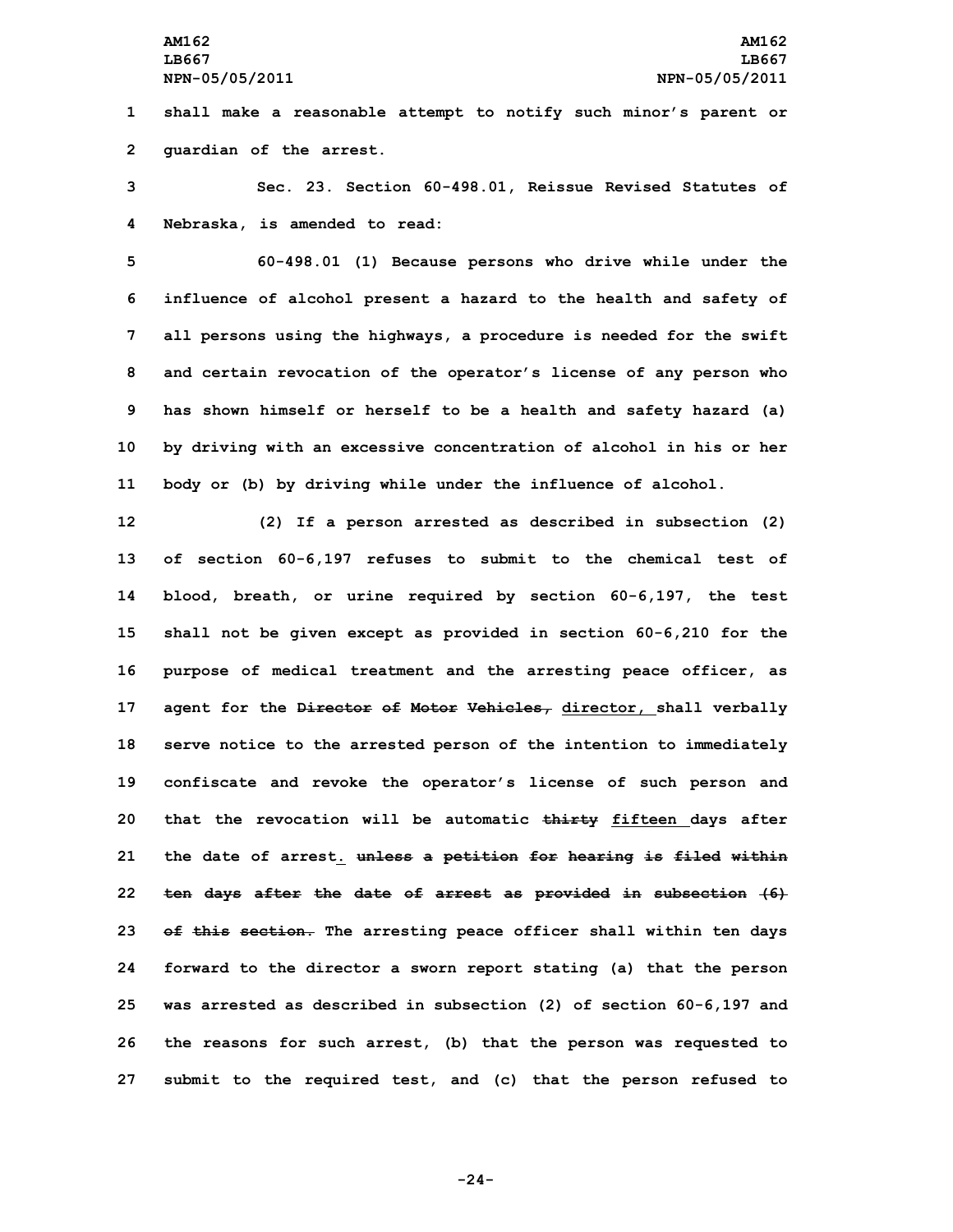**1 submit to the required test. The director may accept <sup>a</sup> sworn report 2 submitted electronically.**

 **(3) If <sup>a</sup> person arrested as described in subsection (2) of section 60-6,197 submits to the chemical test of blood or breath required by section 60-6,197, the test discloses the presence of alcohol in any of the concentrations specified in section 60-6,196, and the test results are available to the arresting peace officer while the arrested person is still in custody, the arresting peace officer, as agent for the director, shall verbally serve notice to the arrested person of the intention to immediately confiscate and revoke the operator's license of such person and that the revocation will be automatic thirty fifteen days after the date of arrest. unless <sup>a</sup> petition for hearing is filed within ten days after the date of arrest as provided in subsection (6) of this section. The arresting peace officer shall within ten days forward to the director <sup>a</sup> sworn report stating (a) that the person was arrested as described in subsection (2) of section 60-6,197 and the reasons for such arrest, (b) that the person was requested to submit to the required test, and (c) that the person submitted to <sup>a</sup> test, the type of test to which he or she submitted, and that such test revealed the presence of alcohol in <sup>a</sup> concentration specified in section 60-6,196. The director may accept <sup>a</sup> sworn report submitted electronically.**

 **(4) On behalf of the director, the arresting peace officer submitting <sup>a</sup> sworn report under subsection (2) or (3) of this section shall serve notice of the revocation on the arrested person, and the revocation shall be effective thirty fifteen days**

**-25-**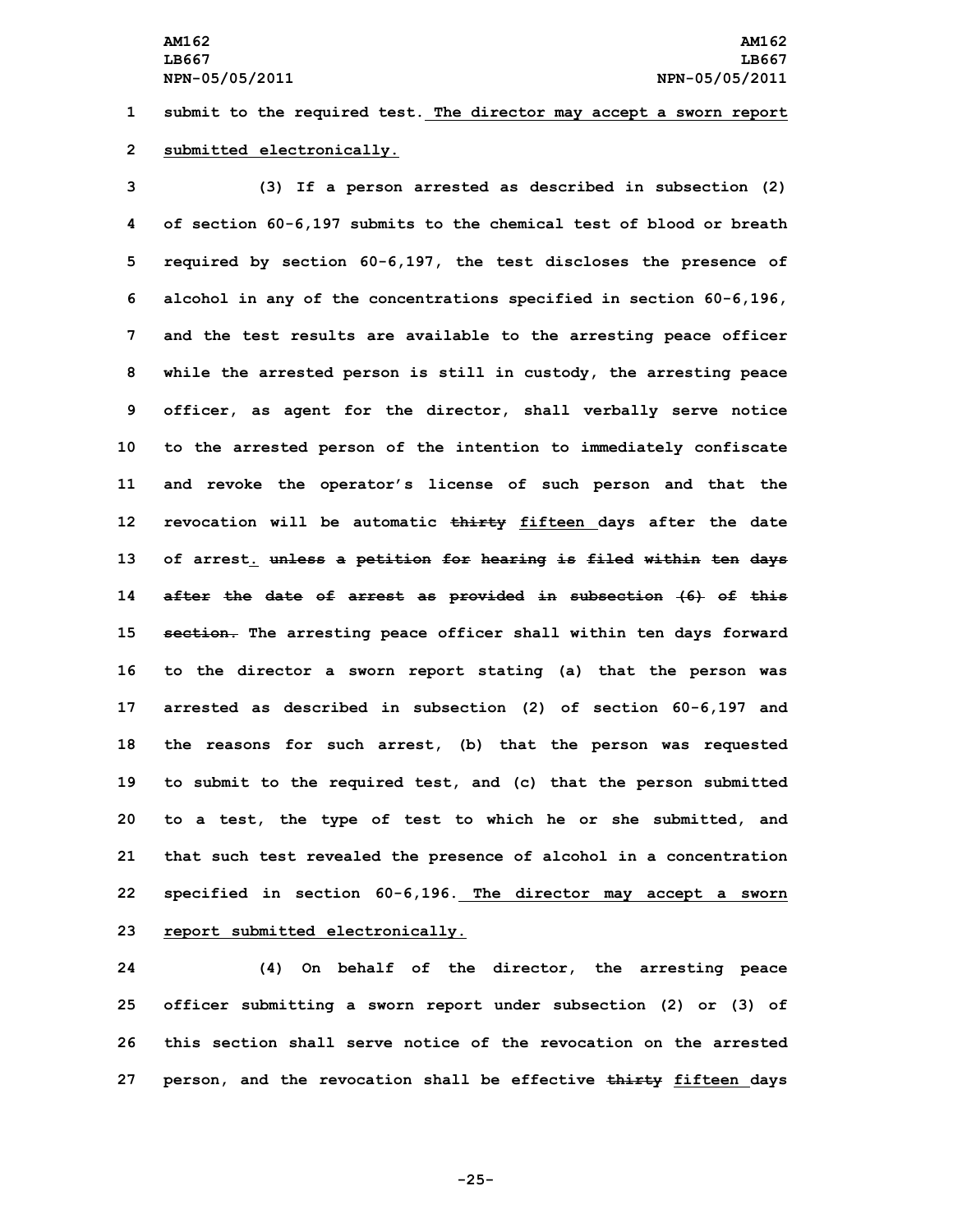**after the date of arrest. The notice of revocation shall contain <sup>a</sup> statement explaining the operation of the administrative license revocation procedure. The peace officer shall also provide to the arrested person an addressed envelope and <sup>a</sup> petition form which the arrested person may use to request <sup>a</sup> hearing before the director to contest the revocation. The petition form shall clearly state on its face that the petition must be completed and delivered to the Department of Motor Vehicles information form prepared and approved by the director describing how to request an administrative license revocation hearing or apply for an ignition interlock permit from the department. <sup>A</sup> petition for an administrative license revocation hearing must be completed and delivered to the department or postmarked within ten days after receipt the person's arrest or the person's right to <sup>a</sup> an administrative license revocation hearing to contest the revocation will be foreclosed. The director shall prepare and approve the information form for the petition, the addressed envelope, application for an ignition interlock permit and the notice of revocation and shall provide them to law enforcement agencies.**

 **If the person has an operator's license, the arresting peace officer shall take possession of the license and issue <sup>a</sup> temporary operator's license valid for thirty fifteen days. The arresting peace officer shall forward the operator's license to the department along with the sworn report made under subsection (2) or (3) of this section.**

**26 (5)(a) If the results of <sup>a</sup> chemical test indicate the 27 presence of alcohol in <sup>a</sup> concentration specified in section**

**-26-**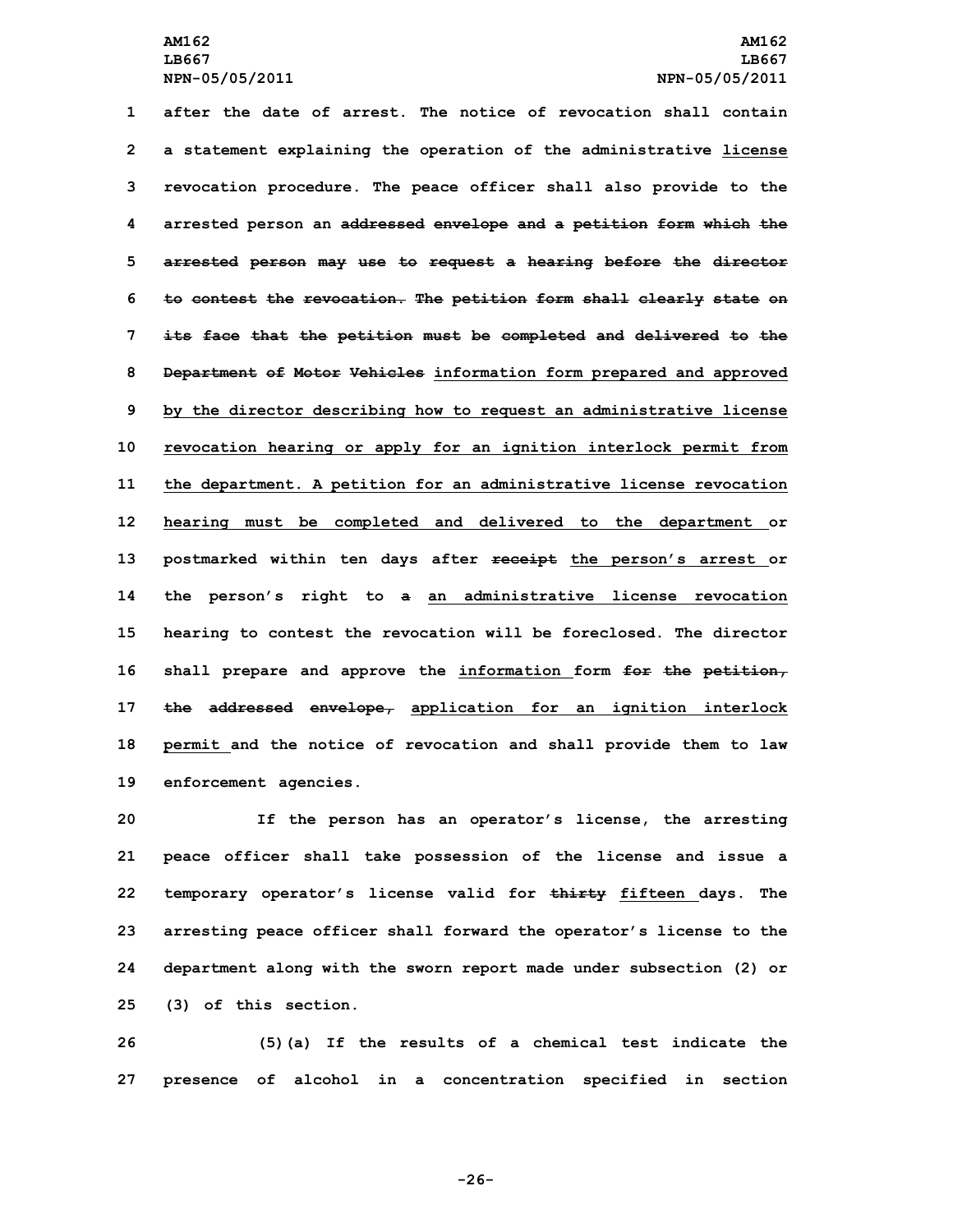**60-6,196, the results are not available to the arresting peace officer while the arrested person is in custody, and the notice of revocation has not been served as required by subsection (4) of this section, the peace officer shall forward to the director <sup>a</sup> sworn report containing the information prescribed by subsection (3) of this section within ten days after receipt of the results of the chemical test. If the sworn report is not received within ten days, the revocation shall not take effect. The director may accept <sup>a</sup> sworn report submitted electronically.**

 **(b) Upon receipt of the report, the director shall serve the notice of revocation on the arrested person by certified or registered mail to the address appearing on the records of the director. If the address on the director's records differs from the address on the arresting peace officer's report, the notice shall be sent to both addresses. The notice of revocation shall contain <sup>a</sup> statement explaining the operation of the administrative license revocation procedure. The director shall also provide to the arrested person an addressed envelope and <sup>a</sup> petition form which the arrested person may use to request <sup>a</sup> hearing before the director to contest the revocation. The petition form shall clearly state on its face that the petition information form prepared and approved by the director about how to request an administrative license revocation hearing and an application for an ignition interlock permit. <sup>A</sup> petition for an administrative license revocation must be completed and delivered to the department or postmarked within ten fifteen days after receipt the mailing of the notification of revocation or the person's right to <sup>a</sup> an administrative license**

**-27-**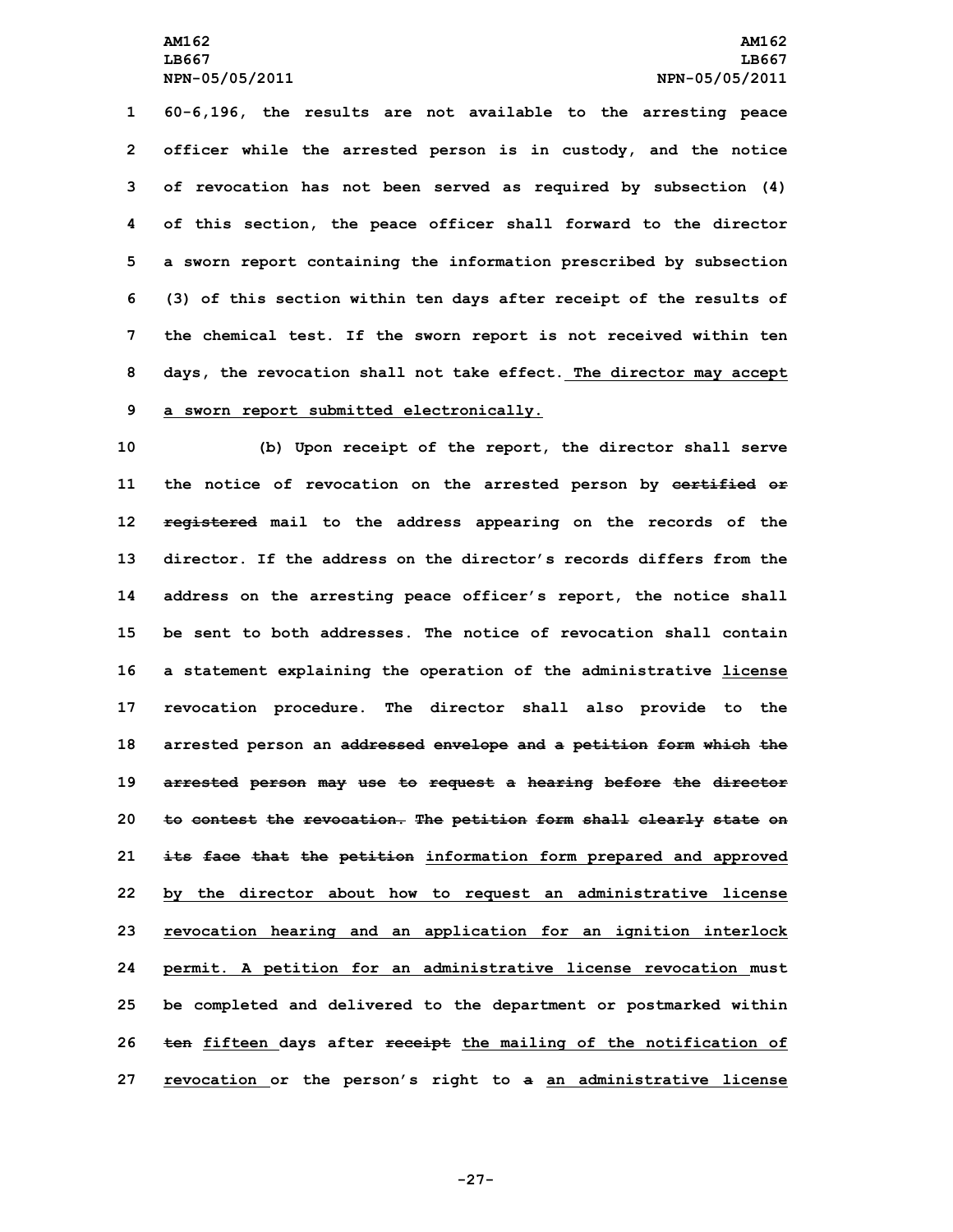**revocation hearing to contest the revocation will be foreclosed. The director shall prepare and approve the form for the petition, the addressed envelope, ignition interlock permit application and the notice of revocation. The revocation shall be effective thirty fifteen days after the date of mailing.**

 **(c) If the records of the director indicate that the arrested person possesses an operator's license, the director shall include with the notice of revocation <sup>a</sup> temporary operator's license which expires thirty fifteen days after the date of mailing. Any arrested person who desires <sup>a</sup> an administrative license revocation hearing and has been served <sup>a</sup> notice of revocation pursuant to this subsection shall return his or her operator's license with the petition requesting the hearing. If the operator's license is not included with the petition requesting the hearing, the director shall deny the petition.**

 **(6)(a) An arrested person's operator's license confiscated pursuant to subsection (4) of this section shall be automatically revoked upon the expiration of thirty fifteen days after the date of arrest. An arrested person's operator's license confiscated pursuant to subsection (5) of this section shall be automatically revoked upon the expiration of thirty fifteen days after the date of mailing of the notice of revocation by the director. The arrested person shall postmark or return to the director <sup>a</sup> petition within ten days after the receipt of the notice of revocation if the arrested person desires <sup>a</sup> an administrative license revocation hearing. The petition shall be in writing and shall state the grounds on which the person is relying to**

**-28-**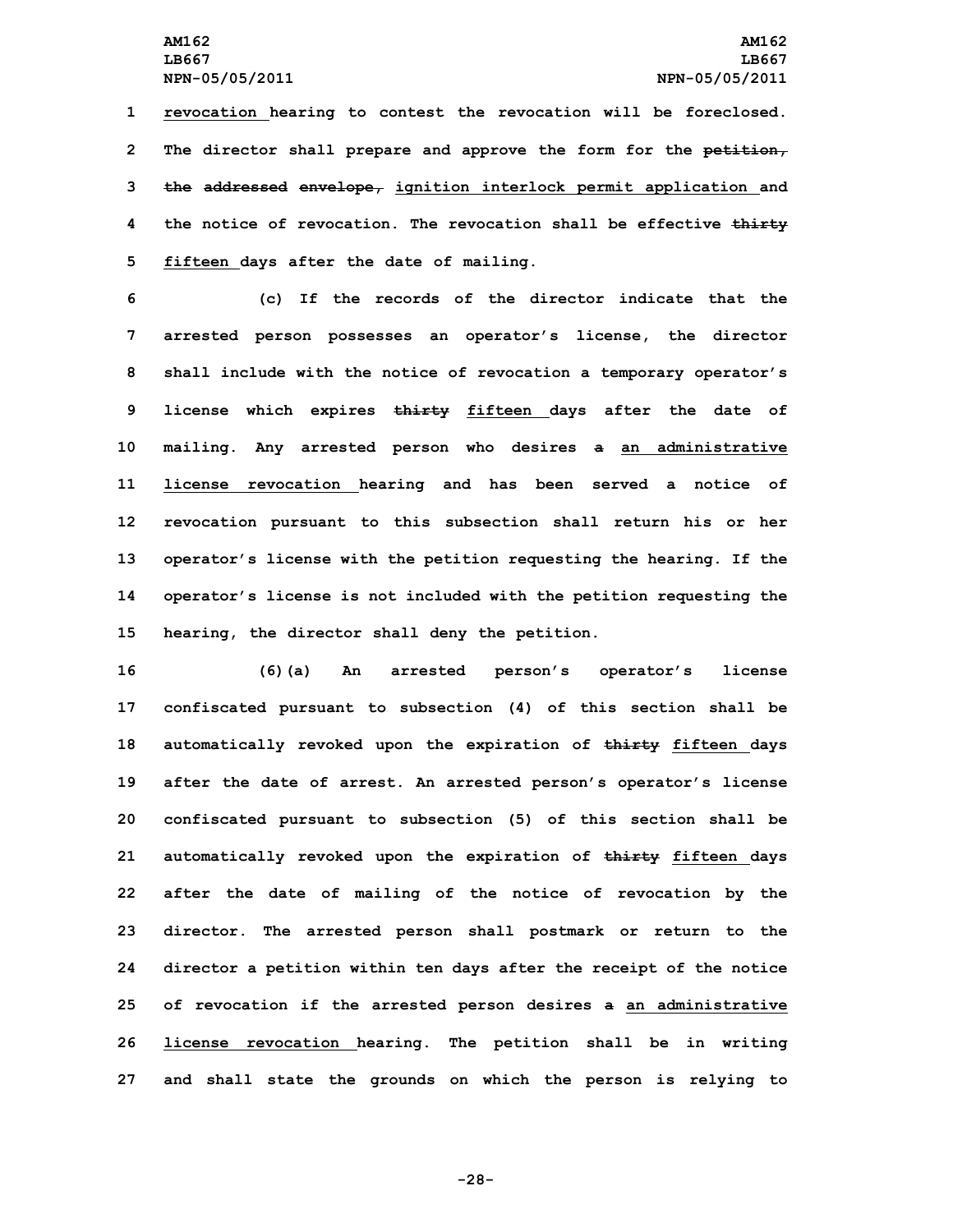**prevent the revocation from becoming effective. The hearing and any prehearing conference may be conducted in person or by telephone, television, or other electronic means at the discretion of the director, and all parties may participate by such means at the discretion of the director.**

 **(b) The director shall conduct the hearing within twenty days after <sup>a</sup> petition is filed. received by the director. Upon receipt of <sup>a</sup> petition, the director shall notify the petitioner of the date and location for the hearing by certified or registered mail postmarked at least seven days prior to the hearing date. The filing of the petition shall not prevent the automatic revocation of the petitioner's operator's license at the expiration of the thirty-day fifteen-day period. <sup>A</sup> continuance of the hearing to <sup>a</sup> date beyond the expiration of the temporary operator's license shall stay the expiration of the temporary license when the request for continuance is made by the director.**

**17 (c) At hearing the issues under dispute shall be limited 18 to:**

**19 (i) In the case of <sup>a</sup> refusal to submit to <sup>a</sup> chemical test 20 of blood, breath, or urine:**

 **(A) Did the peace officer have probable cause to believe the person was operating or in the actual physical control of <sup>a</sup> motor vehicle in violation of section 60-6,196 or <sup>a</sup> city or village ordinance enacted in conformance with such section; and**

**25 (B) Did the person refuse to submit to or fail to 26 complete <sup>a</sup> chemical test after being requested to do so by the 27 peace officer; or**

**-29-**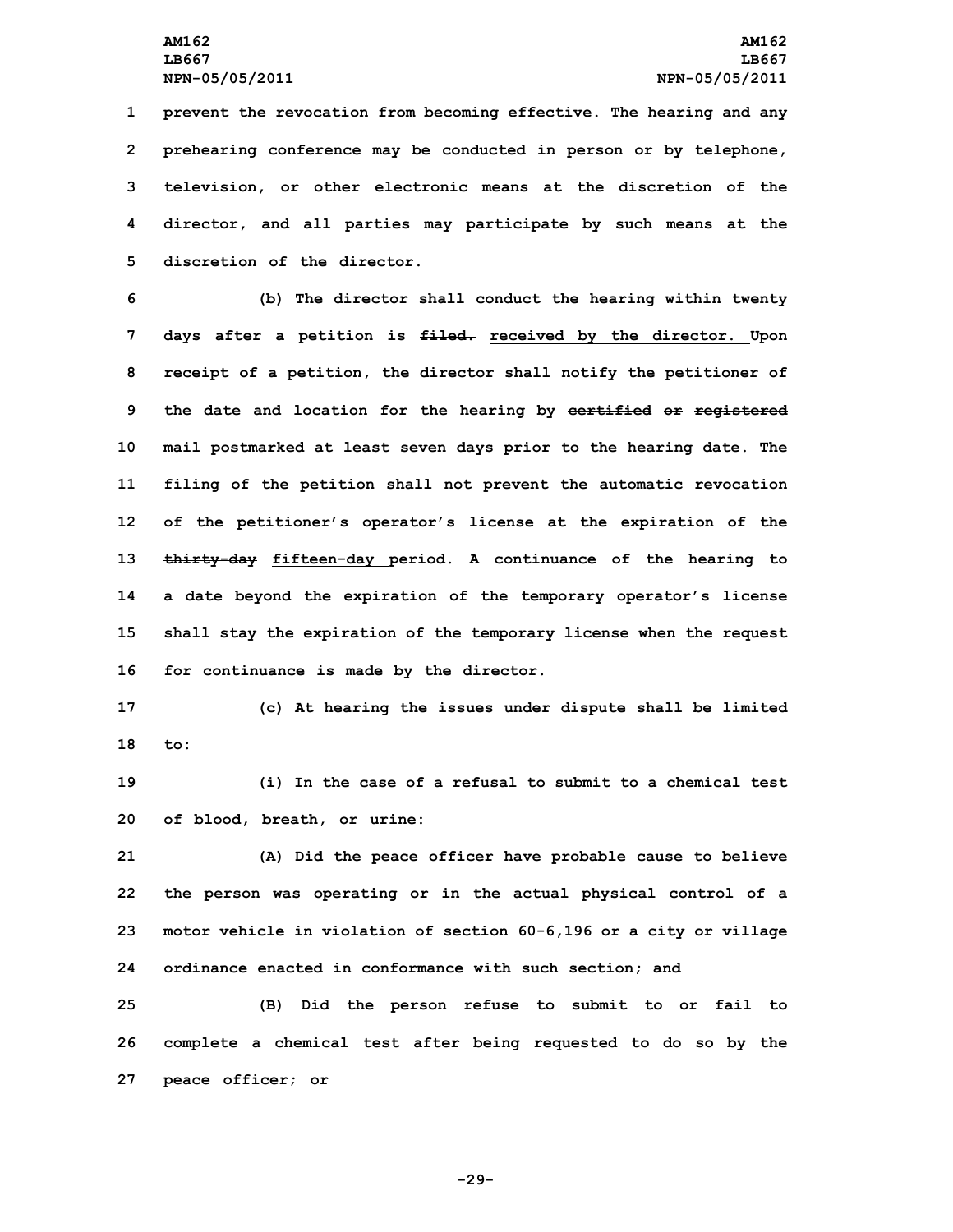**1 (ii) If the chemical test discloses the presence of 2 alcohol in <sup>a</sup> concentration specified in section 60-6,196:**

 **(A) Did the peace officer have probable cause to believe the person was operating or in the actual physical control of <sup>a</sup> motor vehicle in violation of section 60-6,196 or <sup>a</sup> city or village ordinance enacted in conformance with such section; and**

**7 (B) Was the person operating or in the actual physical 8 control of <sup>a</sup> motor vehicle while having an alcohol concentration in 9 violation of subsection (1) of section 60-6,196.**

 **(7)(a) Any arrested person who submits an application for an ignition interlock permit in lieu of <sup>a</sup> petition for an administrative license revocation hearing regarding the revocation of his or her operator's license pursuant to this section shall complete the application for an ignition interlock permit in which such person acknowledges that he or she understands that he or she will have his or her license administratively revoked pursuant to this section, that he or she waives his or her right to <sup>a</sup> hearing to contest the revocation, and that he or she understands that he or she is required to have an ignition interlock permit in order to operate <sup>a</sup> motor vehicle for the period of the revocation and shall include sufficient evidence that an ignition interlock device is installed on one or more vehicles that will be operated by the arrested person. Upon the arrested person's completion of the ignition interlock permit application process, the department shall issue the person an ignition interlock permit, subject to any applicable requirements and any applicable no-drive period if the person is otherwise eligible.**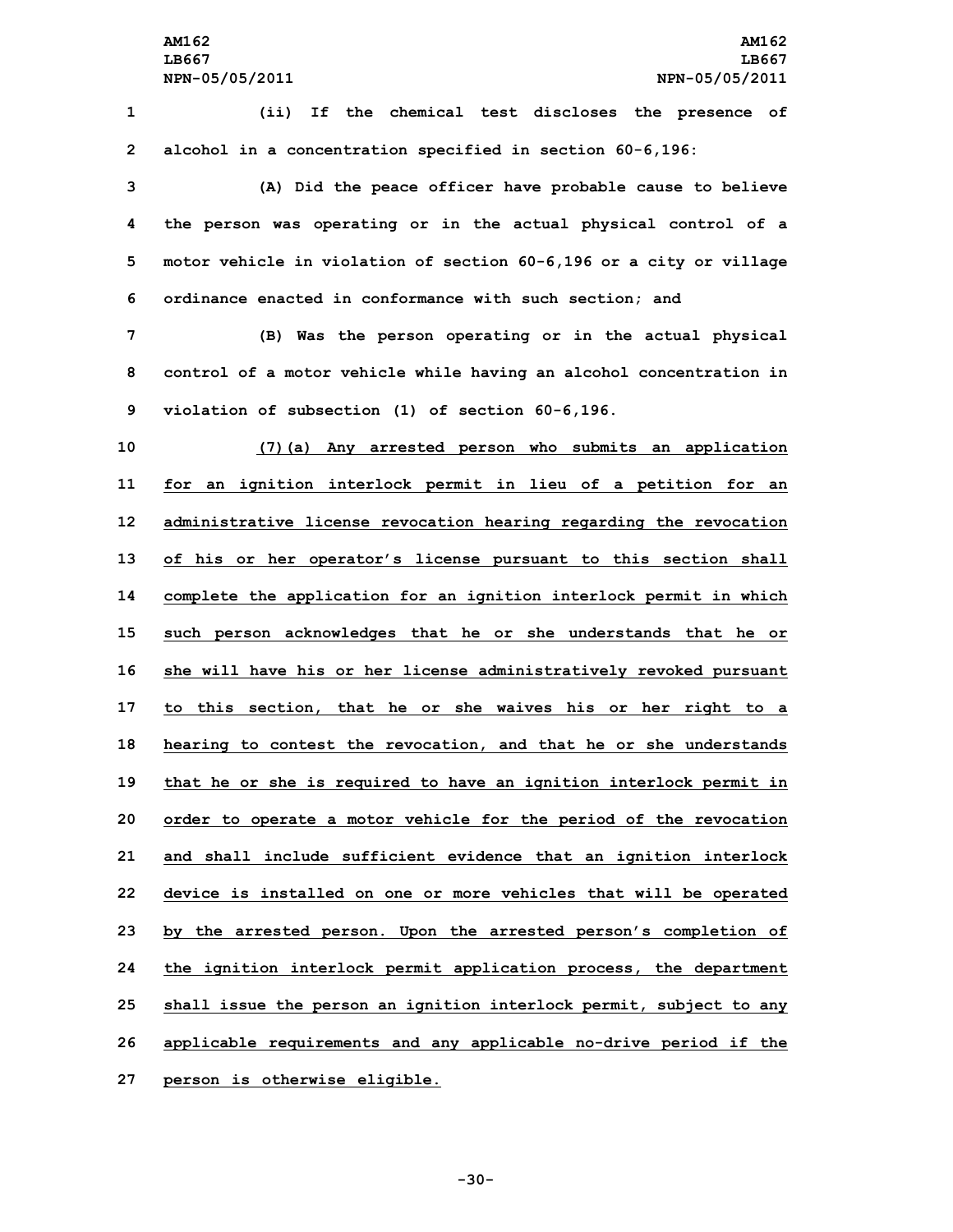| 1            | An arrested person who is issued an ignition<br>(b)                 |
|--------------|---------------------------------------------------------------------|
| $\mathbf{2}$ | interlock permit pursuant to this section shall receive day-for-day |
| 3            | credit for the period he or she has a valid ignition interlock      |
| 4            | permit against the license revocation period imposed by the court   |
| 5            | pursuant to section 60-6,197.03 arising from the same incident.     |
| 6            | (c) If a person files a completed application for an                |

**7 ignition interlock permit, the person waives his or her right to 8 contest the revocation of his or her operator's license.**

 **(8) Any person who has not petitioned for an administrative license revocation hearing and is subject to an administrative license revocation may immediately apply for an ignition interlock permit to use during the applicable period of revocation set forth in section 60-498.02, subject to the following additional restrictions:**

 **(a) If such person submitted to <sup>a</sup> chemical test which disclosed the presence of <sup>a</sup> concentration of alcohol in violation of section 60-6,196 and has no prior administrative license revocations on which final orders have been issued during the immediately preceding fifteen-year period at the time the order of revocation is issued. Upon completion of an application for an ignition interlock permit, the ignition interlock permit shall be immediately available fifteen days after the date of arrest or the date notice of revocation was given to the arrested person as long as he or she is otherwise eligible for an ignition interlock 25 permit;**

**26 (b) If such person submitted to <sup>a</sup> chemical test which 27 disclosed the presence of <sup>a</sup> concentration of alcohol in violation**

**-31-**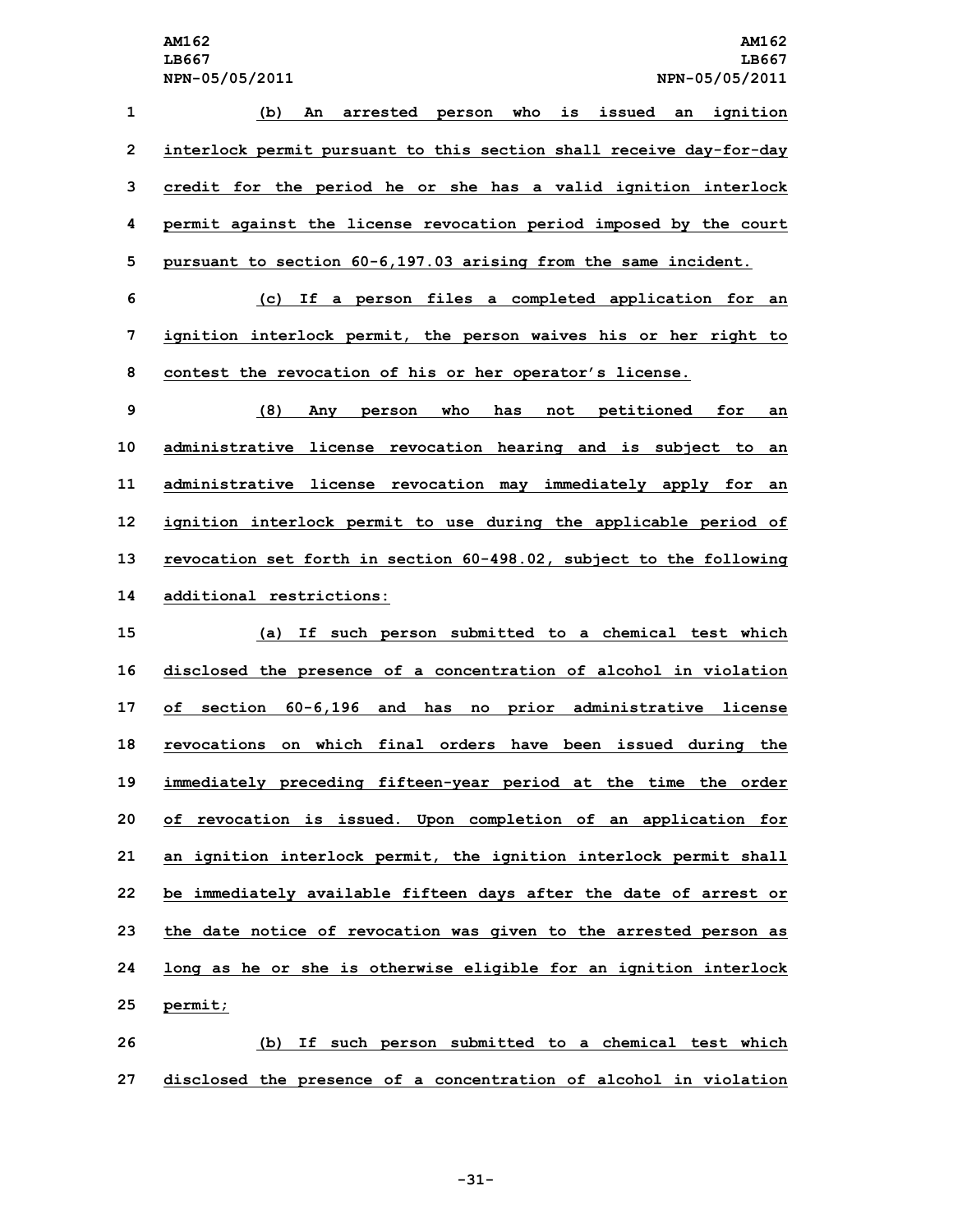**of section 60-6,196 and has one or more prior administrative license revocations on which final orders have been issued during the immediately preceding fifteen-year period at the time the order of revocation is issued, the ignition interlock permit will be available beginning fifteen days after the date of arrest or the date notice of revocation was given to the arrested person plus forty-five additional days of no driving as long as he or she is otherwise eligible for an ignition interlock permit;**

 **(c) If such person refused to submit to <sup>a</sup> chemical test of blood, breath, or urine as required by section 60-6,197, the ignition interlock permit will be available beginning fifteen days after the date notice of revocation was given to the arrested person plus ninety additional days of no driving as long as he or**

 **she is otherwise eligible for an ignition interlock permit; and (d) Any person who petitions for an administrative license revocation hearing shall not be eligible for an ignition interlock permit unless ordered by the court at the time of sentencing for the related criminal proceeding.**

 **(7) (9) The director shall adopt and promulgate rules and regulations to govern the conduct of the administrative license revocation hearing and insure that the hearing will proceed in an orderly manner. The director may appoint <sup>a</sup> hearing officer to preside at the hearing, administer oaths, examine witnesses, take testimony, and report to the director. Any motion for discovery filed by the petitioner shall entitle the prosecutor to receive full statutory discovery from the petitioner upon <sup>a</sup> prosecutor's request to the relevant court pursuant to section 29-1912 in**

**-32-**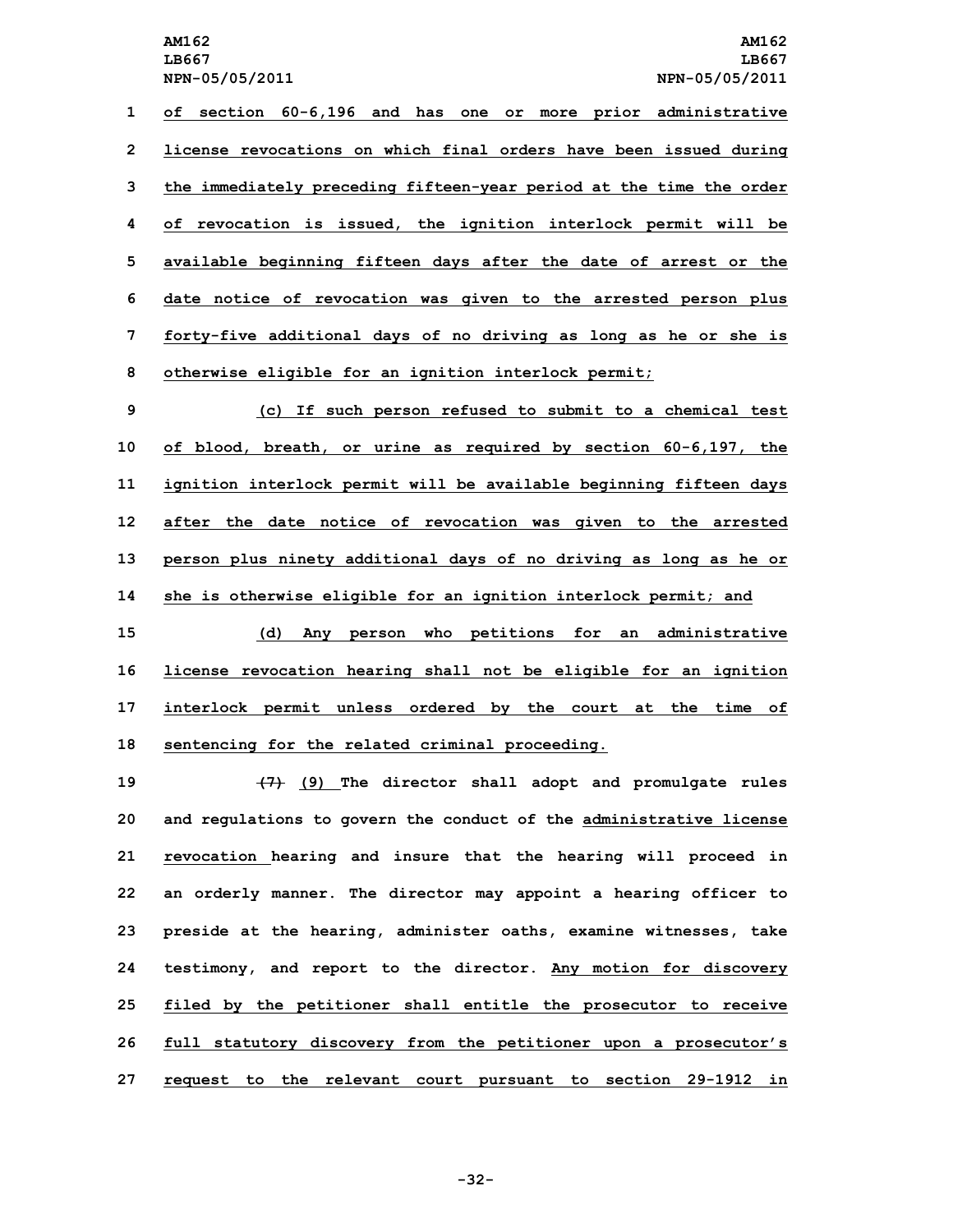**any criminal proceeding arising from the same arrest. <sup>A</sup> copy of the motion for discovery shall be filed with the department and <sup>a</sup> copy provided to the prosecutor in the jurisdiction in which the petitioner was arrested. Incomplete discovery shall not stay the hearing unless the petitioner requests <sup>a</sup> continuance. All proceedings before the hearing officer shall be recorded. Upon receipt of the arresting peace officer's sworn report, the director's order of revocation has prima facie validity and it becomes the petitioner's burden to establish by <sup>a</sup> preponderance of the evidence grounds upon which the operator's license revocation should not take effect. The director shall make a determination of the issue within seven days after the conclusion of the hearing. <sup>A</sup> person whose operator's license is revoked following <sup>a</sup> hearing requested pursuant to this section may appeal the order of revocation as provided in section 60-498.04.**

 **(10) Any person who tampers with or circumvents an ignition interlock device installed pursuant to sections 60-498.01 to 60-498.04 or who operates <sup>a</sup> motor vehicle not equipped with <sup>a</sup> functioning ignition interlock device required pursuant to such sections or otherwise is in violation of the purposes for operation indicated on the ignition interlock permit under such sections shall, in addition to any possible criminal charges, have his or her revocation period and ignition interlock permit extended for six months beyond the end of the original revocation period.**

**25 Sec. 24. Section 60-498.02, Reissue Revised Statutes of 26 Nebraska, is amended to read:**

**27 60-498.02 (1) At the expiration of thirty fifteen days**

**-33-**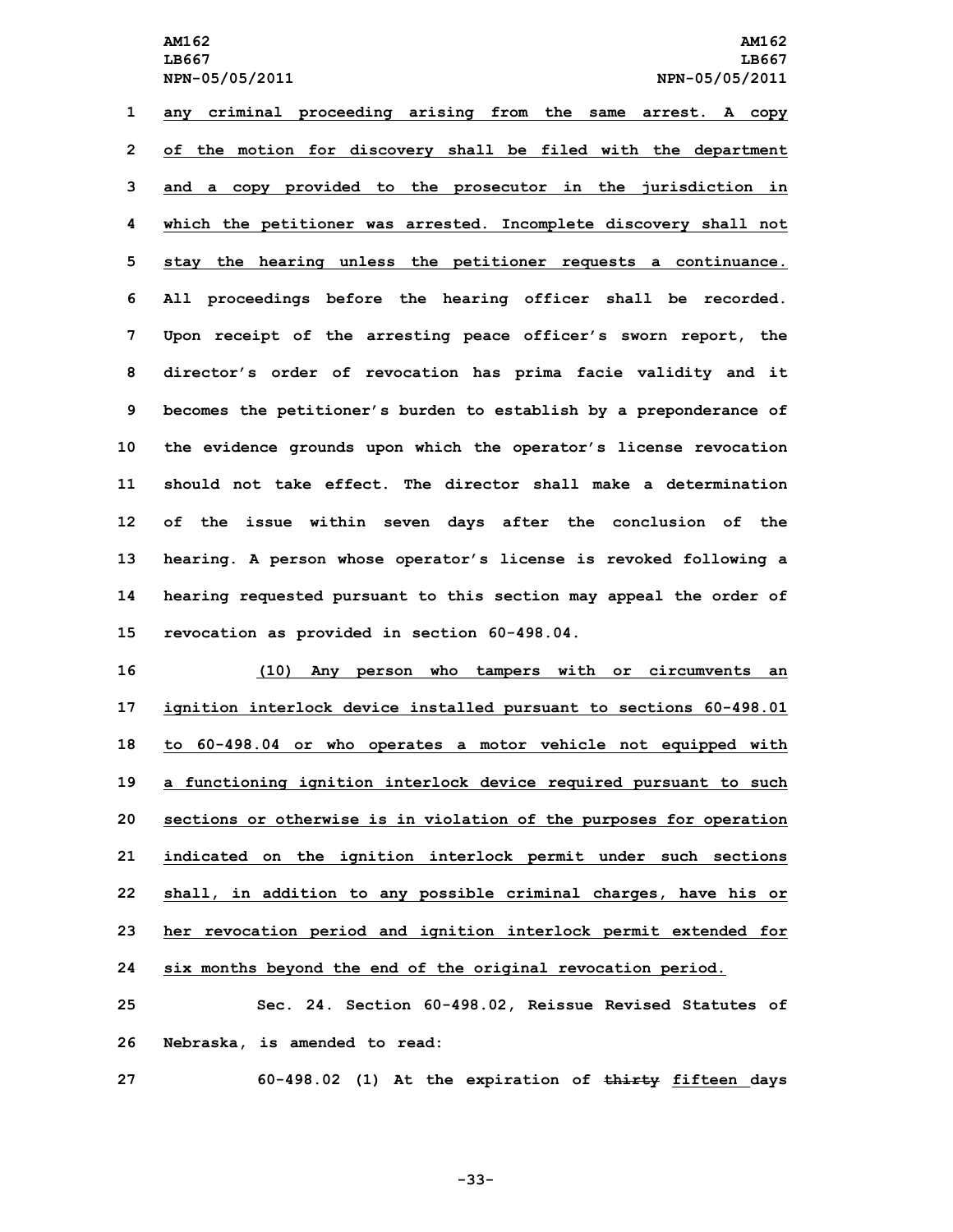**after the date of arrest as described in subsection (2) of section 60-6,197 or if after <sup>a</sup> hearing pursuant to section 60-498.01 the director finds that the operator's license should be revoked, the director shall (a) revoke the operator's license of <sup>a</sup> person arrested for refusal to submit to <sup>a</sup> chemical test of blood, breath, or urine as required by section 60-6,197 for <sup>a</sup> period of one year and (b) revoke the operator's license of <sup>a</sup> person who submits to <sup>a</sup> chemical test pursuant to such section which discloses the presence of <sup>a</sup> concentration of alcohol specified in section 60-6,196 for <sup>a</sup> period of ninety one hundred eighty days unless the person's driving record abstract maintained in the department's computerized records shows one or more prior administrative license revocations on which final orders have been issued during the immediately preceding twelve-year fifteen-year period at the time the order of revocation is issued, in which case the period of revocation shall be one year. Except as otherwise provided in section 60-6,211.05, <sup>a</sup> new operator's license shall not be issued to such person until the period of revocation has elapsed. If the person subject to the revocation is <sup>a</sup> nonresident of this state, the director shall revoke only the nonresident's operating privilege as defined in section 60-474 of such person and shall immediately forward the operator's license and <sup>a</sup> statement of the order of revocation to the person's state of residence.**

 **(2)(a) At the expiration of thirty days after an order of revocation is entered under subdivision (1)(b) of this section, any person whose operator's license has been administratively revoked for <sup>a</sup> period of ninety days for submitting to <sup>a</sup> chemical test**

**-34-**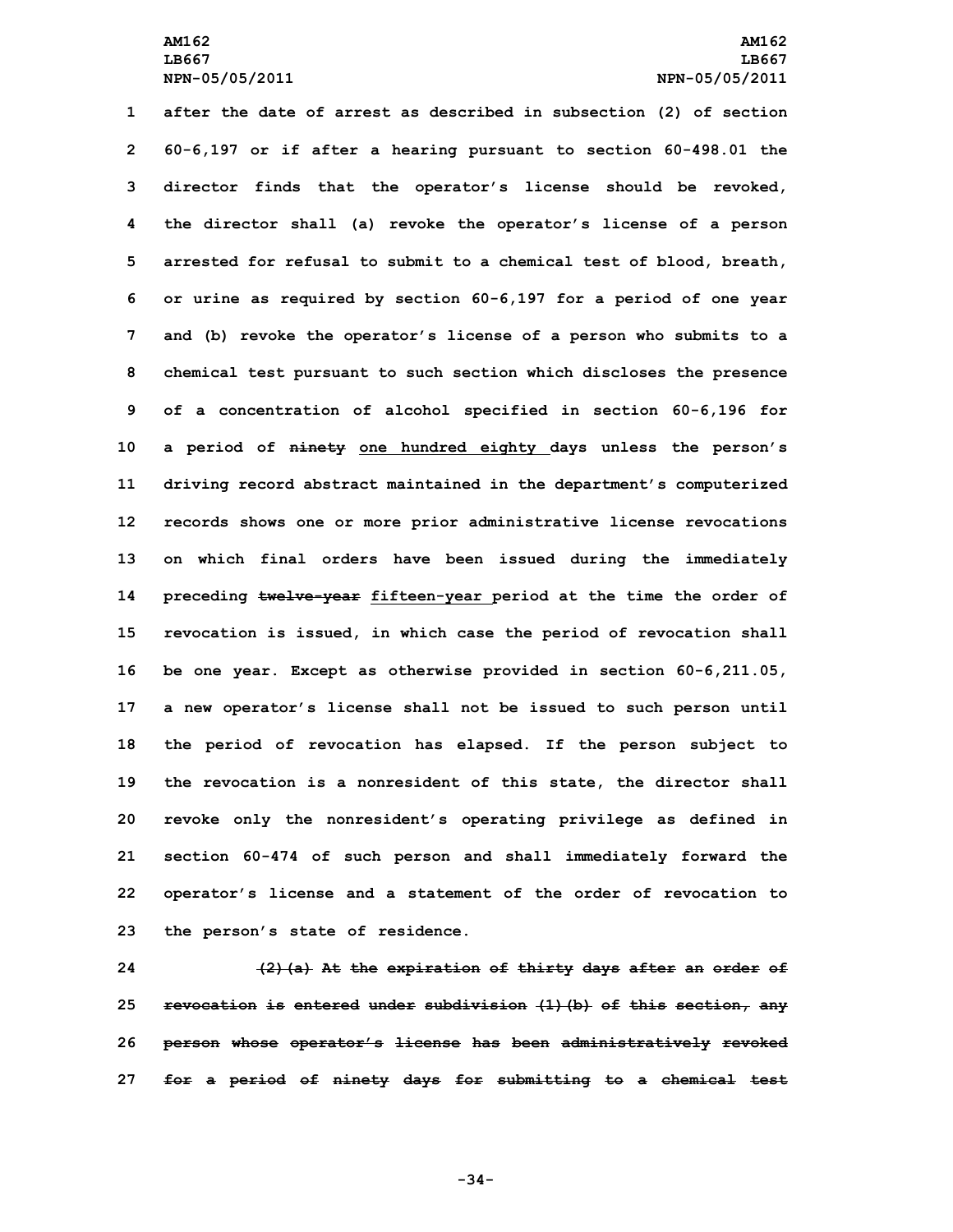**pursuant to section 60-6,197 which disclosed the presence of <sup>a</sup> concentration of alcohol in violation of section 60-6,196 may make application to the director for issuance of an employment driving permit pursuant to section 60-4,130.**

 **(b) At the expiration of sixty days after an order of revocation is entered under subdivision (1)(a) of this section, any person whose operator's license has been administratively revoked for refusal to submit to <sup>a</sup> chemical test pursuant to section 60-6,197, may make application to the director for issuance of an employment driving permit pursuant to section 60-4,130 unless the person's driving record abstract maintained in the department's computerized records shows one or more prior administrative license revocations on which final orders have been issued during the immediately preceding twelve-year period at the time the order of revocation is issued.**

 **(3)(a) At the expiration of thirty days after an order of administrative license revocation for ninety days is entered under subdivision (1)(b) of this section, any person who submitted to <sup>a</sup> chemical test pursuant to section 60-6,197 which disclosed the presence of <sup>a</sup> concentration of alcohol in violation of section 60-6,196 is eligible for an order to allow application for an ignition interlock permit to operate <sup>a</sup> motor vehicle equipped with an ignition interlock device pursuant to section 60-6,211.05 upon presentation of sufficient evidence to the department that such <sup>a</sup> device is installed.**

**26 (b) At the expiration of sixty days after an order of 27 administrative license revocation for one year is entered under**

**-35-**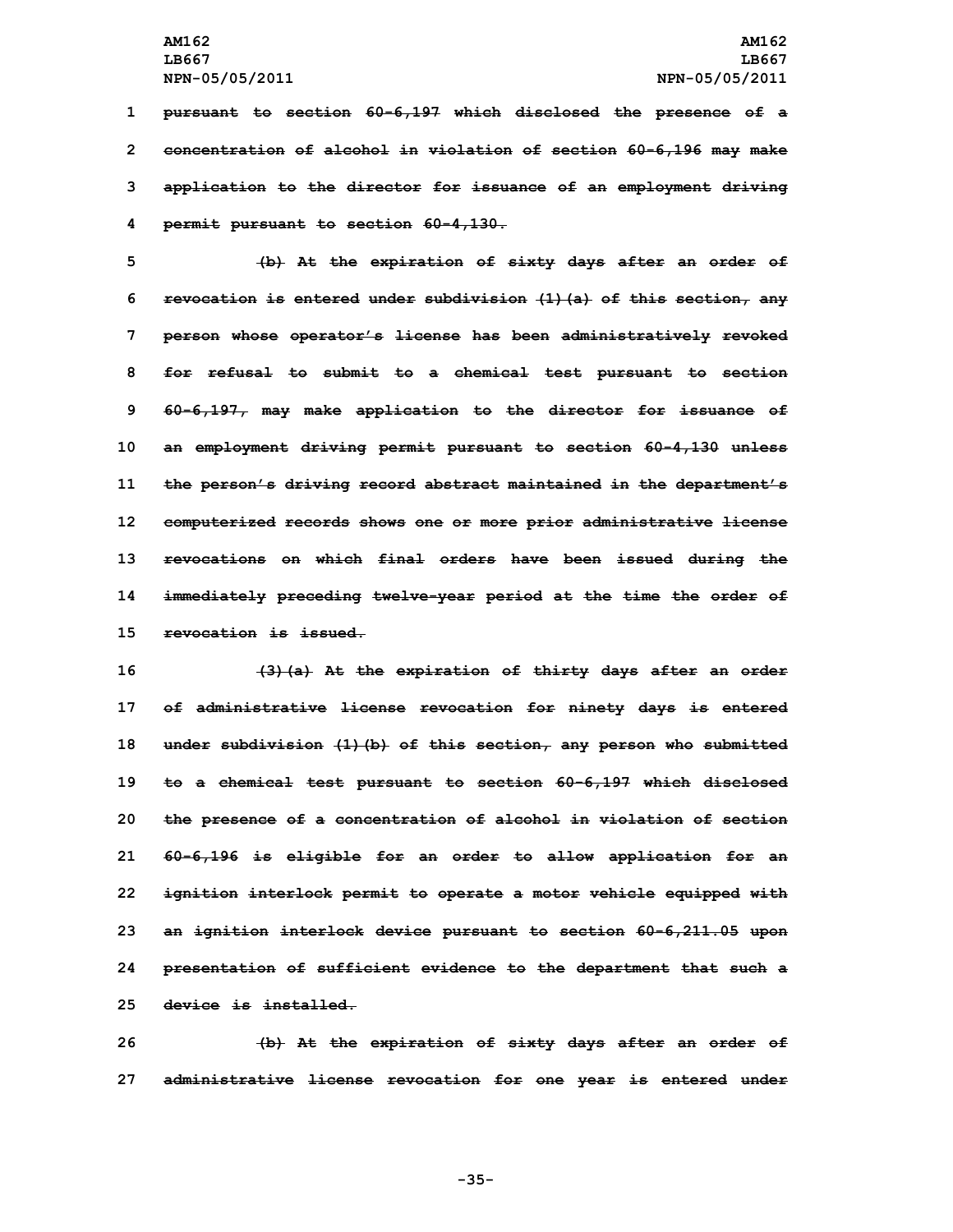**subdivision (1)(b) of this section, any person who submitted to <sup>a</sup> chemical test pursuant to section 60-6,197 which disclosed the presence of <sup>a</sup> concentration of alcohol in violation of section 60-6,196 is eligible for an order to allow application for an ignition interlock permit in order to operate <sup>a</sup> motor vehicle equipped with an ignition interlock device pursuant to section 60-6,211.05 upon presentation of sufficient evidence to the department that such <sup>a</sup> device is installed.**

 **(c) At the expiration of sixty days after an order of administrative license revocation is entered under subdivision (1)(a) of this section, any person who refused to submit to <sup>a</sup> chemical test pursuant to section 60-6,197 is eligible for an order to allow application for an ignition interlock permit in order to operate <sup>a</sup> motor vehicle equipped with an ignition interlock device pursuant to section 60-6,211.05 upon presentation of sufficient evidence to the department that such <sup>a</sup> device is installed, unless the person's driving record abstract maintained in the department's computerized records shows one or more prior administrative license revocations on which final orders have been issued during the immediately preceding twelve-year period at the time the order of revocation is issued.**

 **(d) (c) <sup>A</sup> person operating <sup>a</sup> motor vehicle pursuant to this subsection under an ignition interlock permit issued pursuant to sections 60-498.01 to 60-498.04 who has no previous convictions under section 60-6,196, 60-6,197, or 60-6,197.06 or <sup>a</sup> previous administrative license revocation shall only operate the motor vehicle to and from his or her residence, for purposes of his or**

**-36-**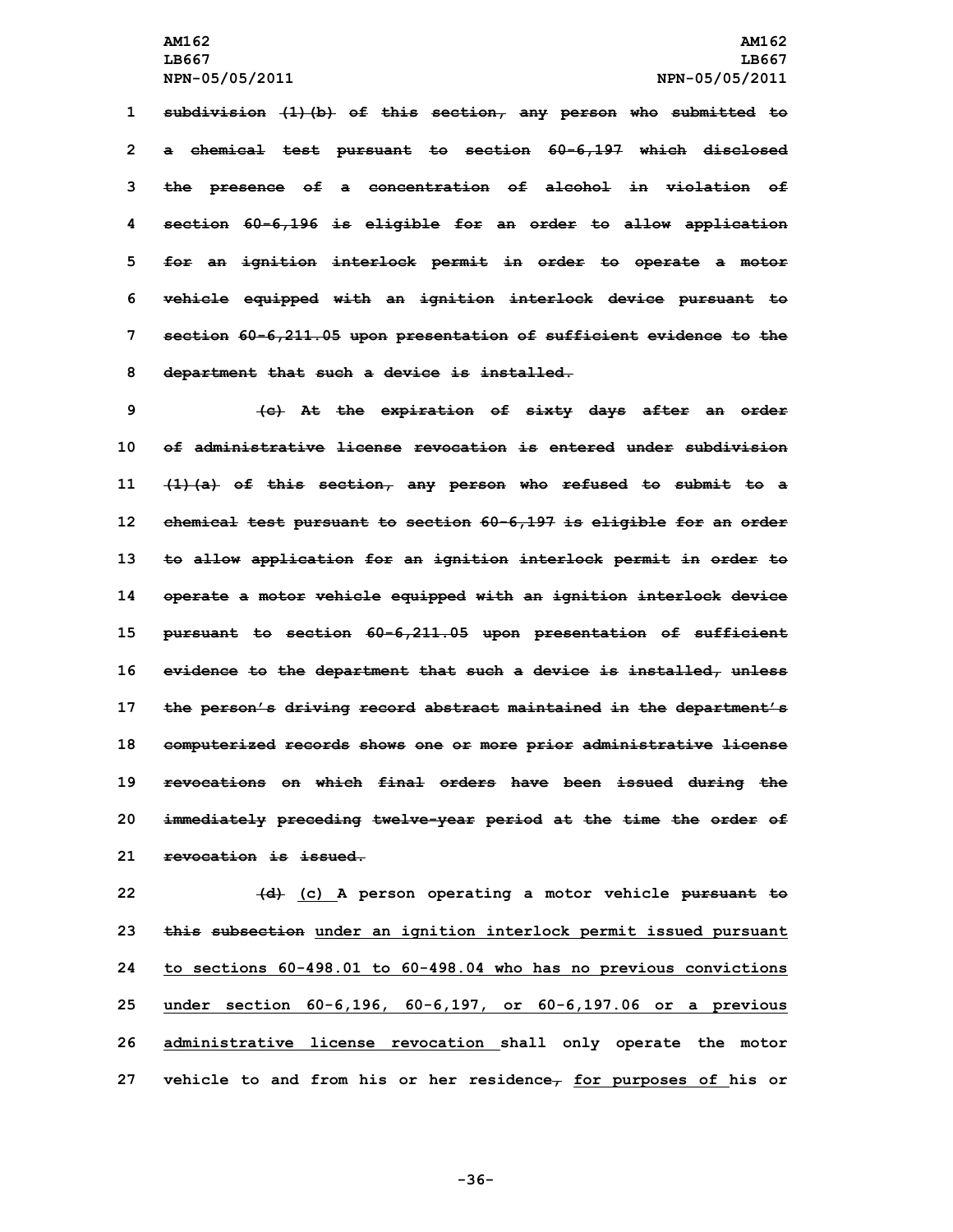**her place of employment, his or her school, an alcohol <sup>a</sup> substance abuse treatment program, his or her parole or probation officer, his or her continuing health care or the continuing health care of another person who is dependent upon the person, his or her court-ordered community service responsibilities, or an ignition interlock service facility. <sup>A</sup> person operating <sup>a</sup> motor vehicle under an ignition interlock permit issued pursuant to sections 60-498.01 to 60-498.04 who has <sup>a</sup> previous conviction under section 60-6,196, 60-6,197, or 60-6,197.06 or <sup>a</sup> previous administrative license revocation shall only operate the motor vehicle to and from his or her residence for purposes of his or her employment, his or her school, or <sup>a</sup> substance abuse treatment program. Such permit shall indicate for which purposes the permit may be used. All permits issued pursuant to this subsection shall indicate that the permit is not valid for the operation of any commercial motor 16 vehicle.**

**17 (4) (3) <sup>A</sup> person may have his or her eligibility for <sup>a</sup> 18 license reinstated upon payment of <sup>a</sup> reinstatement fee as required 19 by section 60-694.01.**

 **(5)(a) (4)(a) <sup>A</sup> person whose operator's license is subject to revocation pursuant to subsection (3) of section 60-498.01 shall have all proceedings dismissed or his or her operator's license immediately reinstated without payment of the reinstatement fee upon receipt of suitable evidence by the director 25 that:**

**26 (i) Within the thirty-day period following the date 27 of arrest, the The prosecuting attorney responsible for the**

**-37-**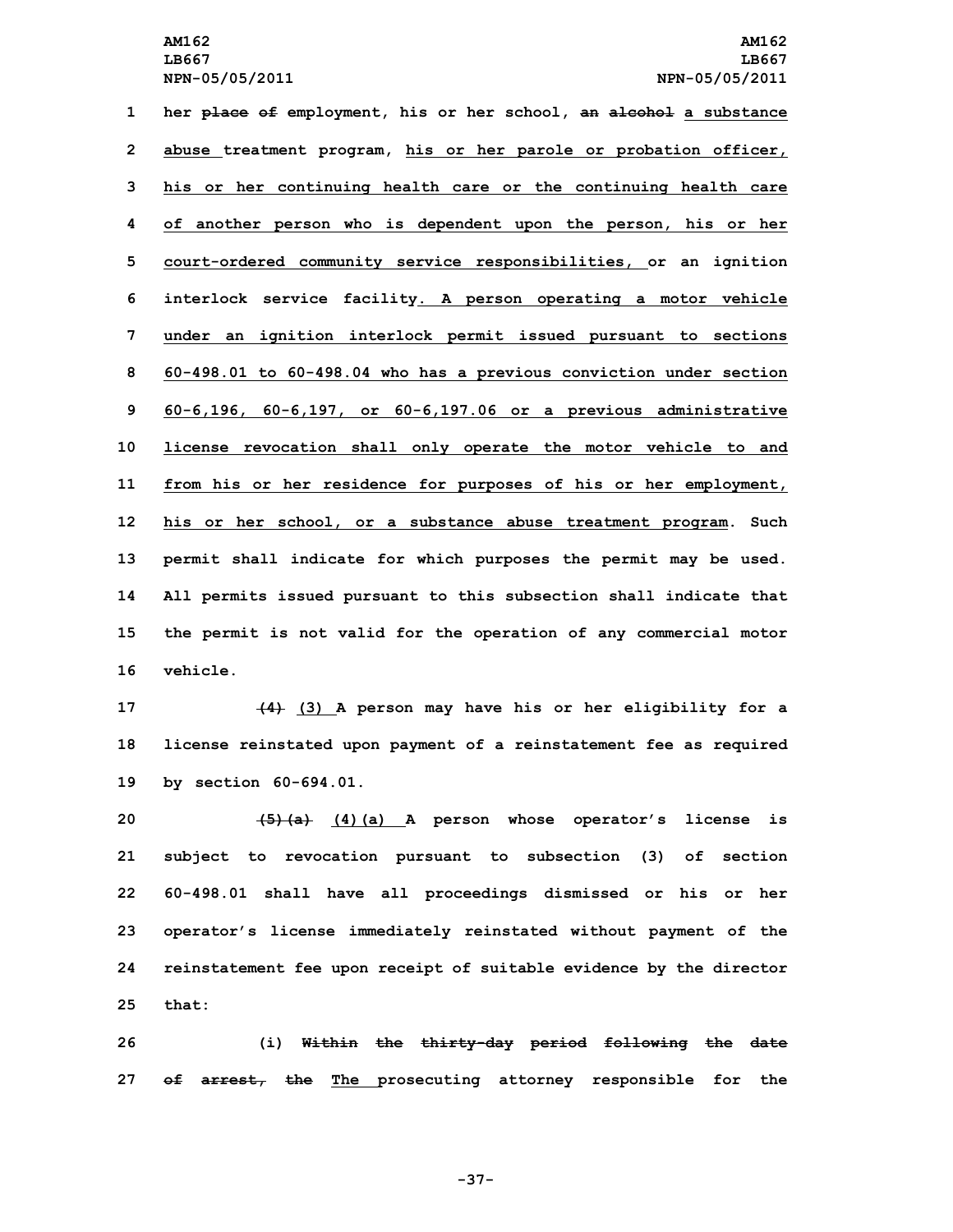**matter declined to file <sup>a</sup> complaint alleging <sup>a</sup> violation of section 60-6,196; and notified the director by first-class mail or facsimile transmission of such decision and the director received such notice within such period or the notice was postmarked within such period; or**

**6 (ii) The defendant, after trial, was found not guilty 7 of violating section 60-6,196 or such charge was dismissed on the 8 merits by the court; or.**

**9 (iii) In the criminal action on the charge of <sup>a</sup> violation 10 of section 60-6,196 arising from the same incident, the court held 11 one of the following:**

 **(A) The peace officer did not have probable cause to believe the person was operating or in the actual physical control of <sup>a</sup> motor vehicle in violation of section 60-6,196 or <sup>a</sup> city or village ordinance enacted in conformance with such section; or (B) The person was not operating or in the actual physical control of <sup>a</sup> motor vehicle while having an alcohol concentration in violation of section 60-6,196 or <sup>a</sup> city or village**

**19 ordinance enacted in conformance with such section.**

**20 (b) The director shall adopt and promulgate rules and 21 regulations establishing standards for the presentation of suitable 22 evidence of compliance with subdivision (a) of this subsection.**

 **(c) If <sup>a</sup> criminal charge is filed or refiled for <sup>a</sup> violation of section 60-6,196 pursuant to an arrest for which all administrative license revocation proceedings were dismissed under this subsection, the prosecuting attorney shall notify the director by first-class mail or facsimile transmission of the**

**-38-**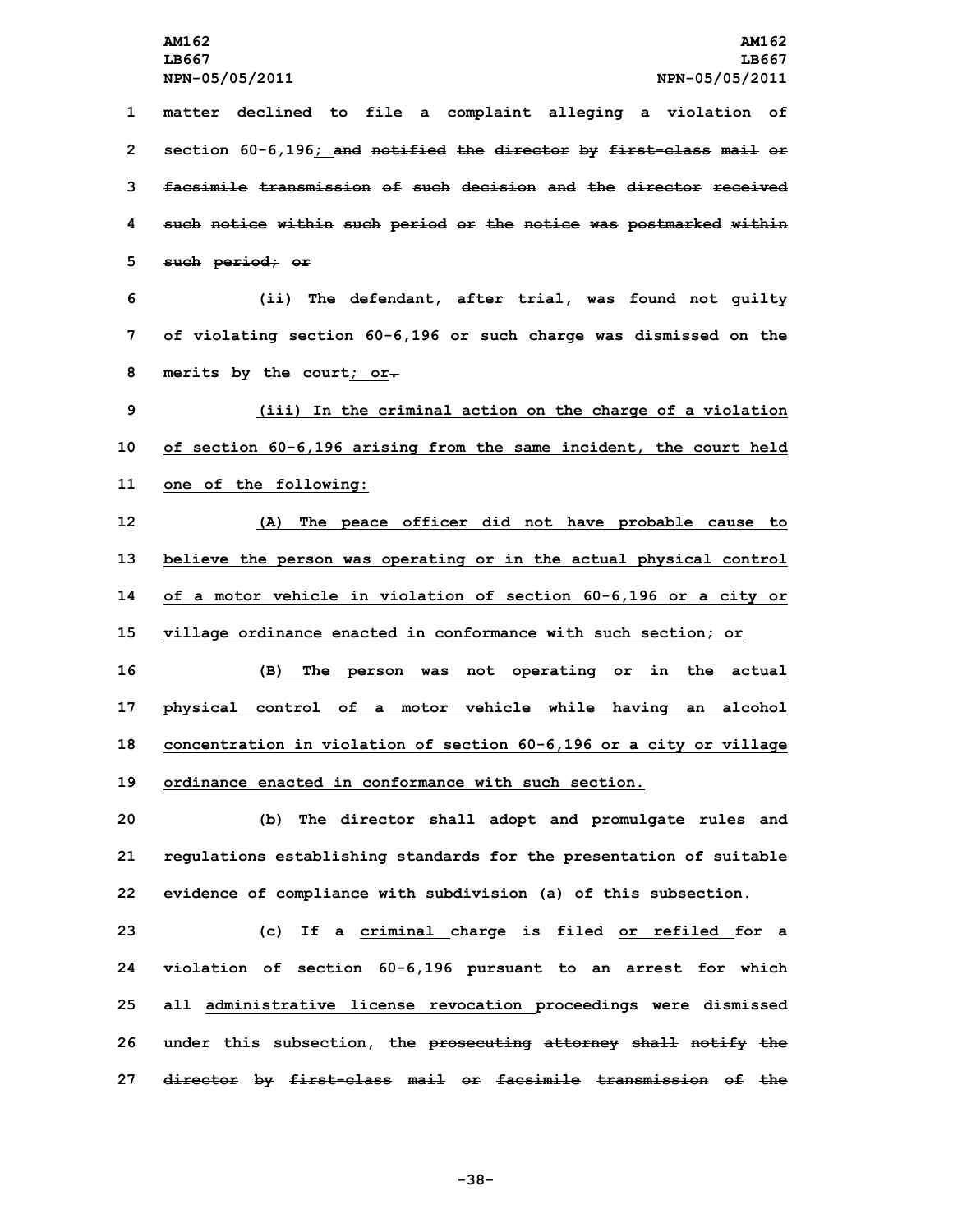**filing of such charge and the director, upon notification or discovery, may reinstate an administrative license revocation under this section as of the date that the director receives notification of the filing or refiling of the charge, except that <sup>a</sup> revocation shall not be reinstated if it was dismissed pursuant to section 60-498.01.**

**7 Sec. 25. Section 60-498.03, Reissue Revised Statutes of 8 Nebraska, is amended to read:**

 **60-498.03 (1) The Director of Motor Vehicles director shall reduce the decision revoking an operator's license under sections 60-498.01 to 60-498.04 to writing, and the director shall notify the person in writing of the revocation. The notice shall set forth the period of revocation and be served by mailing it to such person by certified or registered mail to the address provided to the director at the administrative license revocation hearing or, if the person does not appear at the hearing, to the address appearing on the records of the director. If the address on the director's records differs from the address on the arresting peace officer's report, the notice shall be sent to both addresses.**

 **(2) If the director does not revoke the operator's license, the director shall immediately notify the person in writing of the decision. The notice shall set forth the time and place the person may obtain his or her license. The notice shall be mailed by certified or registered mail as provided in subsection (1) of this section. No reinstatement fee shall be charged for return of the confiscated operator's license pursuant to this subsection.**

**-39-**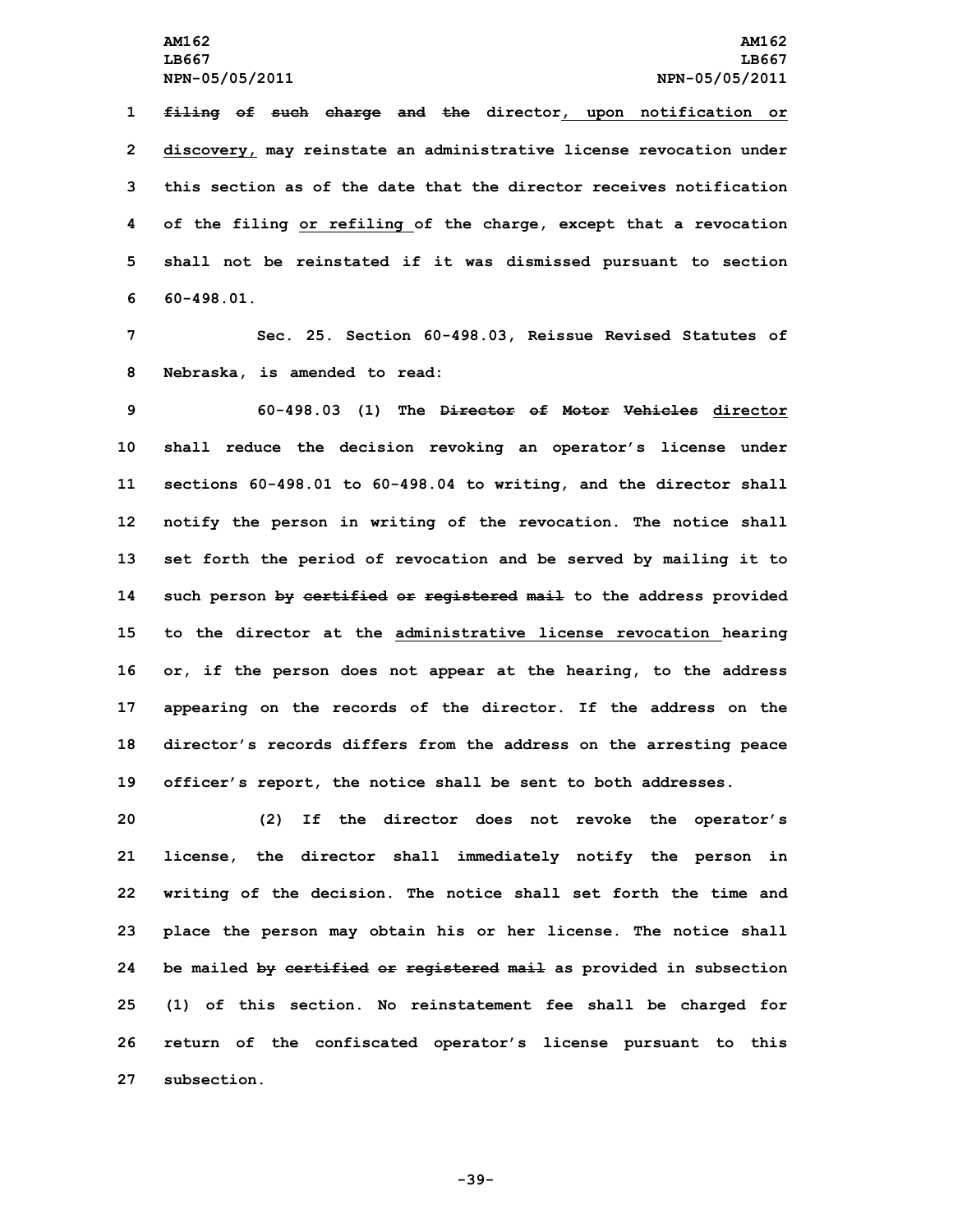**1 Sec. 26. Section 60-498.04, Reissue Revised Statutes of 2 Nebraska, is amended to read:**

 **60-498.04 Any person who feels himself or herself aggrieved because of the revocation of his or her operator's license under sections 60-498.01 to 60-498.04 may appeal therefrom to the district court of the county where the alleged events occurred for which he or she was arrested the appeal shall be in accordance with the Administrative Procedure Act. section 84-917. The district court shall allow any party to an appeal to appear by telephone at any proceeding before the court for purposes of the appeal. Such appeal shall not suspend the order of revocation. until the final judgment of <sup>a</sup> court finds against the person so appealing. The court shall provide notice of the final judgment to the Department of Motor Vehicles. department. The period of revocation shall commence at the time of final judgment of the court for the full period of the time of revocation.**

**17 Sec. 27. Section 60-4,115, Reissue Revised Statutes of 18 Nebraska, is amended to read:**

 **60-4,115 (1) Fees for operators' licenses and state identification cards shall be collected and distributed according to the table in subsection (2) of this section, except for the ignition interlock permit and associated fees as outlined in subsection (4) of this section. County officials shall remit the county portion of the fees collected to the county treasurer for placement in the county general fund. All other fees collected shall be remitted to the State Treasurer for credit to the appropriate fund. The State Treasurer shall transfer an amount**

**-40-**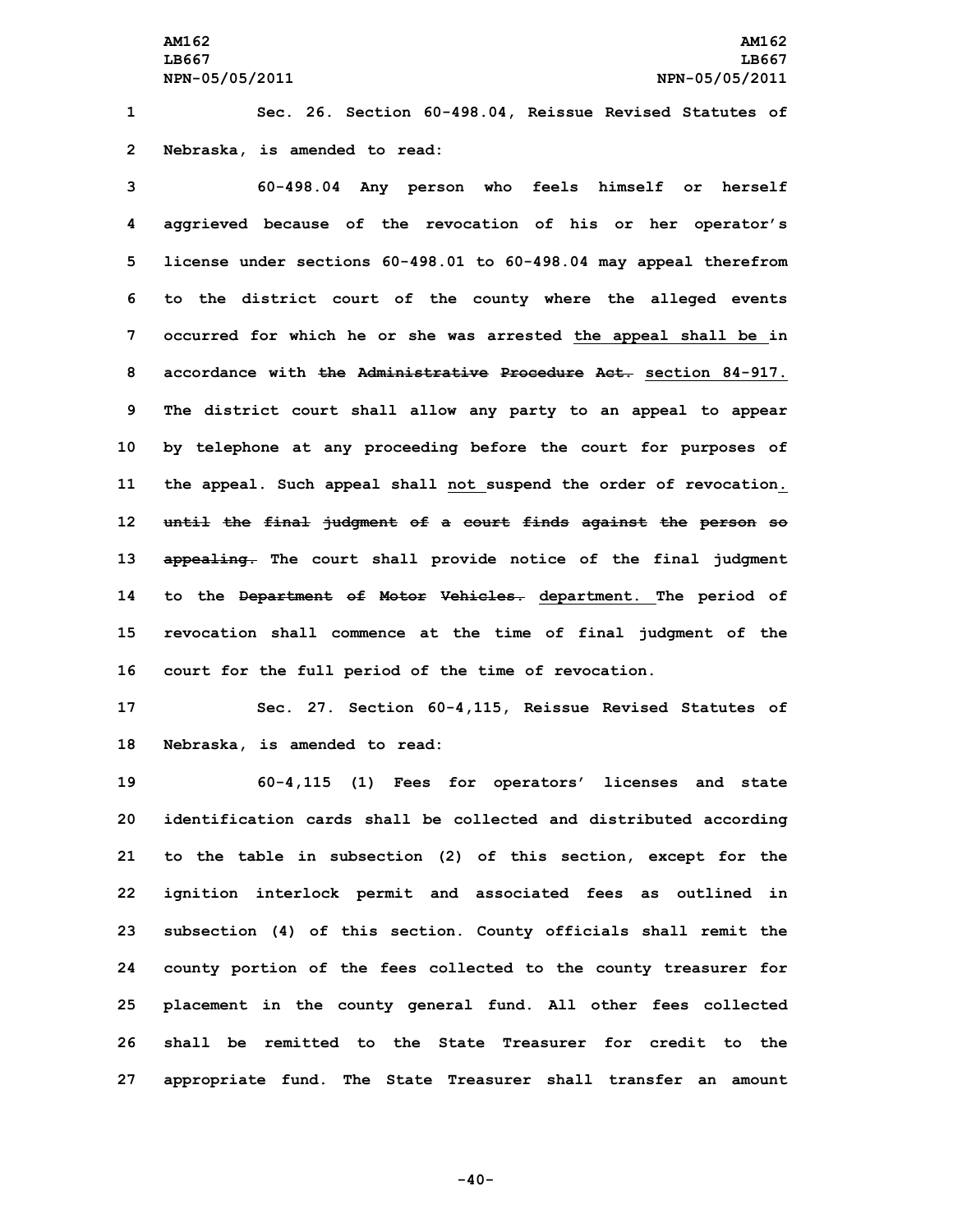**equal to three dollars and fifty cents times the number of original or renewal Class <sup>M</sup> licenses issued pursuant to section 60-4,127 during the previous year from the Department of Motor Vehicles Cash Fund to the Motorcycle Safety Education Fund.**

**5 (2) The fees provided in this subsection in the 6 following dollar amounts apply for operators' licenses and state 7 identification cards.**

| 8               |                                  | Department |                                |      |             |       |
|-----------------|----------------------------------|------------|--------------------------------|------|-------------|-------|
| $\mathbf{9}$    |                                  |            | County of Motor                |      |             | State |
| 10              | Document                         |            | Total General Vehicles General |      |             |       |
| 11              |                                  | Fee        | Fund                           |      | Cash Fund   | Fund  |
| 12 <sup>2</sup> | State identification card:       |            |                                |      |             |       |
| 13              | Valid for 1 year or less         |            | 5.00                           | 2.75 | 1.25        | 1.00  |
| 14              | Valid for more than 1 year       |            |                                |      |             |       |
| 15              | but not more than 2 years        |            | 10.00                          | 2.75 | 4.00        | 3.25  |
| 16              | Valid for more than 2 years      |            |                                |      |             |       |
| 17              | but not more than 3 years        |            | 14.00                          | 2.75 | 5.25        | 6.00  |
| 18              | Valid for more than 3 years      |            |                                |      |             |       |
| 19              | but not more than 4 years        |            | 19.00                          |      | $2.75$ 8.00 | 8.25  |
| 20              | Valid for more than 4 years      |            |                                |      |             |       |
| 21              | for person under 21              |            | 24.00                          |      | 2.75 10.25  | 11.00 |
| 22              | Valid for 5 years                |            | 24.00                          | 3.50 | 10.25       | 10.25 |
| 23              | Duplicate or replacement         |            | 11.00                          | 2.75 | 6.00        | 2.25  |
| 24              | Class O or M operator's license: |            |                                |      |             |       |
| 25              | Valid for 1 year or less         |            | 5.00                           | 2.75 | 1.25        | 1.00  |
| 26              | Valid for more than 1 year       |            |                                |      |             |       |
| 27              | but not more than 2 years        |            | 10.00                          | 2.75 | 4.00        | 3.25  |

**28 Valid for more than 2 years**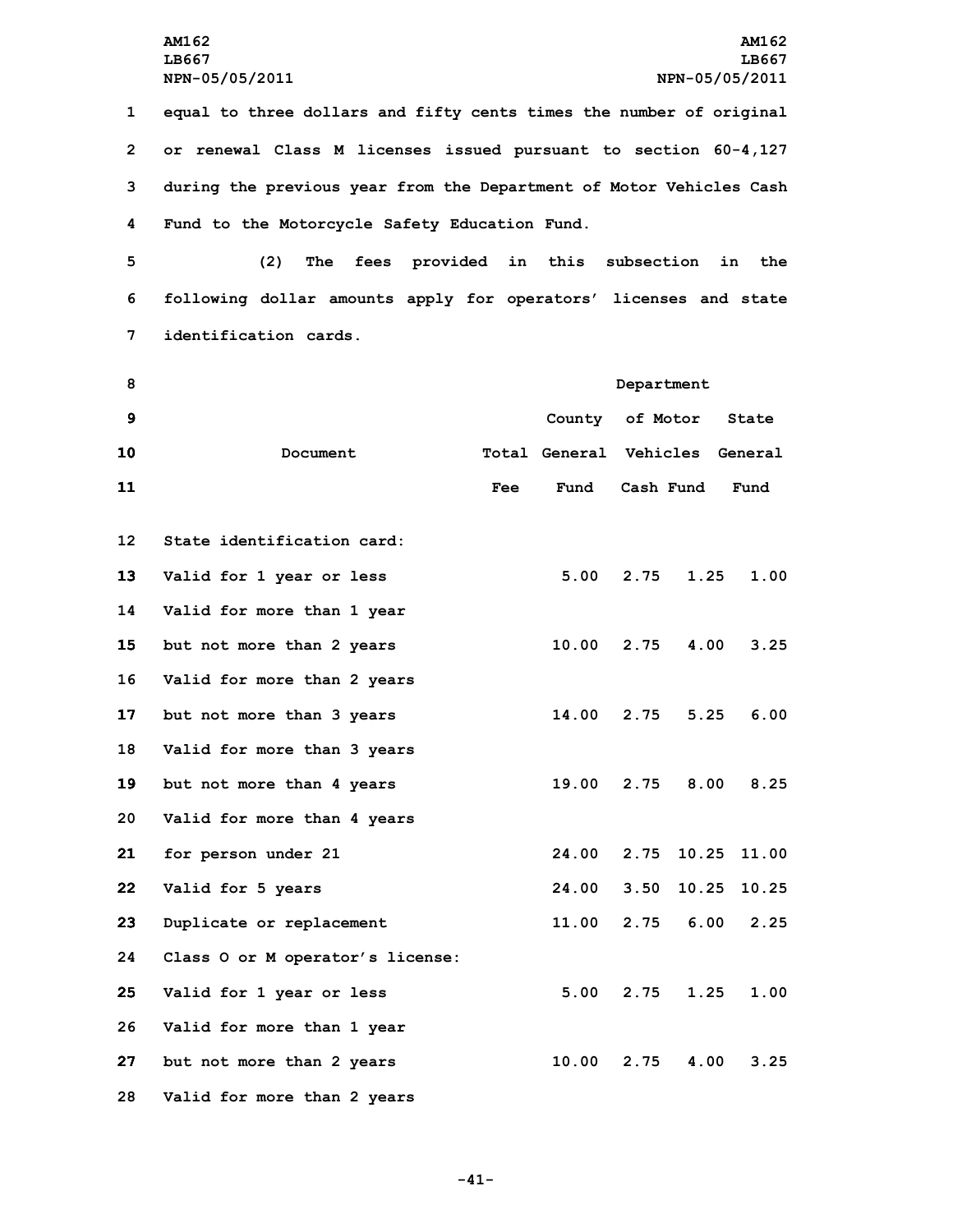|                 | <b>AM162</b><br>LB667                   |       |                |                  | AM162<br>LB667          |
|-----------------|-----------------------------------------|-------|----------------|------------------|-------------------------|
|                 | NPN-05/05/2011                          |       | NPN-05/05/2011 |                  |                         |
|                 |                                         |       |                |                  |                         |
| 1               | but not more than 3 years               | 14.00 | 2.75           |                  | $5.25$ 6.00             |
| $\overline{2}$  | Valid for more than 3 years             |       |                |                  |                         |
| 3               | but not more than 4 years               | 19.00 |                | 2.75 8.00 8.25   |                         |
| 4               | Valid for 5 years                       | 24.00 |                | 3.50 10.25 10.25 |                         |
| 5               | Bioptic or telescopic lens restriction: |       |                |                  |                         |
| 6               | Valid for 1 year or less                |       | 5.00 0         | 5.00             | $\overline{\mathbf{0}}$ |
| 7               | Valid for more than 1 year              |       |                |                  |                         |
| 8               | but not more than 2 years               | 10.00 | 2.75           | 4.00             | 3.25                    |
| 9               | Duplicate or replacement                |       | 11.00 2.75     | 6.00             | 2.25                    |
| 10 <sub>1</sub> | Add, change, or remove class,           |       |                |                  |                         |
| 11              | endorsement, or restriction             | 5.00  | $\mathbf{0}$   | 5.00             | $\mathbf 0$             |
| $12 \,$         | Provisional operator's permit:          |       |                |                  |                         |
| 13              | Original                                |       |                | 15.00 2.75 12.25 | $\mathbf 0$             |
| 14              | Bioptic or telescopic lens restriction: |       |                |                  |                         |
| 15 <sub>1</sub> | Valid for 1 year or less                |       | 5.00 0         | 5.00             | $\mathbf 0$             |
| 16              | Valid for more than 1 year              |       |                |                  |                         |
| 17              | but not more than 2 years               | 15.00 | 2.75           | 12.25            | 0                       |
| 18              | Duplicate or replacement                | 11.00 | 2.75           | 6.00             | 2.25                    |
| 19              | Add, change, or remove class,           |       |                |                  |                         |
| 20              | endorsement, or restriction             |       | 5.00 0         | 5.00             | $\mathbf 0$             |
| 21              | LPD-learner's permit:                   |       |                |                  |                         |
| 22              | Original                                | 8.00  | .25            | 5.00             | 2.75                    |
| 23              | Duplicate or replacement                | 11.00 |                | $2.75$ 6.00      | 2.25                    |
| 24              | Add, change, or remove class,           |       |                |                  |                         |
| 25              | endorsement, or restriction             |       | 5.00 0         | 5.00             | $\overline{\mathbf{0}}$ |
| 26              | LPE-learner's permit:                   |       |                |                  |                         |
| 27              | Original                                | 8.00  | .25            | 5.00             | 2.75                    |
| 28              | Duplicate or replacement                | 11.00 | 2.75           | 6.00             | 2.25                    |
| 29              | Add, change, or remove class,           |       |                |                  |                         |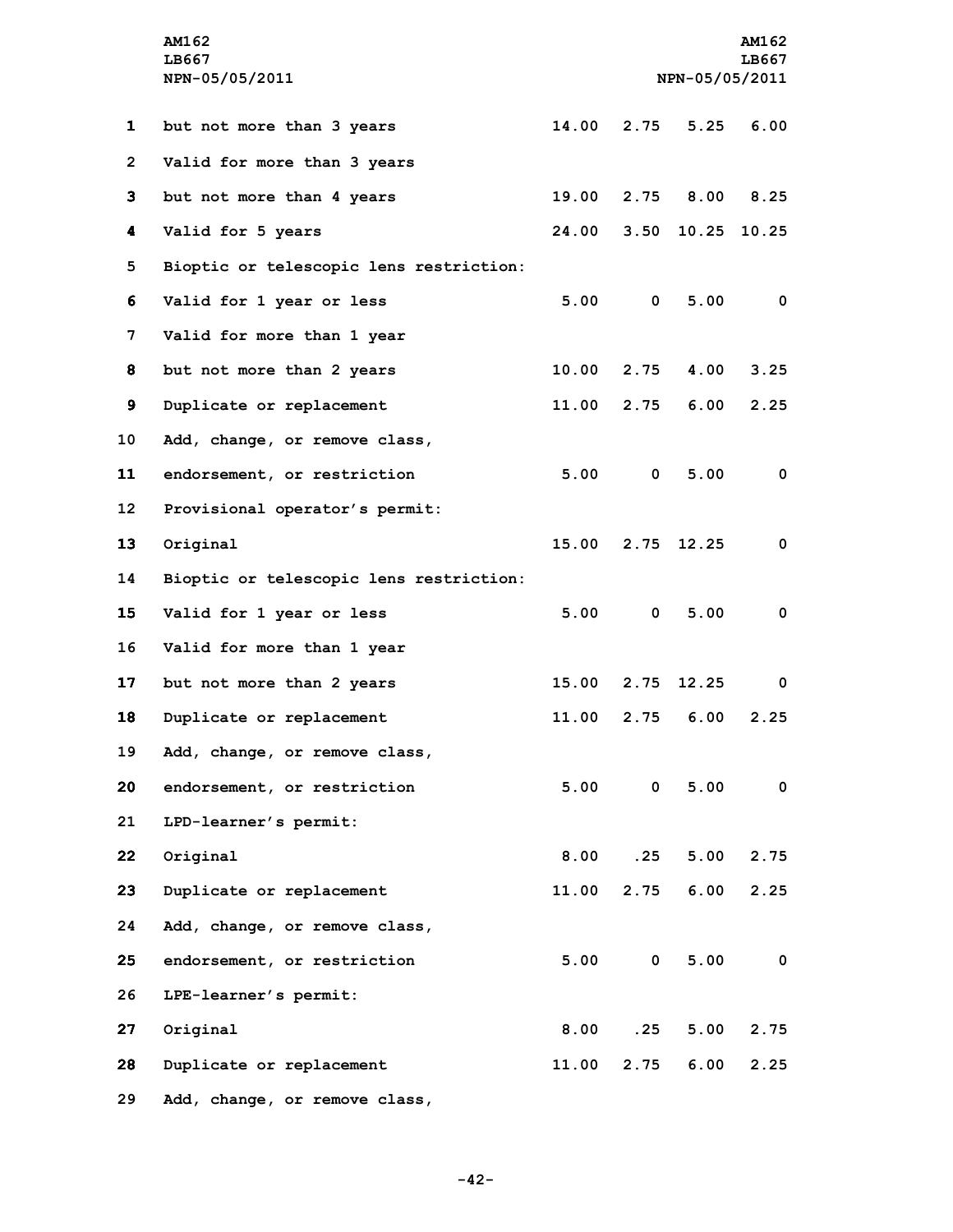|                 | AM162<br>LB667<br>NPN-05/05/2011        | NPN-05/05/2011 |              |              | <b>AM162</b><br>LB667 |
|-----------------|-----------------------------------------|----------------|--------------|--------------|-----------------------|
| $\mathbf{1}$    | endorsement, or restriction             | 5.00           | $\mathbf{0}$ | 5.00         | $\mathbf 0$           |
| $\overline{2}$  | School permit:                          |                |              |              |                       |
| 3               | Original                                | 8.00           | .25          | 5.00         | 2.75                  |
| 4               | Duplicate or replacement                | 11.00          | 2.75         | 6.00         | 2.25                  |
| 5               | Add, change, or remove class,           |                |              |              |                       |
| 6               | endorsement, or restriction             | 5.00           | $\mathbf{0}$ | 5.00         | 0                     |
| 7               | Farm permit:                            |                |              |              |                       |
| 8               | Original or renewal                     | 5.00           | .25          | $\mathbf 0$  | 4.75                  |
| 9               | Duplicate or replacement                | 5.00           | .25          | $\mathbf{0}$ | 4.75                  |
| 10              | Temporary                               | 5.00           | .25          | 0            | 4.75                  |
| 11              | Add, change, or remove class,           |                |              |              |                       |
| 12 <sub>2</sub> | endorsement, or restriction             | 5.00           | $\mathbf 0$  | 5.00         | $\mathbf 0$           |
| 13              | Driving permits:                        |                |              |              |                       |
| 14              | Employment                              | 45.00          | $\mathbf{0}$ | 5.00         | 40.00                 |
| 15              | Medical hardship                        | 45.00          | $\mathbf{0}$ |              | $5.00$ 40.00          |
| 16              | Duplicate or replacement                | 10.00          | .25          | 5.00         | 4.75                  |
| 17              | Add, change, or remove class,           |                |              |              |                       |
| 18              | endorsement, or restriction             | 5.00           | 0            | 5.00         | 0                     |
| 19              | Commercial driver's license:            |                |              |              |                       |
| 20              | Valid for 1 year or less                | 11.00          |              | 1.75 5.00    | 4.25                  |
| 21              | Valid for more than 1 year              |                |              |              |                       |
| $22 \,$         | but not more than 2 years               | 22.00          | 1.75         |              | 5.00 15.25            |
| 23              | Valid for more than 2 years             |                |              |              |                       |
| 24              | but not more than 3 years               | 33.00          | 1.75         |              | 5.00 26.25            |
| 25              | Valid for more than 3 years             |                |              |              |                       |
| 26              | but not more than 4 years               | 44.00          | 1.75         |              | 5.00 37.25            |
| 27              | Valid for 5 years                       | 55.00          | 1.75         |              | 5.00 48.25            |
| 28              | Bioptic or telescopic lens restriction: |                |              |              |                       |
| 29              | Valid for one year or less              | 11.00          | 1.75         | 5.00         | 4.25                  |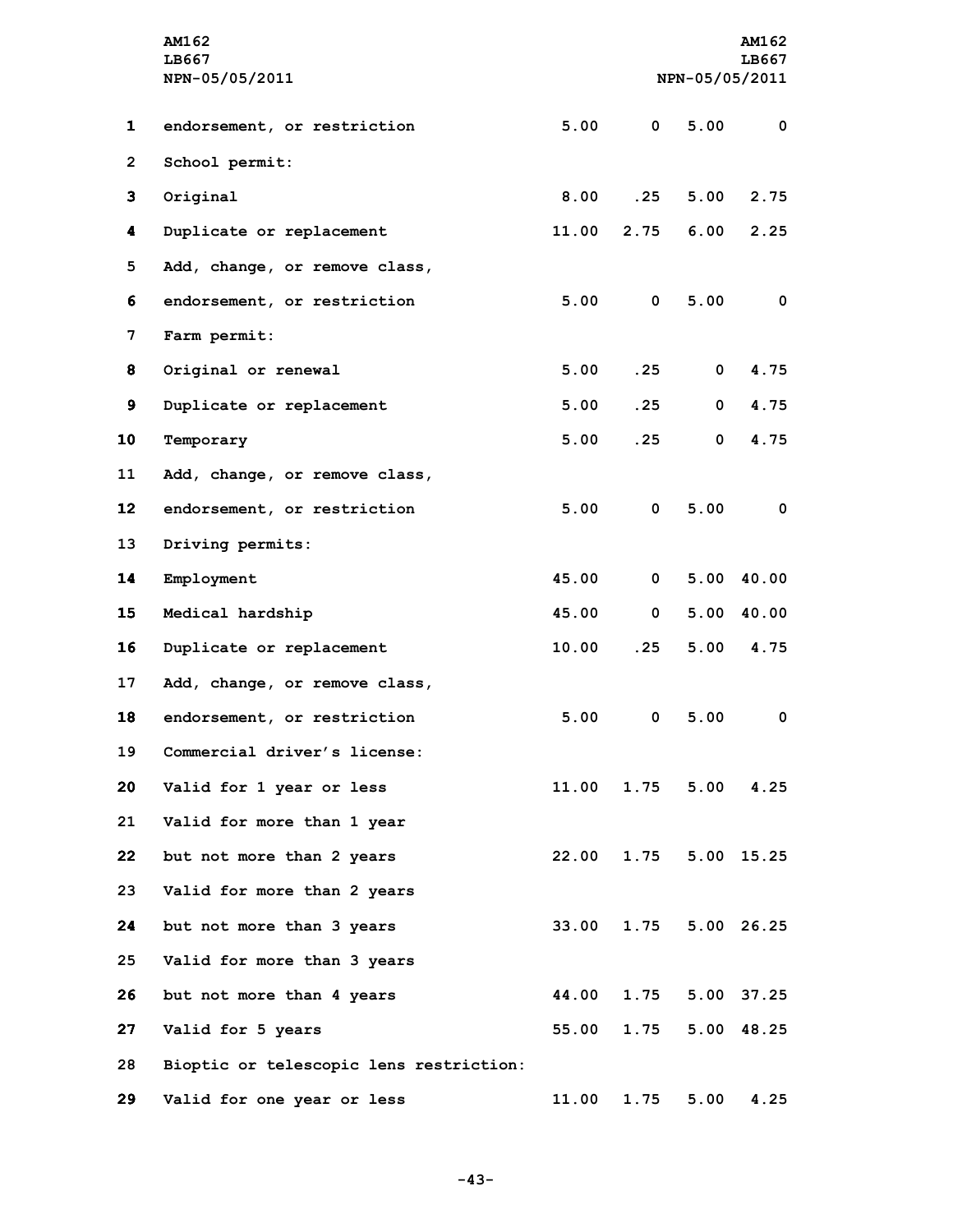|                 | AM162<br>LB667<br>NPN-05/05/2011                                | NPN-05/05/2011 |      |               | <b>AM162</b><br>LB667   |
|-----------------|-----------------------------------------------------------------|----------------|------|---------------|-------------------------|
|                 |                                                                 |                |      |               |                         |
| 1               | Valid for more than 1 year                                      |                |      |               |                         |
| $\bf{2}$        | but not more than 2 years                                       | 22.00          | 1.75 | 5.00          | 15.25                   |
| 3               | Duplicate or replacement                                        | 11.00          | 2.75 | 6.00          | 2.25                    |
| 4               | Add, change, or remove class,                                   |                |      |               |                         |
| 5.              | endorsement, or restriction                                     | 10.00          | 1.75 | 5.00          | 3.25                    |
| 6               | LPC-learner's permit:                                           |                |      |               |                         |
| 7               | Original or renewal                                             | 10.00          | .25  | 5.00          | 4.75                    |
| 8               | Duplicate or replacement                                        | 10.00          | .25  | 5.00          | 4.75                    |
| 9               | Add, change, or remove class,                                   |                |      |               |                         |
| 10              | endorsement, or restriction                                     | 10.00          | .25  | 5.00          | 4.75                    |
| 11              | Seasonal permit:                                                |                |      |               |                         |
| 12 <sub>2</sub> | Original or renewal                                             | 10.00          | .25  | 5.00          | 4.75                    |
| 13              | Duplicate or replacement                                        | 10.00          | .25  | 5.00          | 4.75                    |
| 14              | Add, change, or remove class,                                   |                |      |               |                         |
| 15              | endorsement, or restriction                                     | 10.00          | .25  | 5.00          | 4.75                    |
| 16              | School bus permit:                                              |                |      |               |                         |
| 17              | Original or renewal                                             | 5.00           | 0    | 5.00          | 0                       |
| 18              | Duplicate or replacement                                        | 5.00           | 0    | 5.00          | 0                       |
| 19              | Add, change, or remove class,                                   |                |      |               |                         |
| 20              | endorsement, or restriction                                     |                |      | $5.00$ 0 5.00 | $\overline{\mathbf{0}}$ |
| 21              | (3) If the department issues an operator's license or a         |                |      |               |                         |
| 22.             | state identification card the department shall remit the county |                |      |               |                         |

**22 state identification card, the department shall remit the county 23 portion of the fees to the State Treasurer for credit to the 24 Department of Motor Vehicles Cash Fund.**

 **(4)(a) The fee for an ignition interlock permit shall be forty-five dollars. Five dollars of the fee shall be remitted to the State Treasurer for credit to the Department of Motor Vehicles Cash Fund. Forty dollars of the fee shall be remitted to the State**

**-44-**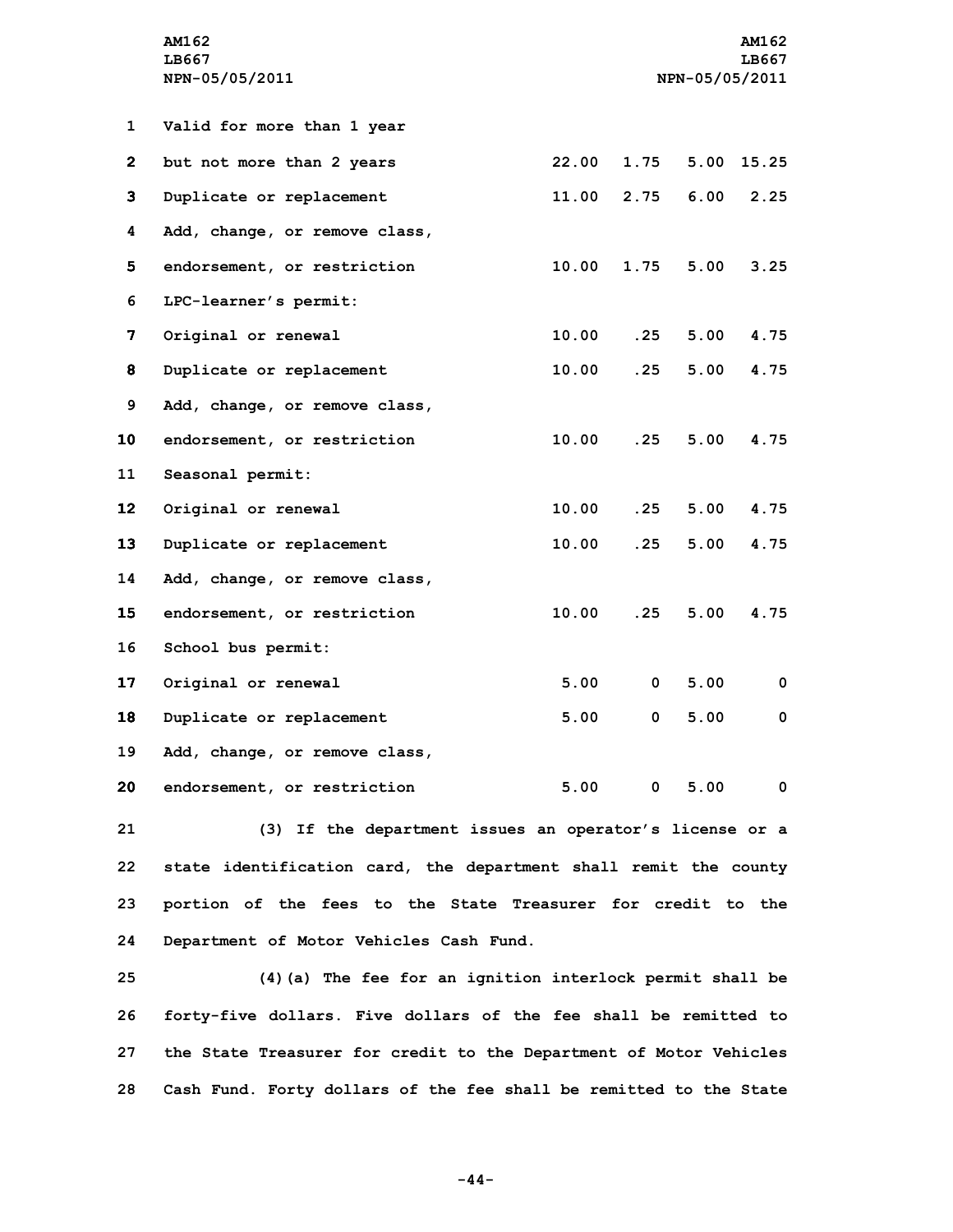**1 Treasurer for credit to the Probation Cash Department of Motor 2 Vehicles Ignition Interlock Fund.**

 **(b) The fee for <sup>a</sup> duplicate or replacement ignition interlock permit shall be ten eleven dollars. Twenty-five Two dollars and seventy-five cents of the fee shall be remitted to the county treasurer for credit to the county general fund. Five Six dollars of the fee shall be remitted to the State Treasurer for credit to the Department of Motor Vehicles Cash Fund. Four Two dollars and seventy-five twenty-five cents of the fee shall be remitted to the State Treasurer for credit to the Probation Cash General Fund.**

 **(c) The fee for adding, changing, or removing <sup>a</sup> class, endorsement, or restriction on an ignition interlock permit shall be five dollars. The fee shall be remitted to the State Treasurer for credit to the Department of Motor Vehicles Cash Fund.**

 **(5) This subsection applies beginning on the implementation date designated by the director pursuant to section 60-462.02. The department and its agents may collect an identity security surcharge to cover the cost of security and technology practices used to protect the identity of applicants for and holders of operators' licenses and state identification cards and to reduce identity theft, fraud, and forgery and counterfeiting of such licenses and cards to the maximum extent possible. The surcharge shall be in addition to all other required fees for operators' licenses and state identification cards. The amount of the surcharge shall be determined by the department. The surcharge shall not exceed eight dollars. The surcharge shall be remitted to**

**-45-**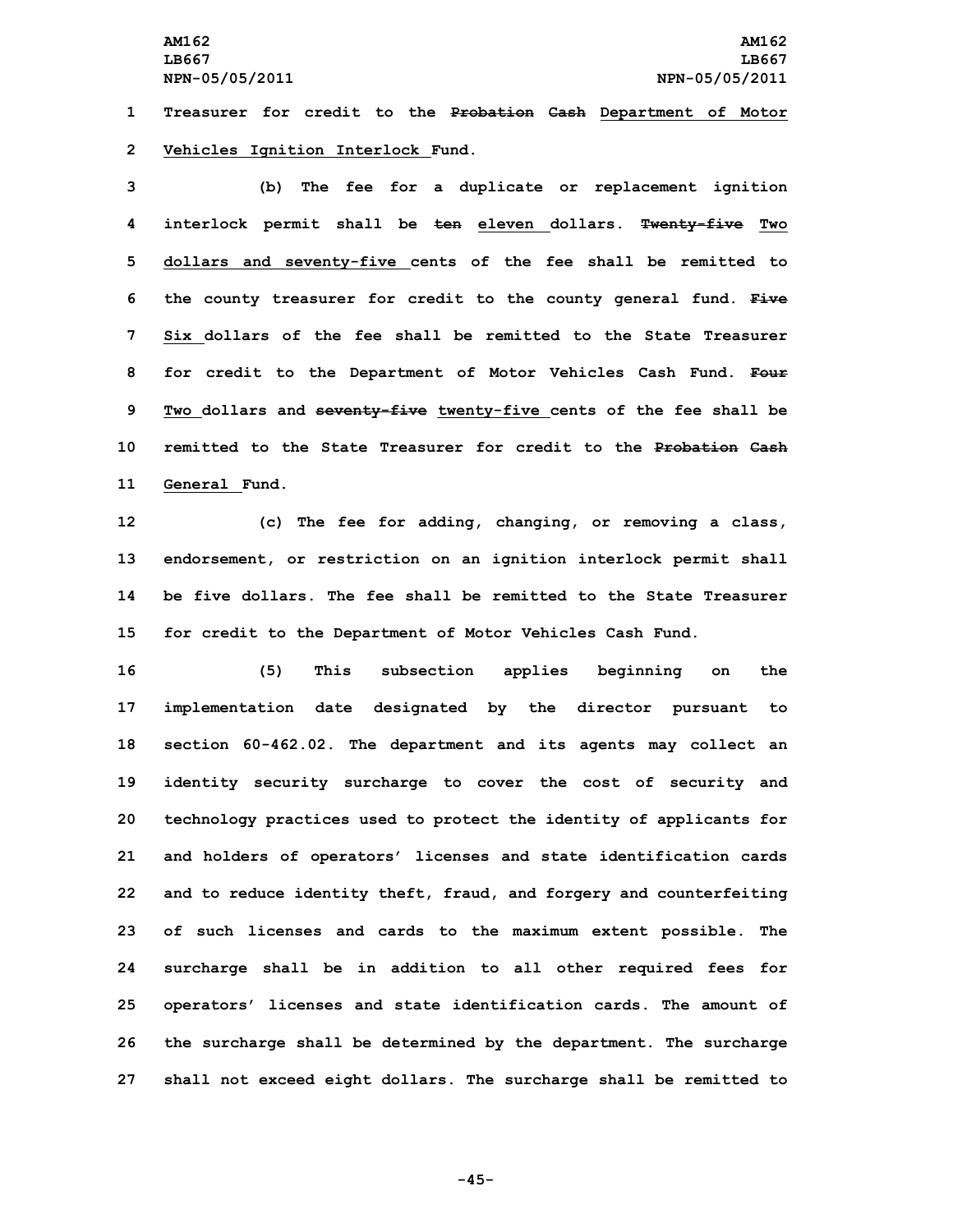**1 the State Treasurer for credit to the Department of Motor Vehicles 2 Cash Fund.**

**3 Sec. 28. Section 60-4,118.06, Reissue Revised Statutes of 4 Nebraska, is amended to read:**

 **60-4,118.06 (1) Upon receipt by the director of (a) <sup>a</sup> certified copy of <sup>a</sup> court order issued pursuant to section 60-6,211.05, <sup>a</sup> certified copy of an order for installation of an ignition interlock device and issuance of an ignition interlock permit pursuant to subdivision (1), (2), or (3) of section 60-6,197.03, or <sup>a</sup> copy of an order from the Board of Pardons pursuant to section 83-1,127.02, (b) sufficient evidence that the person has surrendered his or her operator's license to the Department of Motor Vehicles department and installed an approved ignition interlock device in accordance with such order, and (c) payment of the fee provided in section 60-4,115, such person may apply for an ignition interlock permit. <sup>A</sup> person subject to administrative license revocation under section 60-498.02 sections 60-498.01 to 60-498.04 shall be eligible for an ignition interlock permit as provided in such section. The director shall issue an ignition interlock permit for the operation of <sup>a</sup> motor vehicle equipped with an ignition interlock device. Any person issued an ignition interlock permit pursuant to <sup>a</sup> court order who has no previous convictions under section 60-6,196, 60-6,197, or 60-6,197.06 or <sup>a</sup> previous administrative license revocation shall only operate the motor vehicle equipped with an ignition interlock device to and from his or her residence, for purposes of his or her place of employment, his or her school, an alcohol <sup>a</sup>**

**-46-**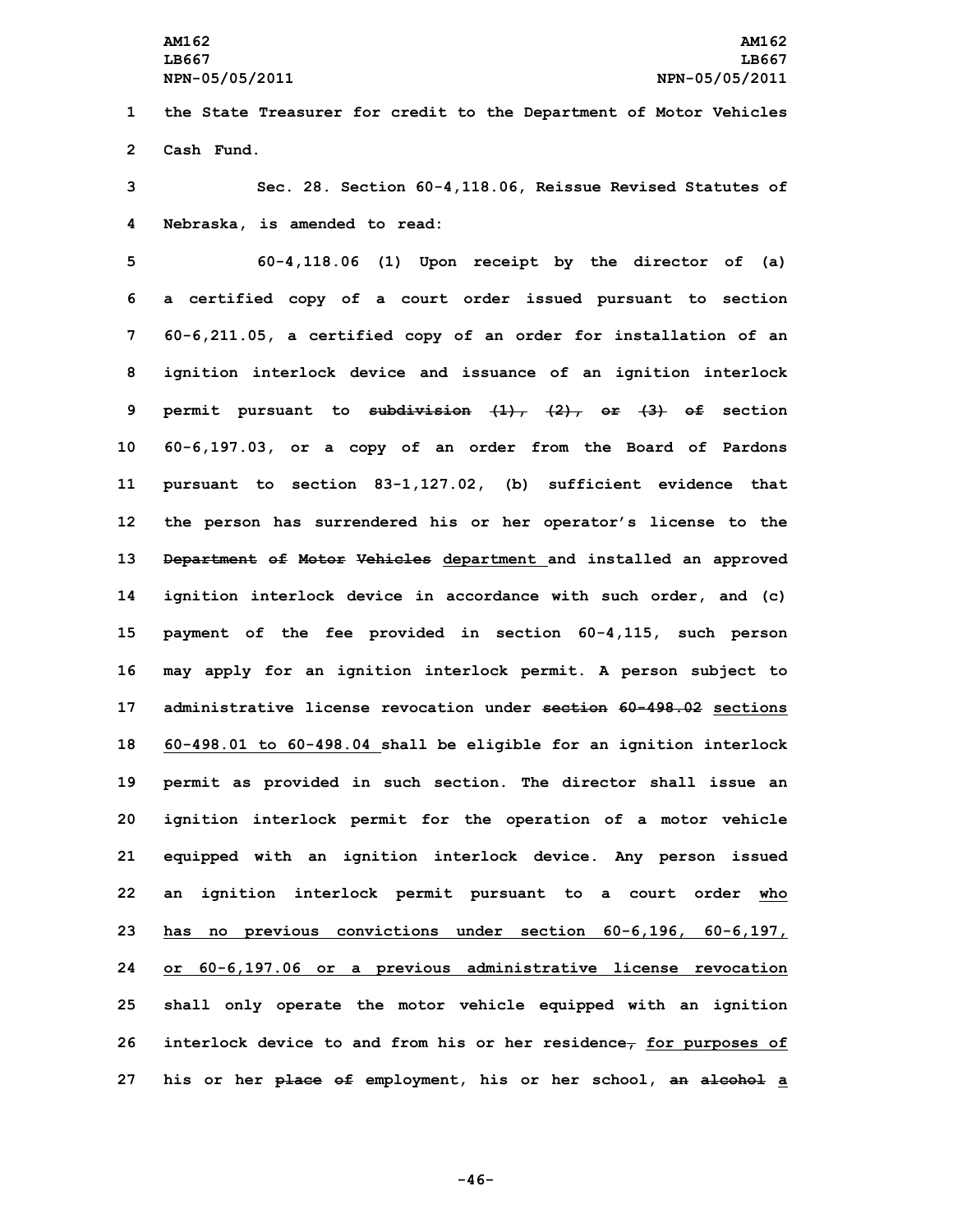**substance abuse treatment program, his or her parole or probation officer, his or her continuing health care or the continuing health care of another person who is dependent upon the person, his or her court-ordered community service responsibilities, or an ignition interlock service facility. Any person issued an ignition interlock permit pursuant to <sup>a</sup> court order who has <sup>a</sup> previous conviction under section 60-6,196, 60-6,197, or 60-6,197.06 or <sup>a</sup> previous administrative license revocation shall only operate the motor vehicle to and from his or her residence for purposes of his or her employment, his or her school, or <sup>a</sup> substance abuse treatment program. The permit shall indicate for which purposes the permit may be used. All permits issued pursuant to this subsection shall indicate that the permit is not valid for the operation of any commercial motor vehicle.**

 **(2) Upon expiration of the revocation period or upon expiration of an order issued by the Board of Pardons pursuant to section 83-1,127.02, <sup>a</sup> person may apply to the department in writing for issuance of an operator's license. Regardless of whether the license surrendered by such person under subsection (1) of this section has expired, the person shall apply for <sup>a</sup> new operator's license pursuant to the Motor Vehicle Operator's License 22 Act.**

 **(3)(a) An ignition interlock permit shall not be issued to any person except in cases of <sup>a</sup> violation of subdivision (3)(b) or (c) of section 28-306, subdivision (3)(b) or (c) of section 28-394, or section 60-6,196, 60-6,197, or 60-6,197.06.**

**27 (b) An ignition interlock permit shall only be available**

**-47-**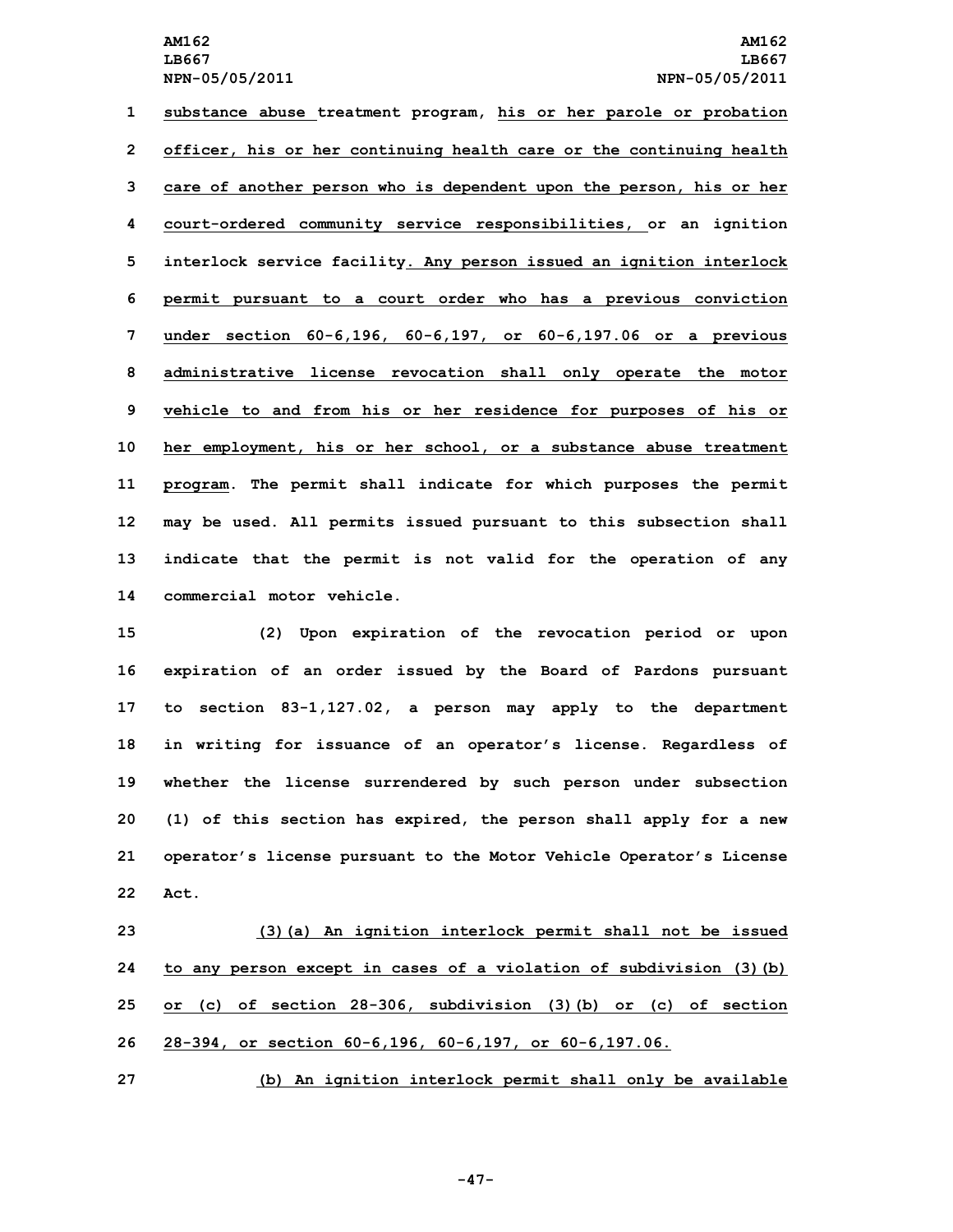## **1 to <sup>a</sup> holder of <sup>a</sup> Class <sup>M</sup> or O operator's license.**

 **(4) The director shall revoke the ignition interlock permit for an individual upon receipt of an (a) abstract of conviction indicating that the individual had his or her operating privileges revoked or canceled or (b) administrative order revoking or canceling the individual's operating privileges, if such conviction or order resulted from an incident other than the incident which resulted in the application for the ignition interlock permit.**

 **(3) <sup>A</sup> person who operates <sup>a</sup> motor vehicle in violation of the purposes for operation indicated on the ignition interlock permit shall be guilty of <sup>a</sup> Class II misdemeanor, shall have his or her ignition interlock permit revoked, and shall serve the balance of any revocation period without the privilege to operate <sup>a</sup> motor vehicle using an ignition interlock device.**

**16 Sec. 29. Section 60-4,129, Reissue Revised Statutes of 17 Nebraska, is amended to read:**

 **60-4,129 (1) Any individual whose operator's license is revoked under section 60-498.02, 60-4,183, or 60-4,186 or suspended under section 43-3318 shall be eligible to operate any motor vehicle, except <sup>a</sup> commercial motor vehicle, in this state under an employment driving permit. An employment driving permit issued** due to a revocation under section  $60-498.027$ ,  $60-4,1837$  or **60-4,186 is valid for the period of revocation. An employment driving permit issued due to <sup>a</sup> suspension of an operator's license under section 43-3318 is valid for no more than three months and cannot be renewed. An employment driving permit shall not**

**-48-**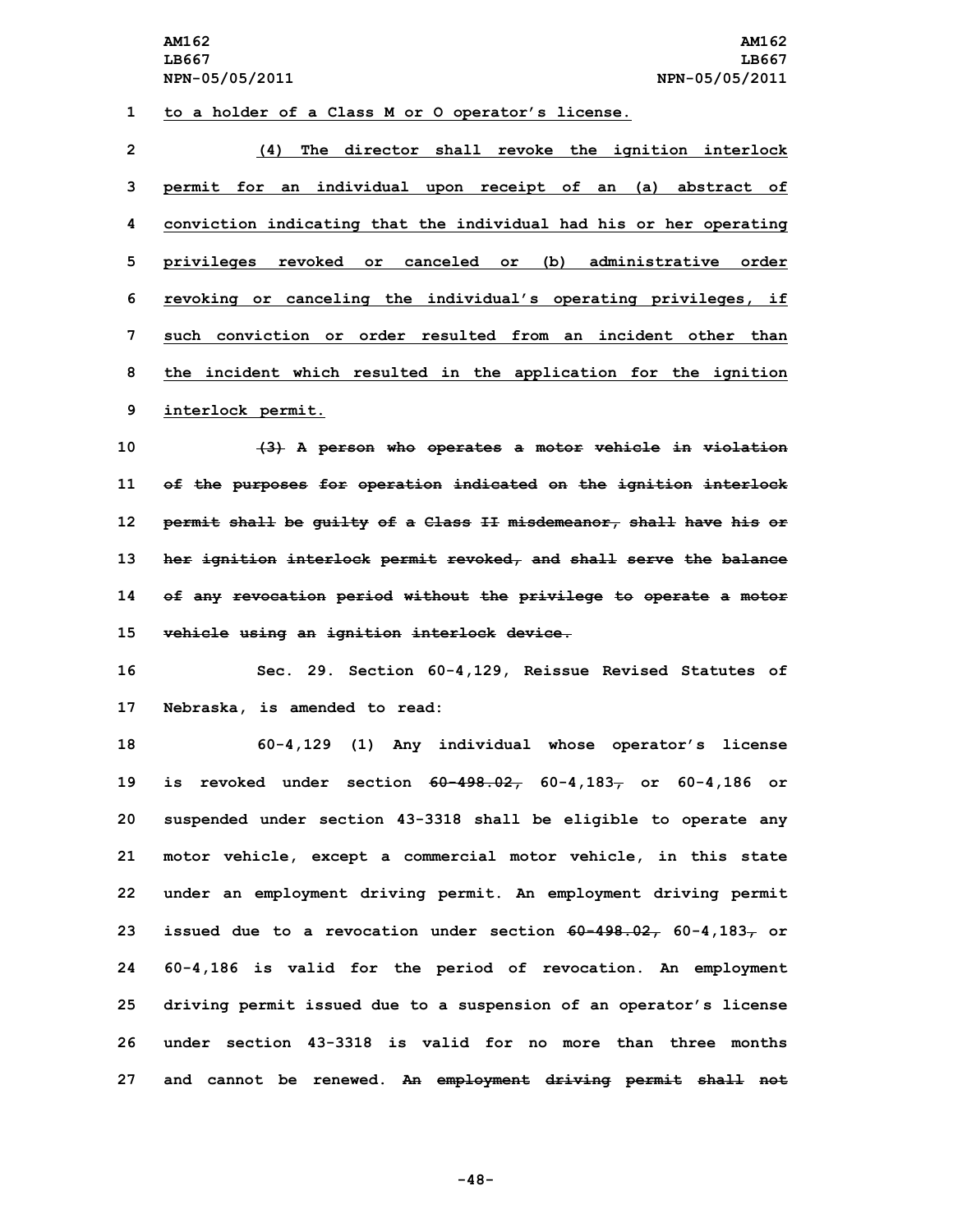**be issued to any person subject to an administrative license revocation who submitted to <sup>a</sup> chemical test pursuant to section 60-6,197 which disclosed the presence of <sup>a</sup> concentration of alcohol in violation of section 60-6,196 if the person's driving record abstract maintained in the department's computerized records shows one or more prior administrative license revocations on which final orders have been issued during the immediately preceding twelve-year period at the time the order of revocation is issued.**

 **(2) Any person whose operator's license has been suspended or revoked pursuant to any law of this state, except section 43-3318, 60-498.02, 60-4,183, or 60-4,186, shall not be eligible to receive an employment driving permit during the period of such suspension or revocation.**

 **(3) An individual who is issued an employment driving permit may operate any motor vehicle, except <sup>a</sup> commercial motor vehicle, (a) from his or her residence to his or her place of employment and return and (b) during the normal course of employment if the use of <sup>a</sup> motor vehicle is necessary in the course of such employment. Such permit shall indicate for which purposes the permit may be used. All permits issued pursuant to this section shall indicate that the permit is not valid for the operation of any commercial motor vehicle.**

 **(4) The operation of <sup>a</sup> motor vehicle by the holder of an employment driving permit, except as provided in this section, shall be unlawful. Any person who violates this section shall be guilty of <sup>a</sup> Class IV misdemeanor.**

**27 (5) The director shall revoke the employment driving**

**-49-**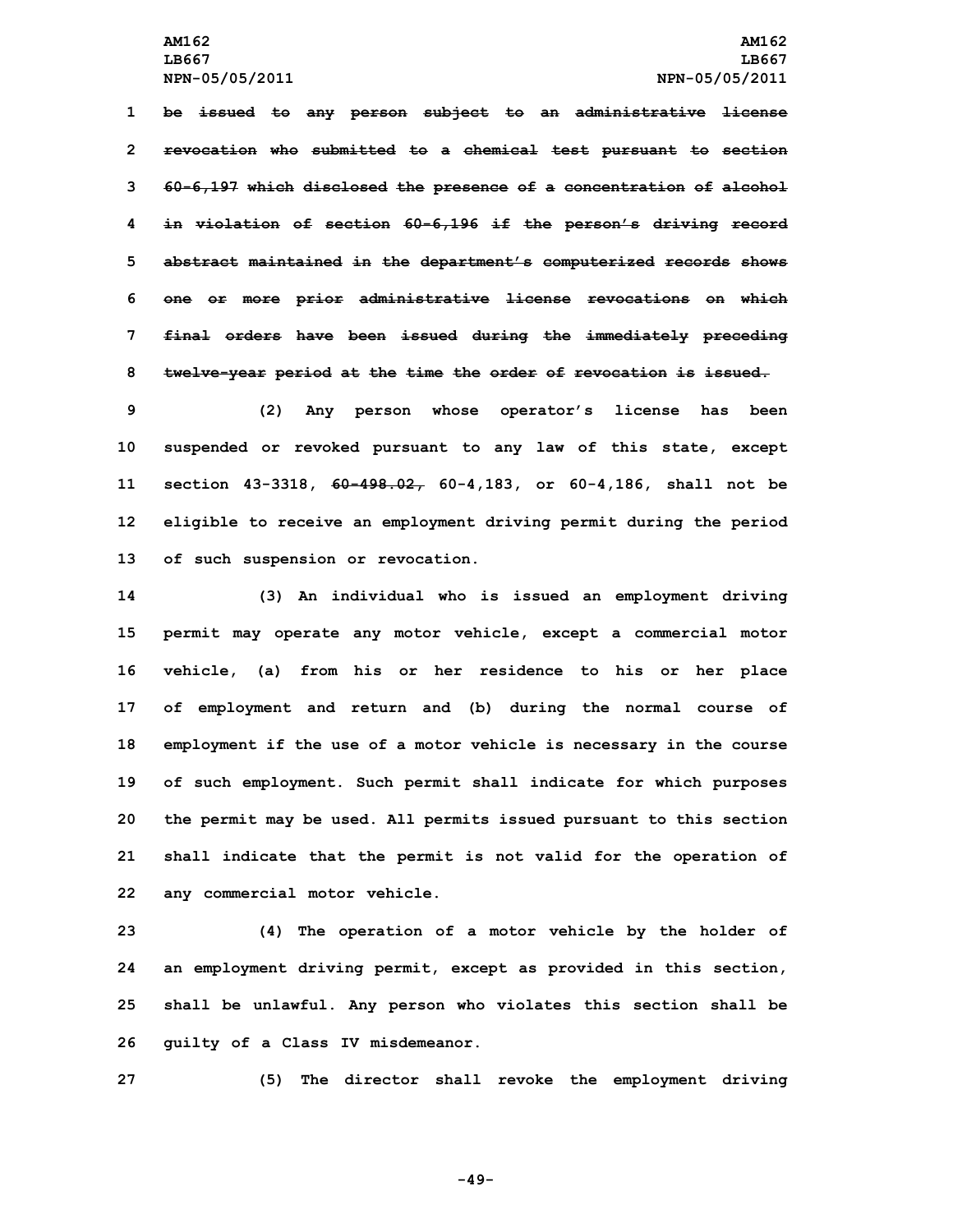**permit for an individual upon receipt of an abstract of conviction, other than <sup>a</sup> conviction which is based upon actions which resulted in the application for such employment driving permit, indicating that the individual committed an offense for which points are assessed pursuant to section 60-4,182. If the permit is revoked in this manner, the individual shall not be eligible to receive an employment driving permit for the remainder of the period of suspension or revocation of his or her operator's license.**

**9 Sec. 30. Section 60-4,164, Reissue Revised Statutes of 10 Nebraska, is amended to read:**

 **60-4,164 (1) Any person who operates or is in the actual physical control of <sup>a</sup> commercial motor vehicle upon <sup>a</sup> highway in this state shall be deemed to have given his or her consent to submit to a chemical test or tests of his or her blood or breath for the purpose of determining the amount of alcoholic content in his or her blood or breath.**

 **(2) Any law enforcement officer who has been duly authorized to make arrests for violations of traffic laws of this state or of ordinances of any city or village who, after stopping or detaining the operator of any commercial motor vehicle, has reasonable grounds to believe that the operator was driving or in the actual physical control of <sup>a</sup> commercial motor vehicle while having any alcoholic liquor in his or her body may require such operator to submit to <sup>a</sup> chemical test or tests of his or her blood or breath for the purpose of determining the alcoholic content of such blood or breath.**

**27 (3) Any law enforcement officer who has been duly**

**-50-**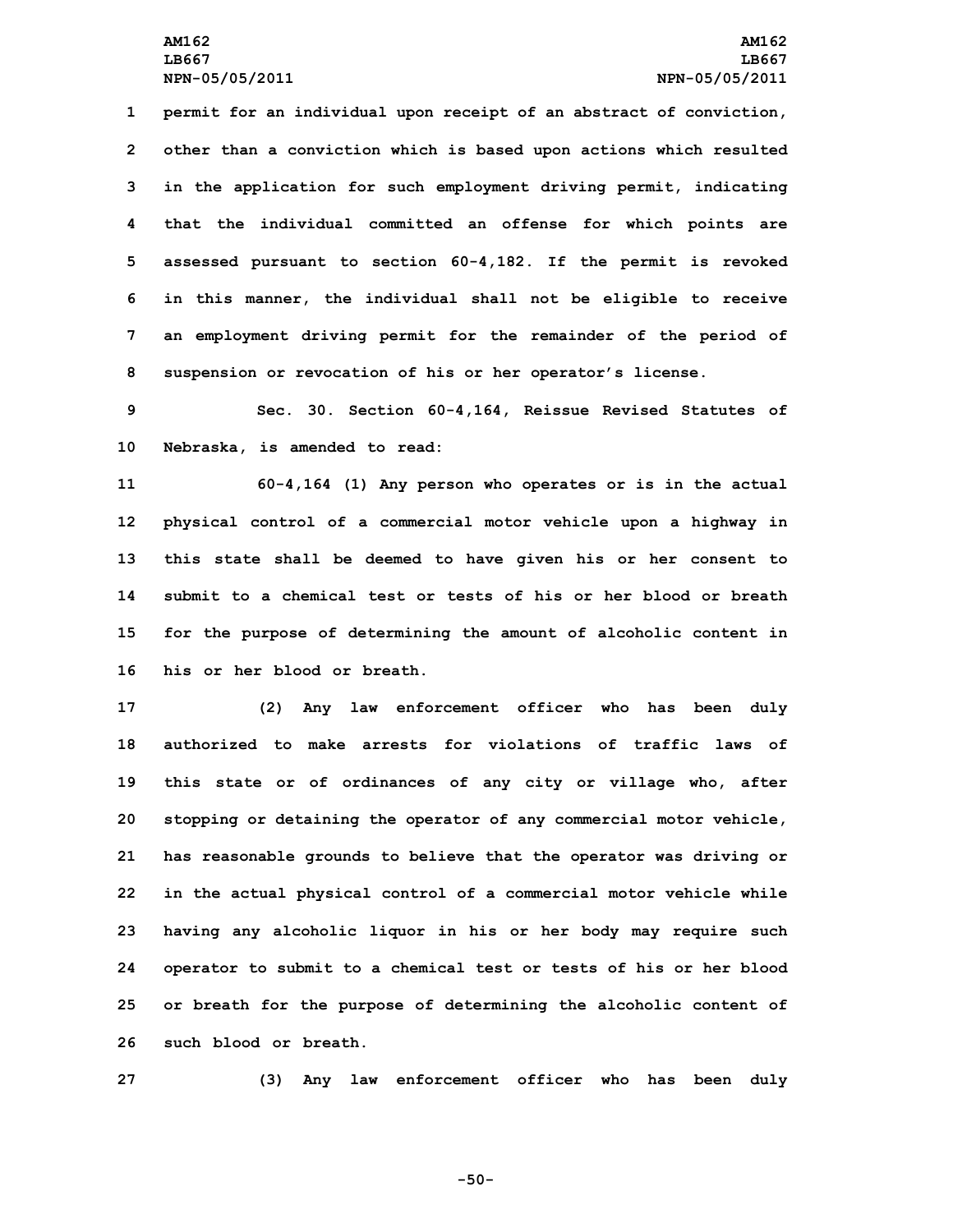**authorized to make arrests for violations of traffic laws of this state or of ordinances of any city or village may require any person who operates or has in his or her actual physical control <sup>a</sup> commercial motor vehicle upon <sup>a</sup> highway in this state to submit to <sup>a</sup> preliminary breath test of his or her breath for alcoholic content if the officer has reasonable grounds to believe that such person has any alcoholic liquor in his or her body, has committed <sup>a</sup> moving traffic violation, or has been involved in <sup>a</sup> traffic accident. Any such person who refuses to submit to <sup>a</sup> preliminary breath test shall be placed under arrest and shall be guilty of <sup>a</sup> Class <sup>V</sup> misdemeanor. Any person arrested for refusing to submit to <sup>a</sup> preliminary breath test or any person who submits to <sup>a</sup> preliminary breath test the results of which indicate the presence of any alcoholic liquor in such person's body may, upon the direction of <sup>a</sup> law enforcement officer, be required to submit to a chemical test or tests of his or her blood or breath for a determination of the alcoholic content.**

 **(4) Any person operating or in the actual physical control of a commercial motor vehicle who submits to a chemical test or tests of his or her blood or breath which discloses the presence of any alcoholic liquor in his or her body shall be placed out of service for twenty-four hours by the law enforcement 23 officer.**

 **(5) Any person operating or in the actual physical control of a commercial motor vehicle who refuses to submit to <sup>a</sup> chemical test or tests of his or her blood or breath or any person operating or in the actual physical control of <sup>a</sup> commercial**

**-51-**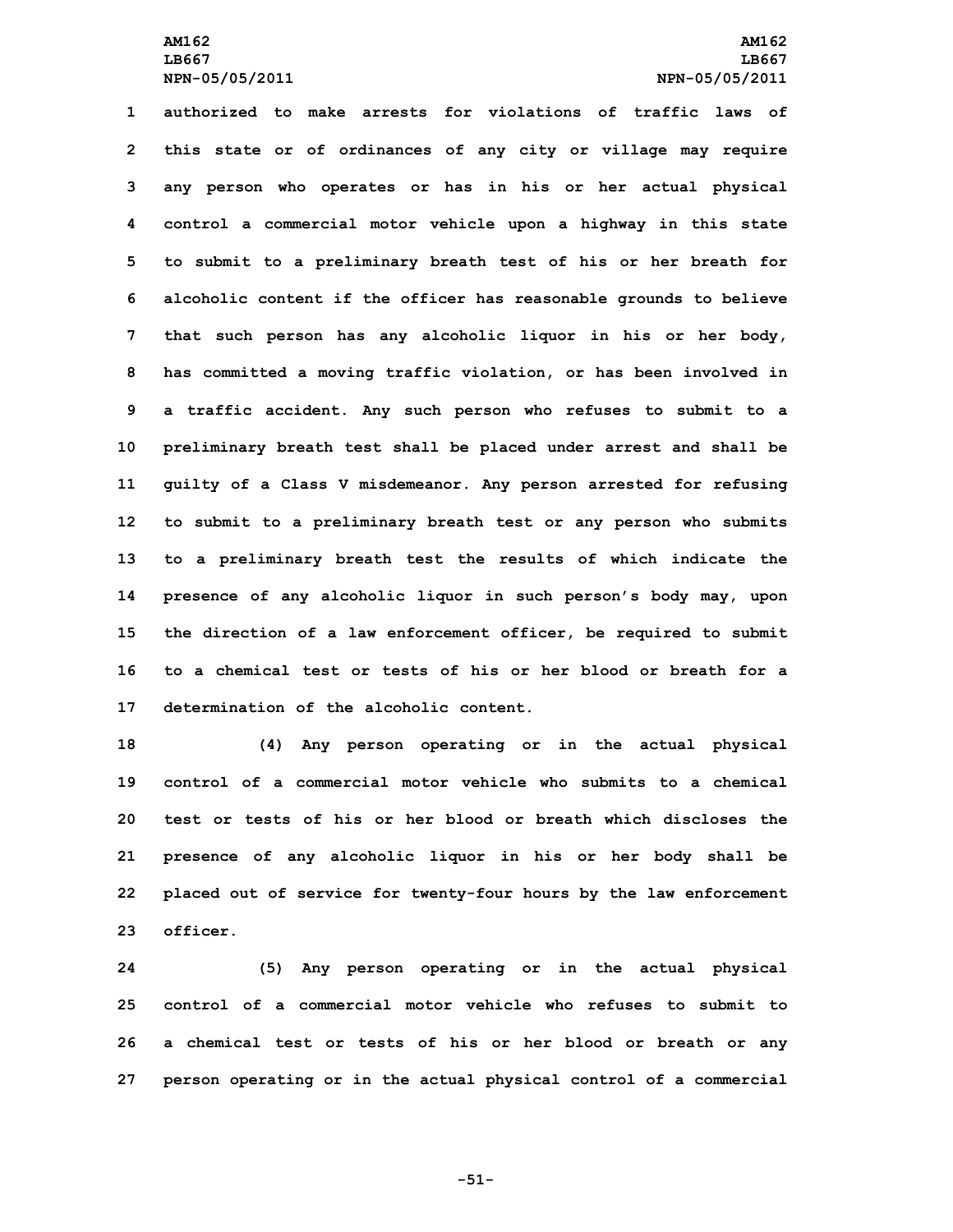**motor vehicle who submits to a chemical test or tests of his or her blood or breath which discloses an alcoholic concentration of: (a) Four-hundredths of one gram or more by weight of alcohol per one hundred milliliters of his or her blood or (b) four-hundredths of one gram or more by weight of alcohol per two hundred ten liters of his or her breath shall be placed out of service for twenty-four hours by the law enforcement officer, and the officer shall forward to the director <sup>a</sup> sworn report. The director may accept <sup>a</sup> sworn report submitted electronically. The report shall state that the person was operating or in the actual physical control of <sup>a</sup> commercial motor vehicle, was requested to submit to the required chemical test or tests, and refused to submit to the required chemical test or tests or submitted to the required chemical test or tests and possessed an alcohol concentration at or in excess of that specified by this subsection.**

 **(6) Any person involved in <sup>a</sup> commercial motor vehicle accident in this state may be required to submit to <sup>a</sup> chemical test or tests of his or her blood or breath by any law enforcement officer if the officer has reasonable grounds to believe that such person was driving or was in actual physical control of <sup>a</sup> commercial motor vehicle on <sup>a</sup> highway in this state while under the influence of alcoholic liquor at the time of the accident. <sup>A</sup> person involved in <sup>a</sup> commercial motor vehicle accident subject to the implied consent law of this state shall not be deemed to have withdrawn consent to submit to a chemical test or tests of his or her blood or breath by reason of leaving this state. If the person refuses a test or tests under this section and leaves the state for**

**-52-**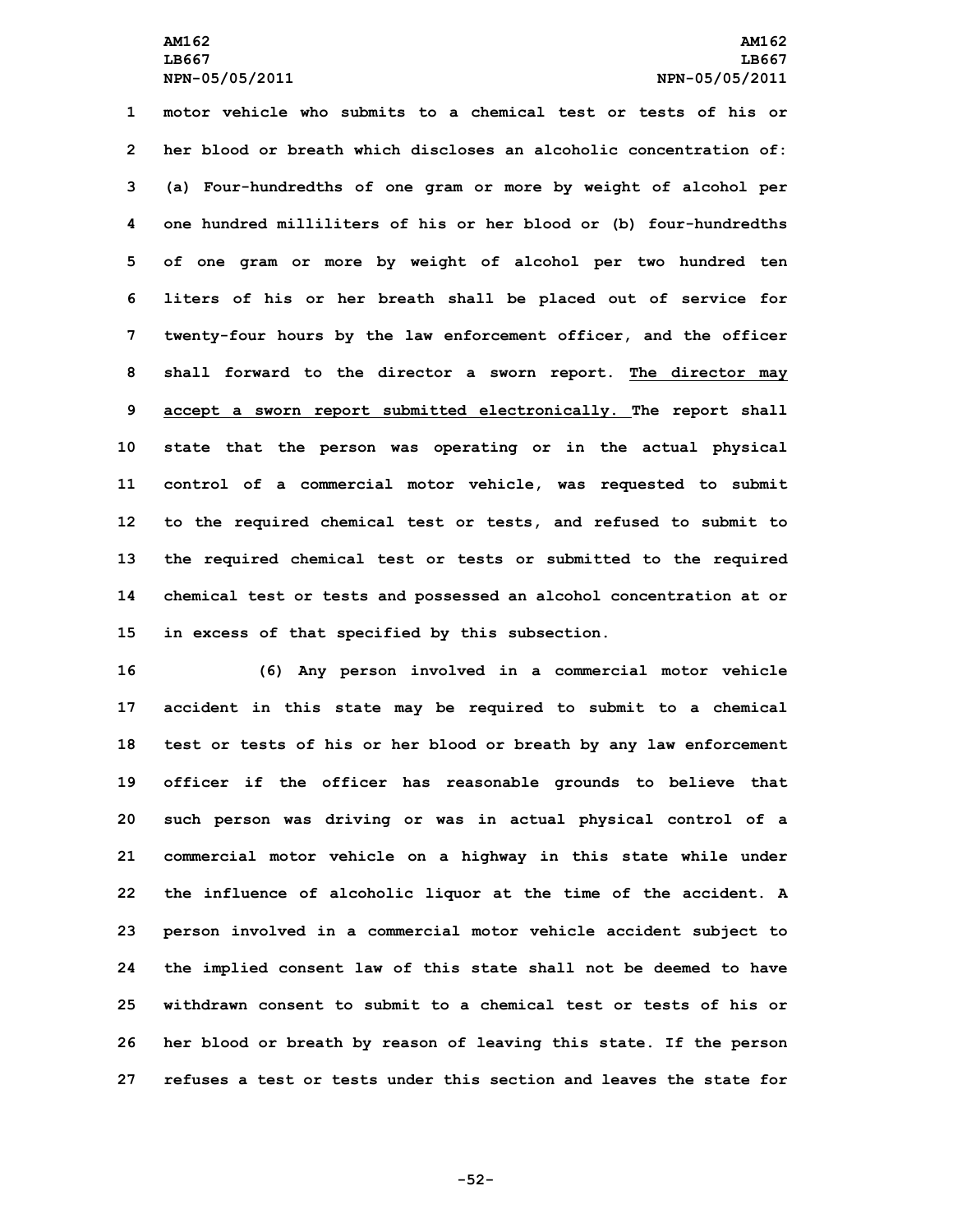**1 any reason following an accident, he or she shall remain subject to 2 this section upon return.**

**3 Sec. 31. Section 60-601, Reissue Revised Statutes of 4 Nebraska, is amended to read:**

**5 60-601 Sections 60-601 to 60-6,379 and sections 37 and 40 6 of this act shall be known and may be cited as the Nebraska Rules 7 of the Road.**

**8 Sec. 32. Section 60-6,197, Reissue Revised Statutes of 9 Nebraska, is amended to read:**

 **60-6,197 (1) Any person who operates or has in his or her actual physical control <sup>a</sup> motor vehicle in this state shall be deemed to have given his or her consent to submit to <sup>a</sup> chemical test or tests of his or her blood, breath, or urine for the purpose of determining the concentration of alcohol or the presence of drugs in such blood, breath, or urine.**

 **(2) Any peace officer who has been duly authorized to make arrests for violations of traffic laws of this state or of ordinances of any city or village may require any person arrested for any offense arising out of acts alleged to have been committed while the person was driving or was in actual physical control of <sup>a</sup> motor vehicle while under the influence of alcoholic liquor or drugs to submit to <sup>a</sup> chemical test or tests of his or her blood, breath, or urine for the purpose of determining the concentration of alcohol or the presence of drugs in such blood, breath, or urine when the officer has reasonable grounds to believe that such person was driving or was in the actual physical control of <sup>a</sup> motor vehicle in this state while under the influence of alcoholic liquor**

**-53-**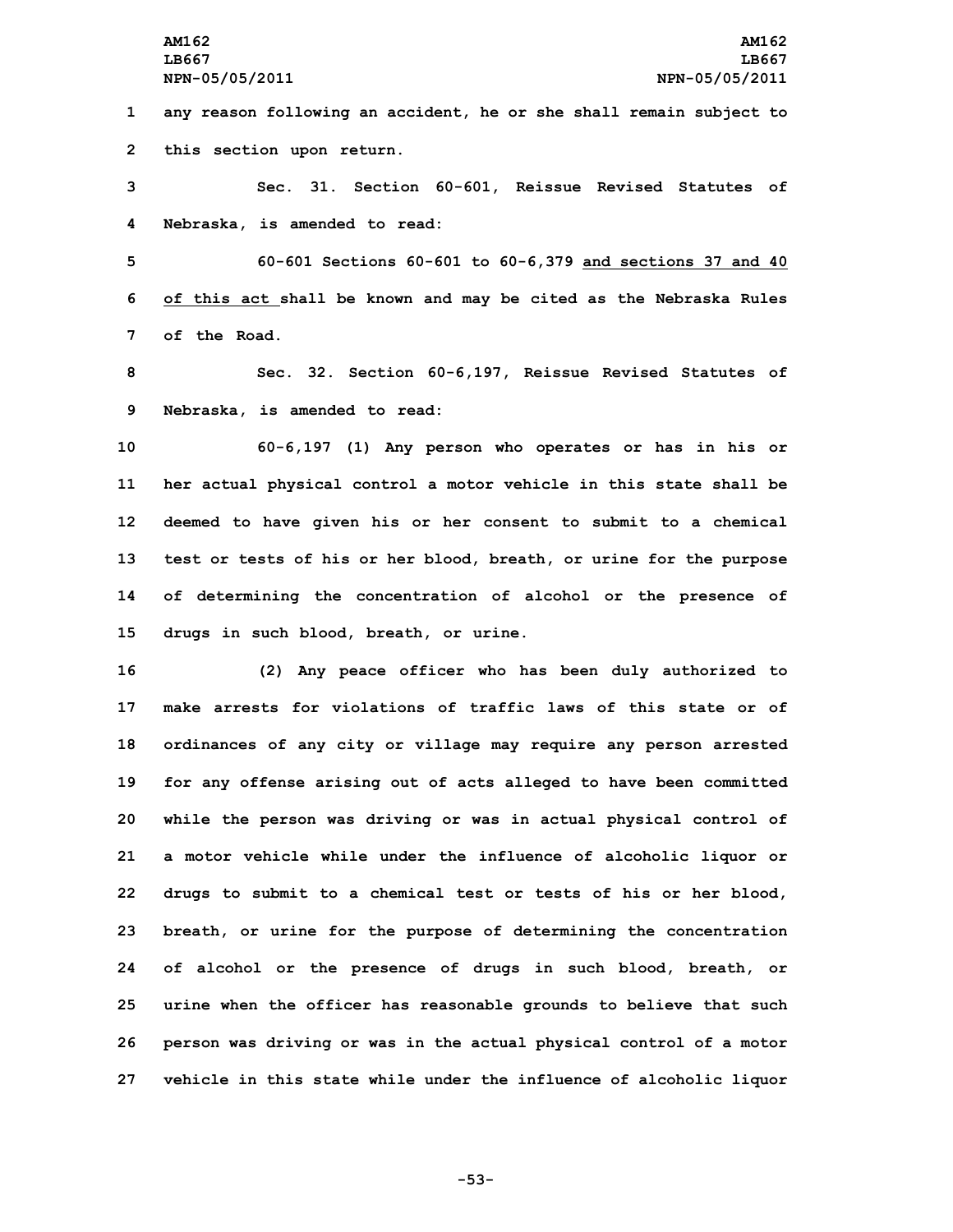**AM162 AM162 LB667 LB667 NPN-05/05/2011 NPN-05/05/2011**

**1 or drugs in violation of section 60-6,196.**

 **(3) Any person arrested as described in subsection (2) of this section may, upon the direction of <sup>a</sup> peace officer, be required to submit to <sup>a</sup> chemical test or tests of his or her blood, breath, or urine for <sup>a</sup> determination of the concentration of alcohol or the presence of drugs. If the chemical test discloses the presence of <sup>a</sup> concentration of alcohol in violation of subsection (1) of section 60-6,196, the person shall be subject to the administrative license revocation procedures provided in sections 60-498.01 to 60-498.04 and upon conviction shall be punished as provided in sections 60-6,197.02 to 60-6,197.08. Any person who refuses to submit to such test or tests required pursuant to this section shall be subject to the administrative license revocation procedures provided in sections 60-498.01 to 60-498.04 and shall be guilty of <sup>a</sup> crime and upon conviction punished as provided in sections 60-6,197.02 to 60-6,197.08.**

 **(4) Any person involved in <sup>a</sup> motor vehicle accident in this state may be required to submit to <sup>a</sup> chemical test or tests of his or her blood, breath, or urine by any peace officer if the officer has reasonable grounds to believe that the person was driving or was in actual physical control of <sup>a</sup> motor vehicle on <sup>a</sup> public highway in this state while under the influence of alcoholic liquor or drugs at the time of the accident. <sup>A</sup> person involved in <sup>a</sup> motor vehicle accident subject to the implied consent law of this state shall not be deemed to have withdrawn consent to submit to <sup>a</sup> chemical test of his or her blood, breath, or urine by reason of leaving this state. If the person refuses <sup>a</sup> test under this**

**-54-**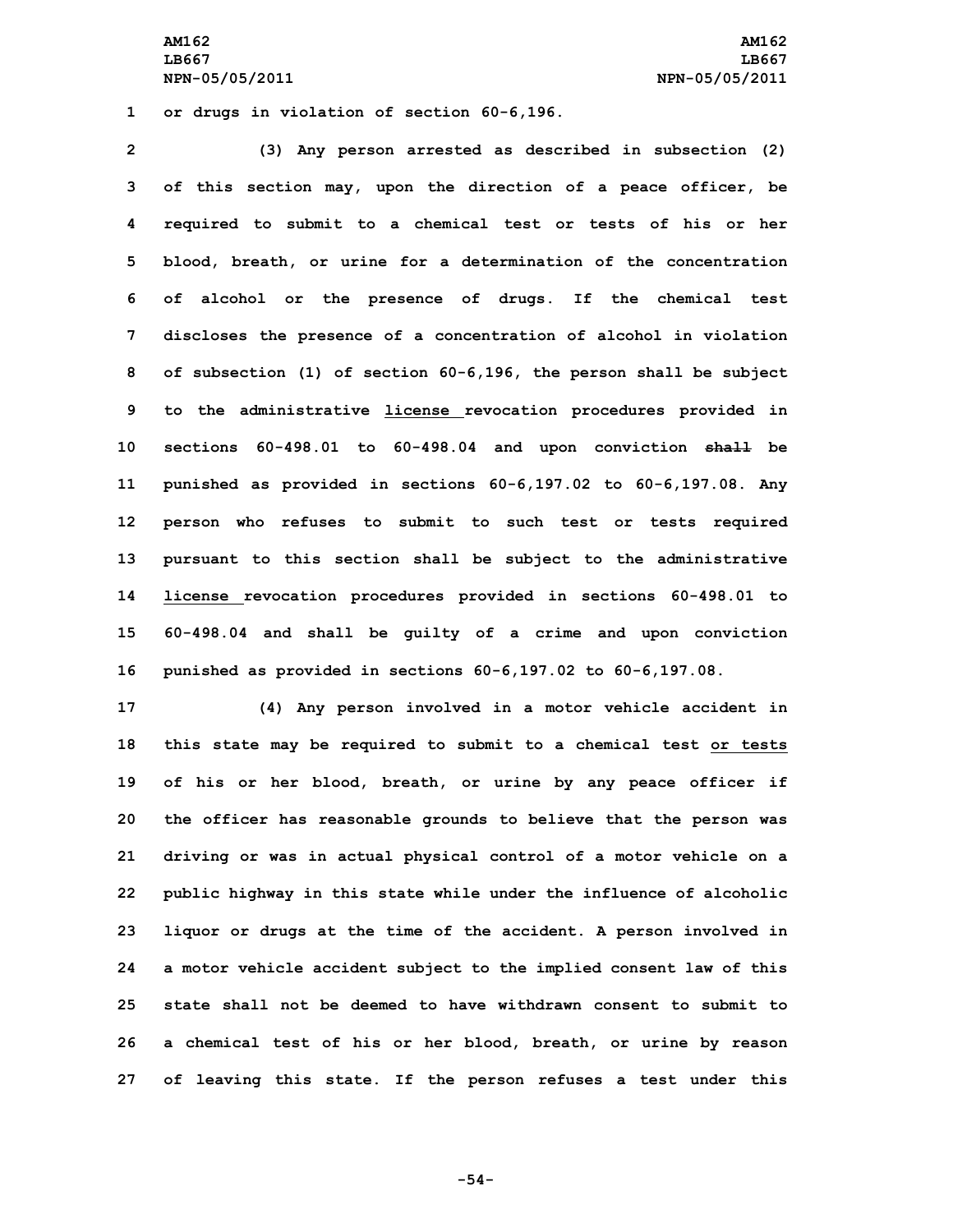**1 section and leaves the state for any reason following an accident, 2 he or she shall remain subject to subsection (3) of this section 3 and section 60-498.02 upon return.**

 **(5) Any person who is required to submit to <sup>a</sup> chemical blood, breath, or urine test or tests pursuant to this section shall be advised that refusal to submit to such test or tests is <sup>a</sup> separate crime for which the person may be charged. Failure to provide such advisement shall not affect the admissibility of the chemical test result in any legal proceedings. However, failure to provide such advisement shall negate the state's ability to bring any criminal charges against <sup>a</sup> refusing party pursuant to this 12 section.**

 **(6) Refusal to submit to <sup>a</sup> chemical blood, breath, or urine test or tests pursuant to this section shall be admissible evidence in any action for <sup>a</sup> violation of section 60-6,196 or <sup>a</sup> city or village ordinance enacted in conformance with such section. Sec. 33. Section 60-6,197.02, Reissue Revised Statutes of Nebraska, is amended to read:**

**19 60-6,197.02 (1) A violation of section 60-6,196 or 20 60-6,197 shall be punished as provided in section 60-6,197.03. 21 For purposes of sentencing under section 60-6,197.03:**

**22 (a) Prior conviction means <sup>a</sup> conviction for <sup>a</sup> violation 23 committed within the twelve-year fifteen-year period prior to the 24 offense for which the sentence is being imposed as follows:**

**25 (i) For <sup>a</sup> violation of section 60-6,196:**

**26 (A) Any conviction for <sup>a</sup> violation of subdivision (3)(b) 27 or (c) of section 28-306, subdivision (3)(b) or (c) of section**

**-55-**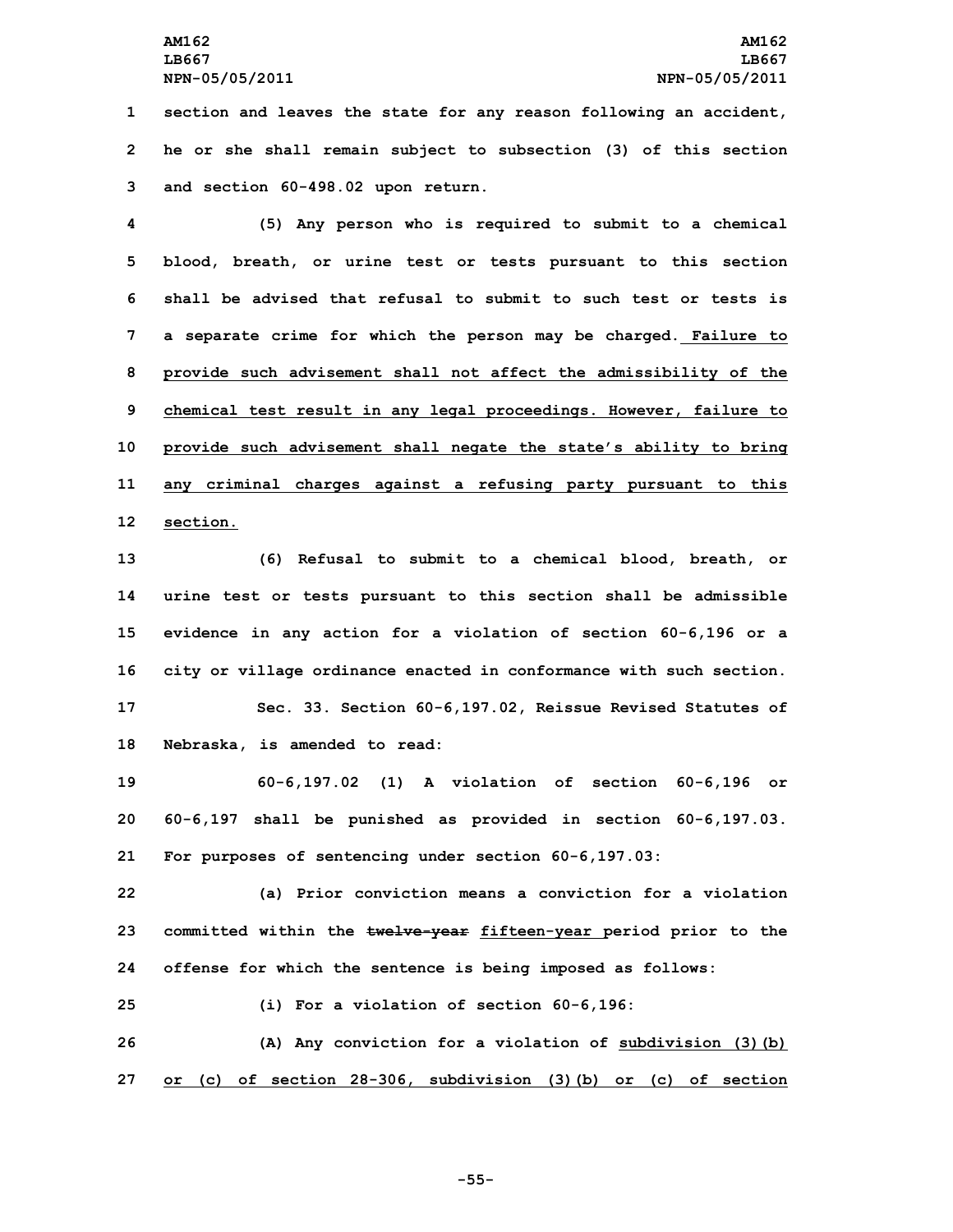**AM162 AM162 LB667 LB667 NPN-05/05/2011 NPN-05/05/2011 28-394, section 60-6,196, 60-6,197, or 60-6,198 or section 2 of this act; (B) Any conviction for <sup>a</sup> violation of <sup>a</sup> city or village ordinance enacted in conformance with section 60-6,196 or 60-6,197; 5 or (C) Any conviction under <sup>a</sup> law of another state if, at the time of the conviction under the law of such other state, the offense for which the person was convicted would have been <sup>a</sup> violation of subdivision (3)(b) or (c) of section 28-306, subdivision (3)(b) or (c) of section 28-394, section 60-6,196, 60-6,197, or 60-6,198, or section 2 of this act; or (D) Any conviction for <sup>a</sup> violation of section 60-6,198; 13 or (ii) For <sup>a</sup> violation of section 60-6,197: (A) Any conviction for <sup>a</sup> violation of subdivision (3)(b) or (c) of section 28-306, subdivision (3)(b) or (c) of section 28-394, section 60-6,196, 60-6,197, or 60-6,198 or section 2 of this act; (B) Any conviction for <sup>a</sup> violation of <sup>a</sup> city or village ordinance enacted in conformance with section 60-6,196 or 60-6,197; 21 or (C) Any conviction under <sup>a</sup> law of another state if, at the time of the conviction under the law of such other state, the offense for which the person was convicted would have been <sup>a</sup> violation of section 60-6,196, 60-6,197, or 60-6,198 or section 2 of this act; (b) Prior conviction includes any conviction under**

**-56-**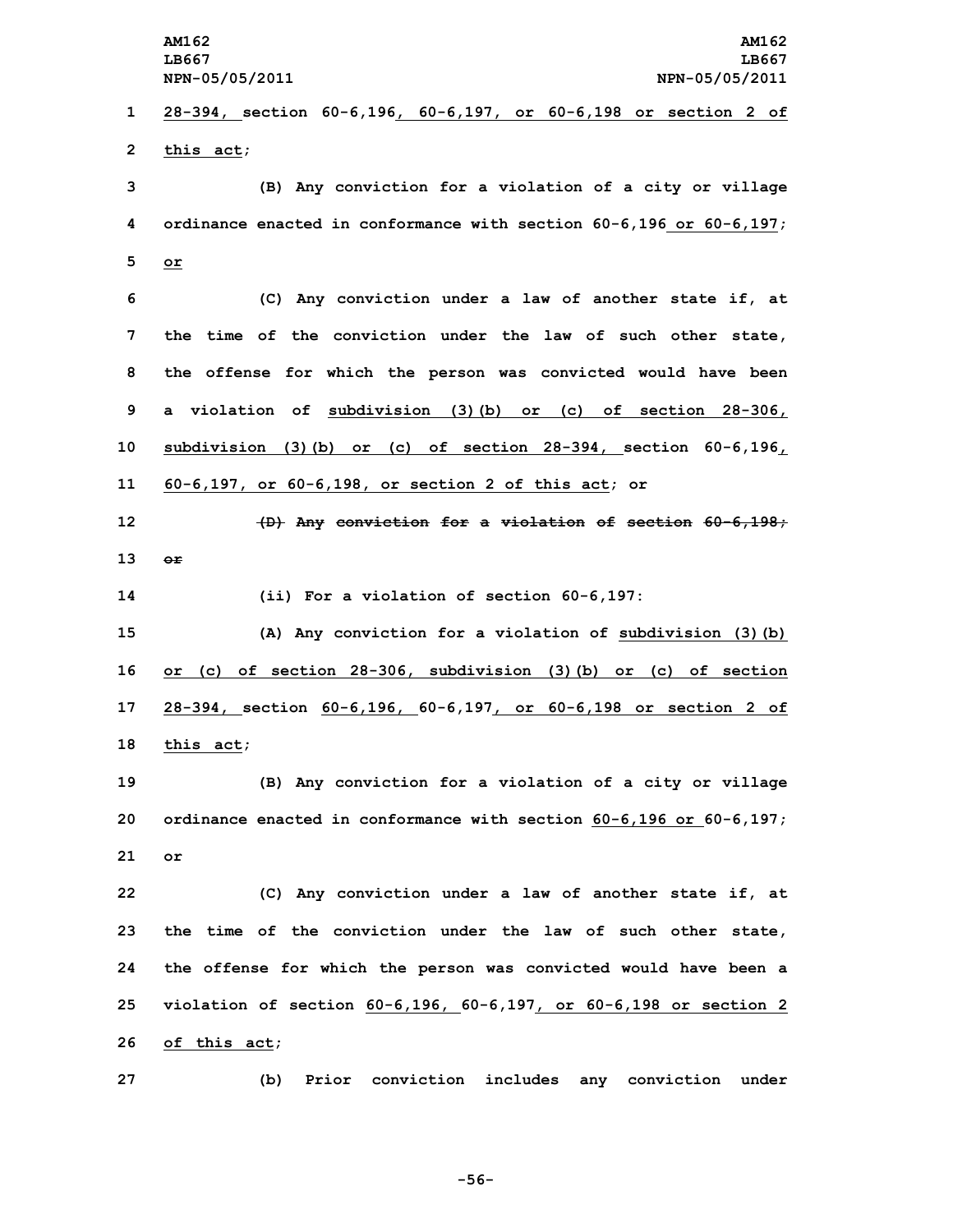**section 60-6,196, 60-6,197, or 60-6,198, or any city or village ordinance enacted in conformance with any of such sections, as such sections or city or village ordinances existed at the time of such conviction regardless of subsequent amendments to any of such sections or city or village ordinances; and**

 **(c) Twelve-year Fifteen-year period means the period computed from the date of the prior offense to the date of the offense which resulted in the conviction for which the sentence is being imposed.**

 **(2) In any case charging <sup>a</sup> violation of section 60-6,196 or 60-6,197, the prosecutor or investigating agency shall use due diligence to obtain the person's driving record from the Department of Motor Vehicles and the person's driving record from other states where he or she is known to have resided within the last twelve fifteen years. The prosecutor shall certify to the court, prior to sentencing, that such action has been taken. The prosecutor shall present as evidence for purposes of sentence enhancement <sup>a</sup> court-certified copy or an authenticated copy of <sup>a</sup> prior conviction in another state. The court-certified or authenticated copy shall be prima facie evidence of such prior conviction.**

 **(3) For each conviction for <sup>a</sup> violation of section 60-6,196 or 60-6,197, the court shall, as part of the judgment of conviction, make <sup>a</sup> finding on the record as to the number of the convicted person's prior convictions. The convicted person shall be given the opportunity to review the record of his or her prior convictions, bring mitigating facts to the attention of the court prior to sentencing, and make objections on the record regarding**

**-57-**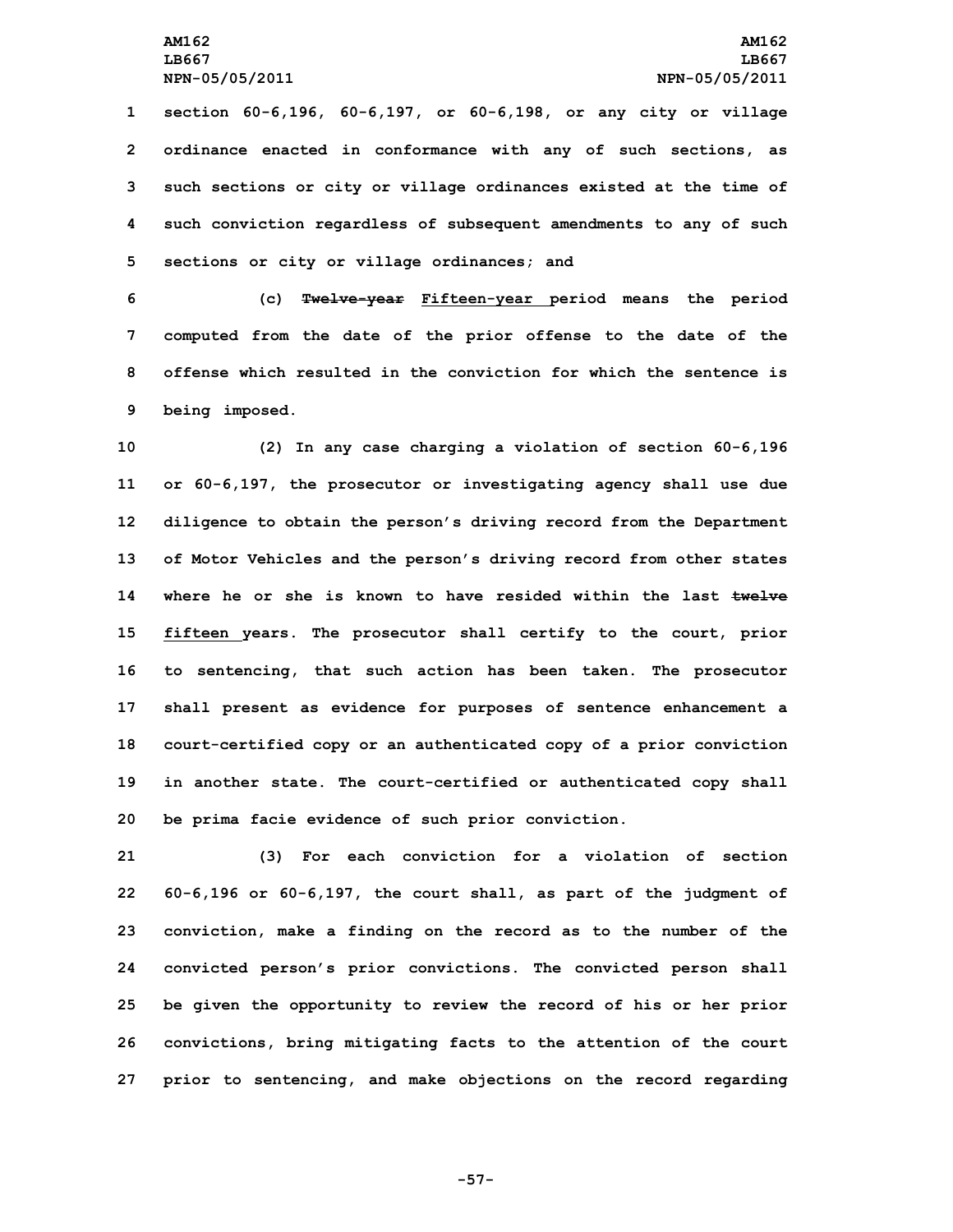**1 the validity of such prior convictions.**

 **(4) <sup>A</sup> person arrested for <sup>a</sup> violation of section 60-6,196 or 60-6,197 before May 14, 2009, the operative date of this act but sentenced pursuant to section 60-6,197.03 for such violation on or after May 14, 2009, the operative date of this act shall be sentenced according to the provisions of section 60-6,197.03 in effect on the date of arrest.**

**8 Sec. 34. Section 60-6,197.03, Reissue Revised Statutes of 9 Nebraska, is amended to read:**

**10 60-6,197.03 Any person convicted of <sup>a</sup> violation of 11 section 60-6,196 or 60-6,197 shall be punished as follows:**

 **(1) Except as provided in subdivision (2) of this section, if such person has not had <sup>a</sup> prior conviction, such person shall be guilty of <sup>a</sup> Class <sup>W</sup> misdemeanor, and the court shall, as part of the judgment of conviction, order that the operator's license of such person be revoked or impounded for <sup>a</sup> period of six months from the date ordered by the court. If the court orders the person's operator's license impounded, the court shall also order that the person shall not operate <sup>a</sup> motor vehicle for <sup>a</sup> period of six months and shall not order the installation of an ignition interlock device or an ignition interlock permit. If the court orders the person's operator's license revoked, the revocation period shall be for six months. The revocation order shall require that the person not drive for <sup>a</sup> period of thirty days, after which the court may order that the person apply for an ignition interlock permit pursuant to section 60-6,211.05 for the remainder of the revocation period and have an ignition interlock**

**-58-**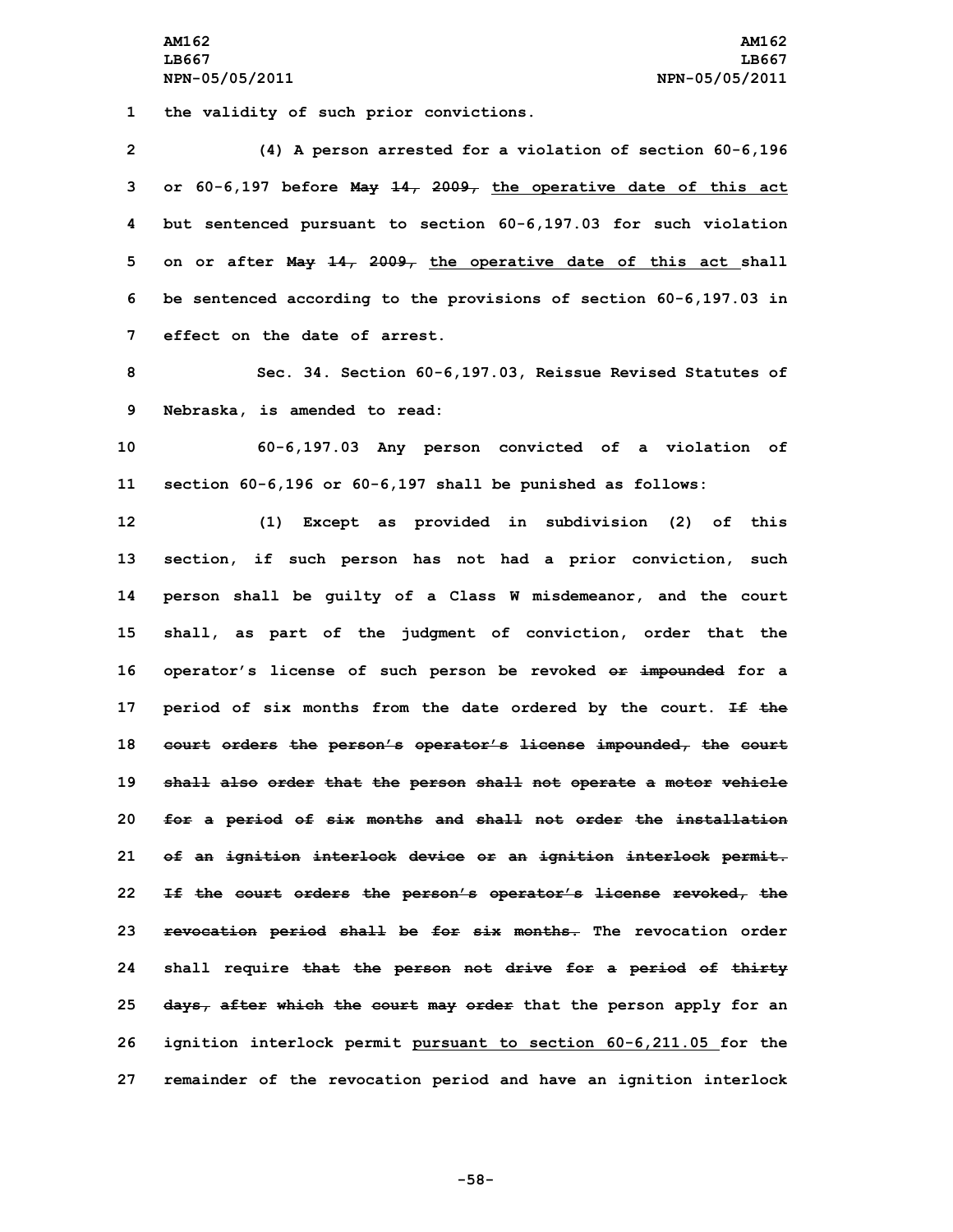**device installed on any motor vehicle he or she operates during the remainder of the revocation period. No ignition interlock permit may be issued until sufficient evidence is presented to the Department of Motor Vehicles that an ignition interlock device is installed on any motor vehicle the person operates and that the person is eligible for use of an ignition interlock device. Such revocation or impoundment shall be administered upon sentencing, upon final judgment of any appeal or review, or upon the date that any probation is revoked.**

 **If the court places such person on probation or suspends the sentence for any reason, the court shall, as one of the conditions of probation or sentence suspension, order that the operator's license of such person be revoked for <sup>a</sup> period of sixty days from the date ordered by the court. The court may shall order that during the period of revocation the person apply for an ignition interlock permit and the installation of an ignition interlock device pursuant to section 60-6,211.05. Such order of probation or sentence suspension shall also include, as one of its conditions, the payment of <sup>a</sup> four-hundred-dollar fine.;**

 **(2) If such person has not had <sup>a</sup> prior conviction and, as part of the current violation, had <sup>a</sup> concentration of fifteen-hundredths of one gram or more by weight of alcohol per one hundred milliliters of his or her blood or fifteen-hundredths of one gram or more by weight of alcohol per two hundred ten liters of his or her breath, such person shall be guilty of <sup>a</sup> Class <sup>W</sup> misdemeanor, and the court shall, as part of the judgment of conviction, revoke the operator's license of such person for**

**-59-**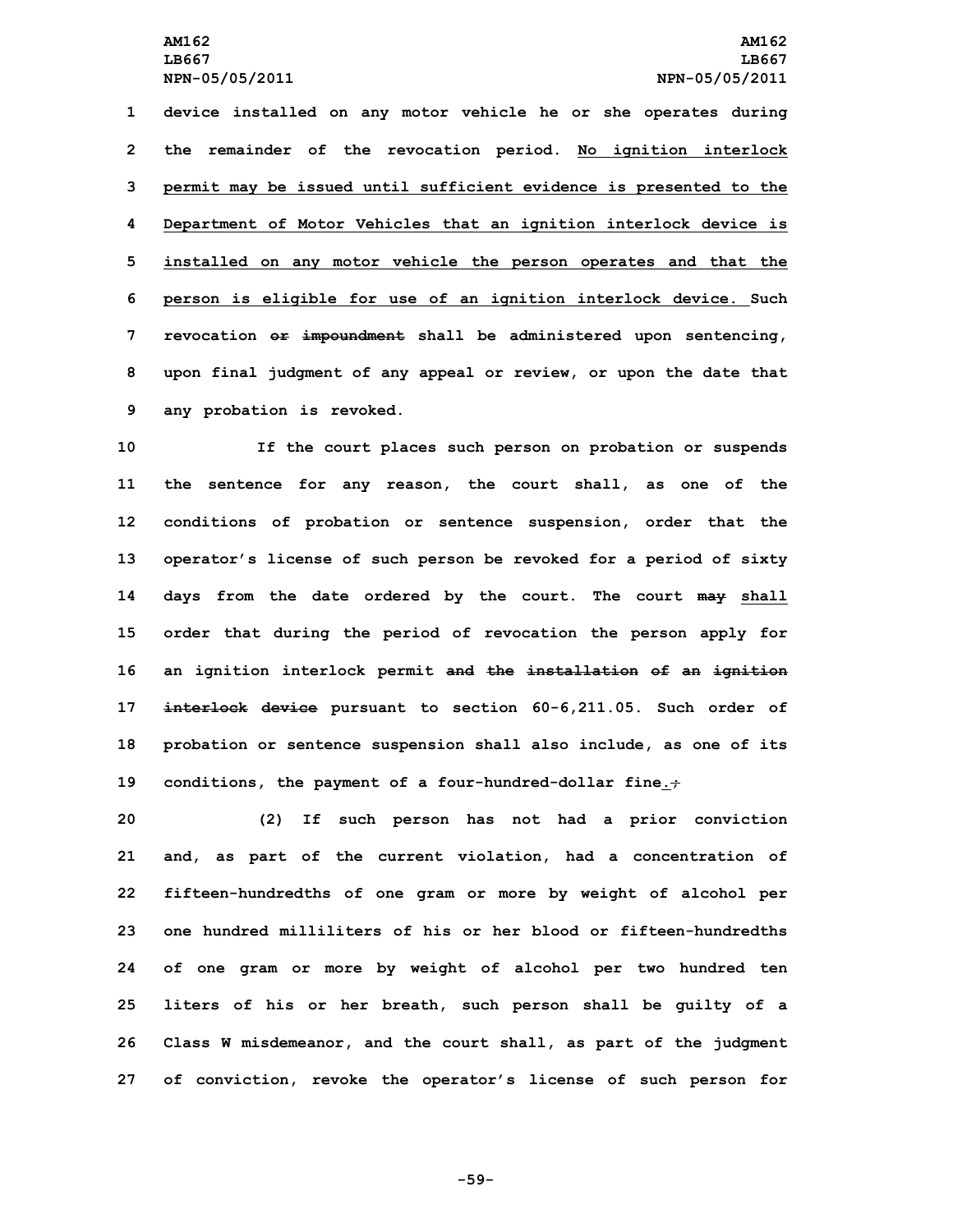**<sup>a</sup> period of one year from the date ordered by the court. The revocation order shall require that the person not drive for <sup>a</sup> period of sixty days, after which the court may order that the person apply for an ignition interlock permit pursuant to subdivision (1)(b) of section 60-6,197.01 for the remainder of the revocation period and have an ignition interlock device installed on any motor vehicle he or she operates during the remainder of the revocation period. Such revocation shall be administered upon sentencing, upon final judgment of any appeal or review, or upon the date that any probation is revoked.**

 **If the court places such person on probation or suspends the sentence for any reason, the court shall, as one of the conditions of probation or sentence suspension, order that the operator's license of such person be revoked for <sup>a</sup> period of one year from the date ordered by the court. The revocation order shall require that the person not drive for <sup>a</sup> period of forty-five days, after which the court may order that the person apply for an ignition interlock permit pursuant to subdivision (1)(b) of section 60-6,197.01 for the remainder of the revocation period and have an ignition interlock device installed on any motor vehicle he or she operates during the remainder of the revocation period. Such revocation shall be administered upon sentencing, upon final judgment of any appeal or review, or upon the date that any probation is revoked. Such order of probation or sentence suspension shall also include, as conditions, the payment of <sup>a</sup> five-hundred-dollar fine and either confinement in the city or county jail for two days or the imposition of not less than one**

**-60-**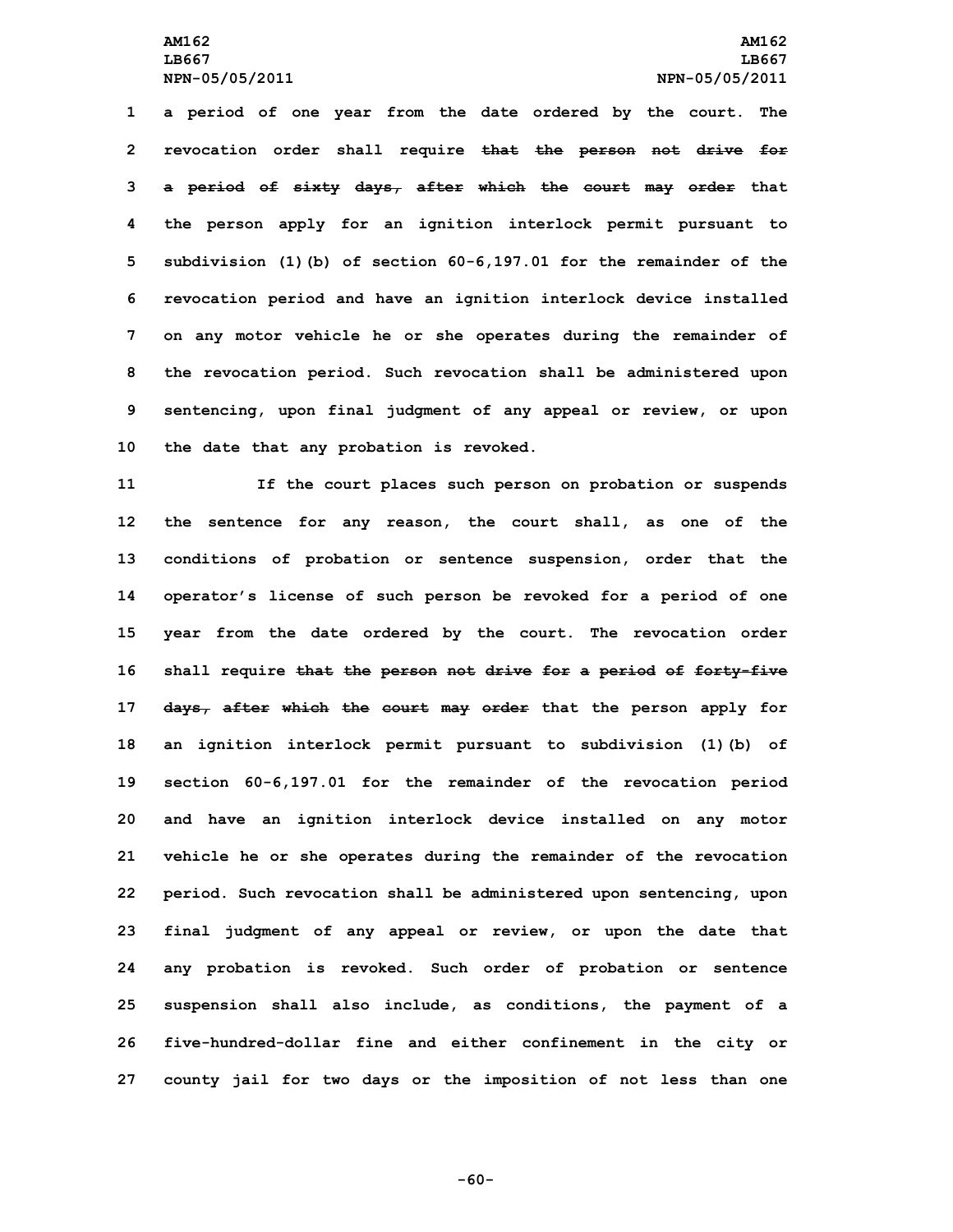**AM162 AM162 LB667 LB667 NPN-05/05/2011 NPN-05/05/2011**

**1 hundred twenty hours of community service.;**

 **(3) Except as provided in subdivision (5) of this section, if such person has had one prior conviction, such person shall be guilty of <sup>a</sup> Class W misdemeanor, and the court shall, as part of the judgment of conviction, order that the operator's license of such person be revoked for <sup>a</sup> period of one year from the date ordered by the court. The revocation order shall require that the person not drive for <sup>a</sup> period of sixty forty-five days, after which the court may shall order that the person apply for an ignition interlock permit for the remainder of the revocation period and have an ignition interlock device installed on any motor vehicle he or she owns or operates during the remainder of the revocation period and shall issue an order pursuant to subdivision (1)(b) of section 60-6,197.01. Such revocation shall be administered upon sentencing, upon final judgment of any appeal or review, or upon the date that any probation is revoked.**

 **If the court places such person on probation or suspends the sentence for any reason, the court shall, as one of the conditions of probation or sentence suspension, order that the operator's license of such person be revoked for <sup>a</sup> period of one year from the date ordered by the court. The revocation order shall require that the person not drive for <sup>a</sup> period of forty-five days, after which the court may shall order that during the period of revocation the person apply for an ignition interlock permit and installation of an ignition interlock device pursuant to section 60-6,211.05 and shall issue an order pursuant to subdivision (1)(b) of section 60-6,197.01. Such order of probation or sentence**

**-61-**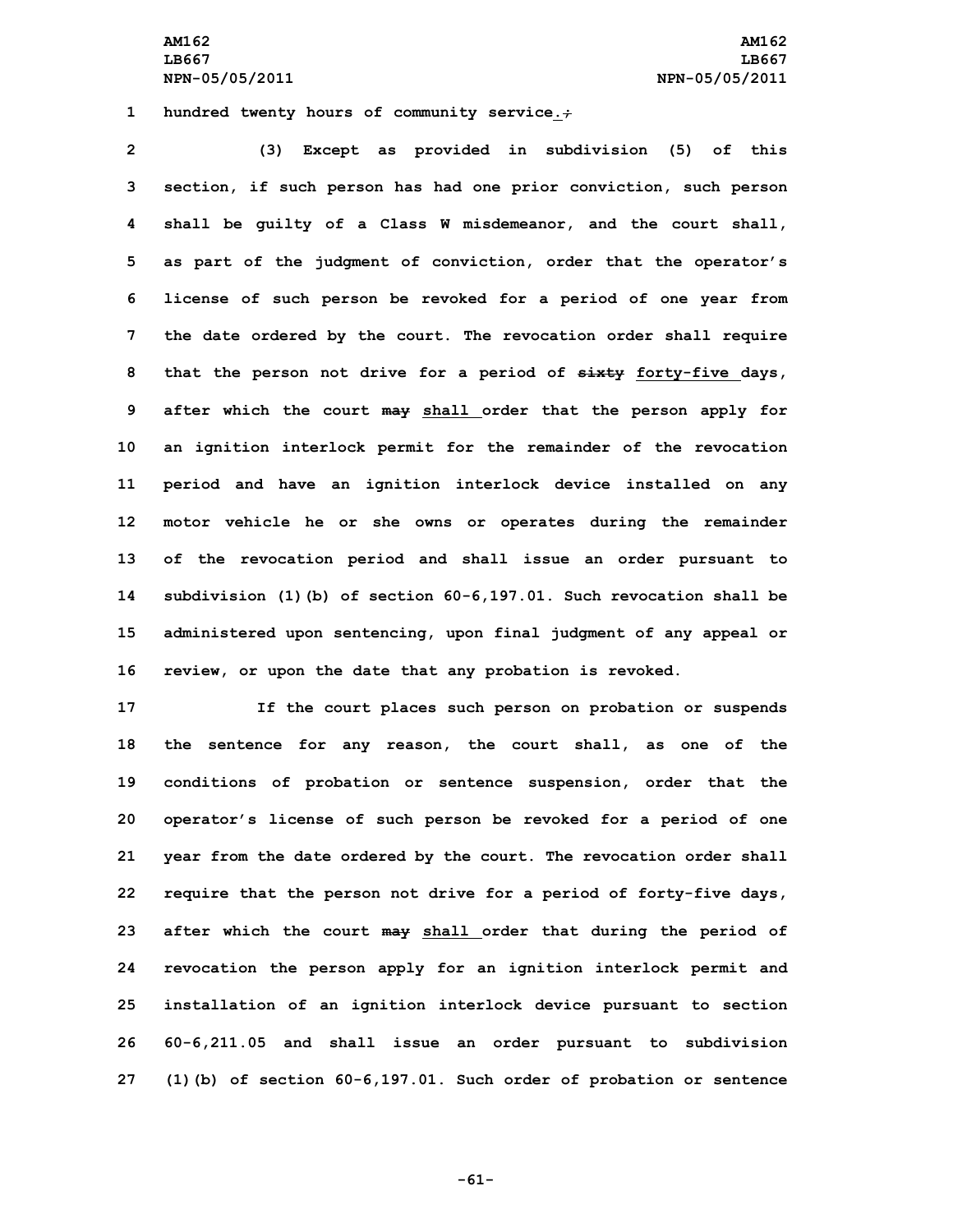**suspension shall also include, as conditions, the payment of <sup>a</sup> five-hundred-dollar fine and either confinement in the city or county jail for ten days or the imposition of not less than two hundred forty hours of community service.;**

 **(4) Except as provided in subdivision (6) of this section, if such person has had two prior convictions, such person shall be guilty of <sup>a</sup> Class W misdemeanor, and the court shall, as part of the judgment of conviction, order that the operator's license of such person be revoked for <sup>a</sup> period of fifteen years from the date ordered by the court and shall issue an order pursuant to section 60-6,197.01. Such orders shall be administered upon sentencing, upon final judgment of any appeal or review, or upon the date that any probation is revoked.**

 **If the court places such person on probation or suspends the sentence for any reason, the court shall, as one of the conditions of probation or sentence suspension, order that the operator's license of such person be revoked for <sup>a</sup> period of at least two years but not more than fifteen years from the date ordered by the court. The revocation order shall require that the person not drive for <sup>a</sup> period of forty-five days, after which the court may order that during the period of revocation the person apply for an ignition interlock permit and installation of an ignition interlock device issued pursuant to section 60-6,211.05 and shall issue an order pursuant to subdivision (1)(b) of section 60-6,197.01. Such order of probation or sentence suspension shall also include, as conditions, the payment of <sup>a</sup> six-hundred-dollar fine and confinement in the city or county jail for thirty days;**

**-62-**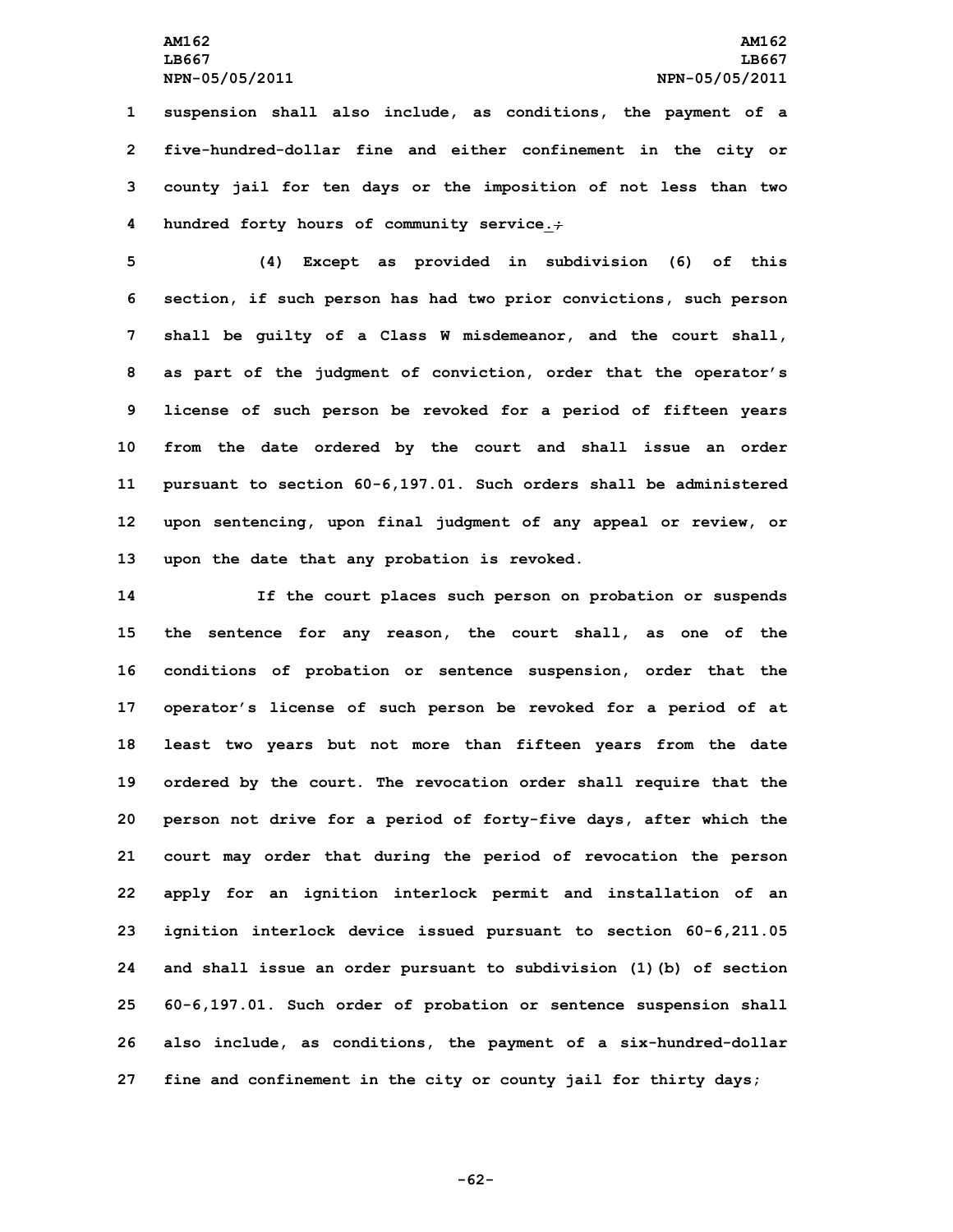**(5) If such person has had one prior conviction and, as part of the current violation, had <sup>a</sup> concentration of fifteen-hundredths of one gram or more by weight of alcohol per one hundred milliliters of his or her blood or fifteen-hundredths of one gram or more by weight of alcohol per two hundred ten liters of his or her breath or refused to submit to a test as required under section 60-6,197, such person shall be guilty of <sup>a</sup> Class <sup>I</sup> misdemeanor, and the court shall, as part of the judgment of conviction, revoke the operator's license of such person for <sup>a</sup> period of at least one year but not more than fifteen years from the date ordered by the court and shall issue an order pursuant to section 60-6,197.01. Such revocation and order shall be administered upon sentencing, upon final judgment of any appeal or review, or upon the date that any probation is revoked. The court shall also sentence such person to serve at least ninety days' imprisonment in the city or county jail or an adult correctional facility.**

 **If the court places such person on probation or suspends the sentence for any reason, the court shall, as one of the conditions of probation or sentence suspension, order that the operator's license of such person be revoked for <sup>a</sup> period of at least one year but not more than fifteen years from the date ordered by the court. The revocation order shall require that the person not drive for <sup>a</sup> period of forty-five days, after which the court may order that during the period of revocation the person apply for an ignition interlock permit and installation of an ignition interlock device issued pursuant to section 60-6,211.05**

**-63-**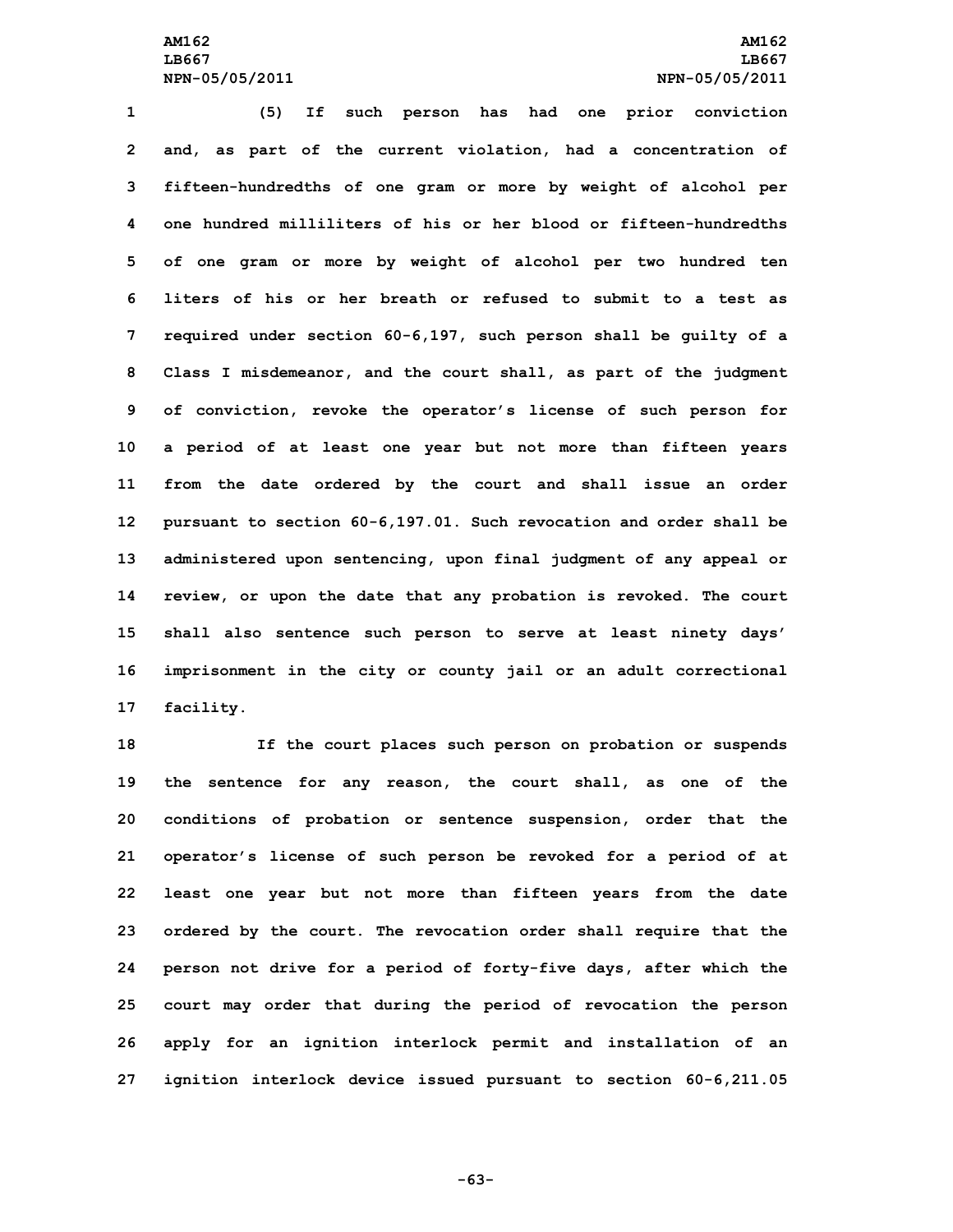**and shall issue an order pursuant to subdivision (1)(b) of section 60-6,197.01. Such order of probation or sentence suspension shall also include, as conditions, the payment of <sup>a</sup> one-thousand-dollar fine and confinement in the city or county jail for thirty days;**

 **(6) If such person has had two prior convictions and, as part of the current violation, had <sup>a</sup> concentration of fifteen-hundredths of one gram or more by weight of alcohol per one hundred milliliters of his or her blood or fifteen-hundredths of one gram or more by weight of alcohol per two hundred ten liters of his or her breath or refused to submit to <sup>a</sup> test as required under section 60-6,197, such person shall be guilty of <sup>a</sup> Class IIIA felony, and the court shall, as part of the judgment of conviction, revoke the operator's license of such person for <sup>a</sup> period of fifteen years from the date ordered by the court and shall issue an order pursuant to section 60-6,197.01. Such revocation and order shall be administered upon sentencing, upon final judgment of any appeal or review, or upon the date that any probation is revoked. The court shall also sentence such person to serve at least one hundred eighty days' imprisonment in the city or county jail or an adult correctional facility.**

 **If the court places such person on probation or suspends the sentence for any reason, the court shall, as one of the conditions of probation or sentence suspension, order that the operator's license of such person be revoked for <sup>a</sup> period of at least five years but not more than fifteen years from the date ordered by the court. The revocation order shall require that the person not drive for <sup>a</sup> period of forty-five days, after which the**

**-64-**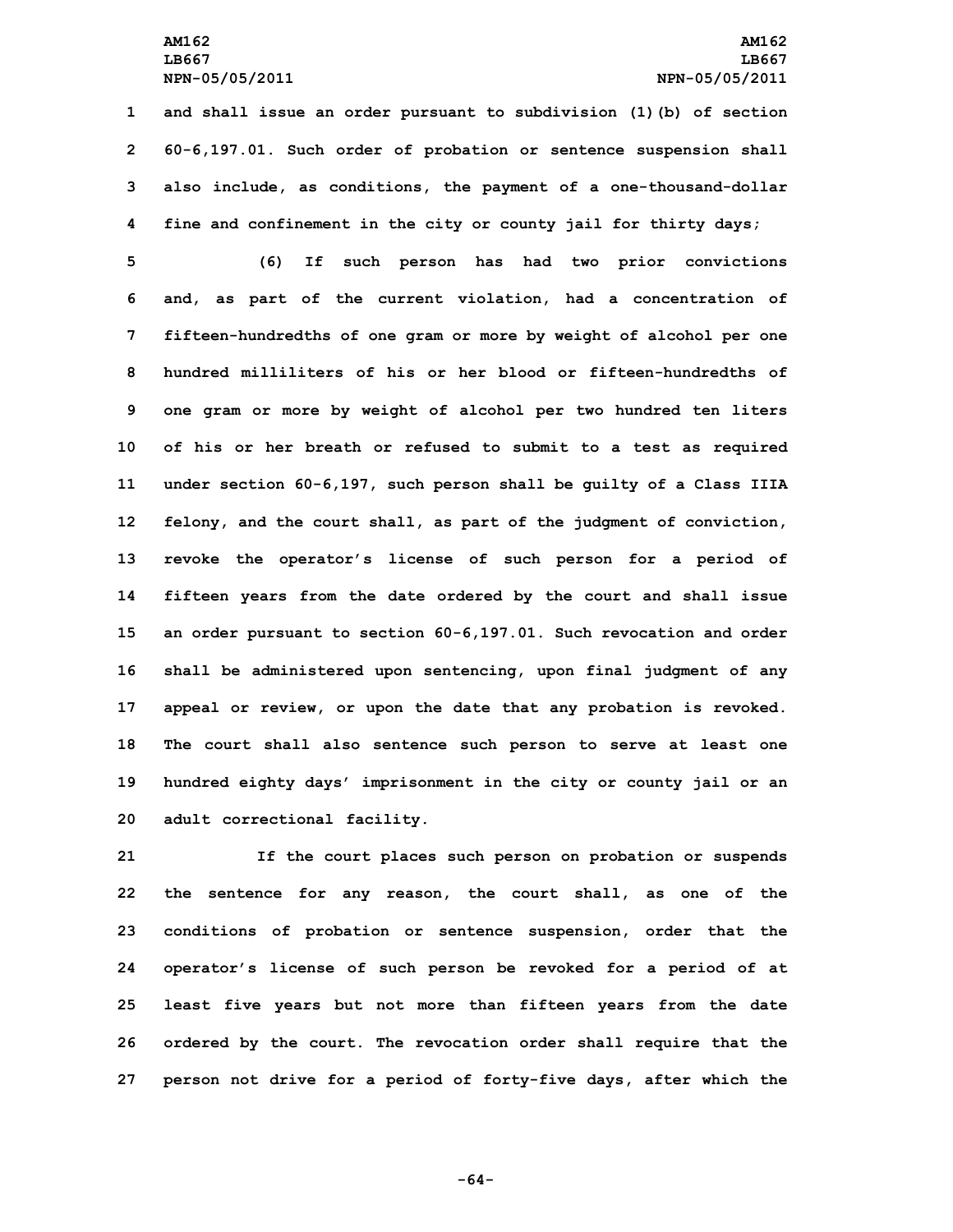**court may order that during the period of revocation the person apply for an ignition interlock permit and installation of an ignition interlock device issued pursuant to section 60-6,211.05 and shall issue an order pursuant to subdivision (1)(b) of section 60-6,197.01. Such order of probation or sentence suspension shall also include, as conditions, the payment of <sup>a</sup> one-thousand-dollar fine, and confinement in the city or county jail for sixty days, and, upon release from such confinement, the use of <sup>a</sup> continuous alcohol monitoring device and abstention from alcohol use at all times for no less than sixty days;**

 **(7) Except as provided in subdivision (8) of this section, if such person has had three prior convictions, such person shall be guilty of <sup>a</sup> Class IIIA felony, and the court shall, as part of the judgment of conviction, order that the operator's license of such person be revoked for <sup>a</sup> period of fifteen years from the date ordered by the court and shall issue an order pursuant to section 60-6,197.01. Such orders shall be administered upon sentencing, upon final judgment of any appeal or review, or upon the date that any probation is revoked. The court shall also sentence such person to serve at least one hundred eighty days' imprisonment in the city or county jail or an adult correctional facility.**

 **If the court places such person on probation or suspends the sentence for any reason, the court shall, as one of the conditions of probation or sentence suspension, order that the operator's license of such person be revoked for <sup>a</sup> period of fifteen years from the date ordered by the court. The revocation**

**-65-**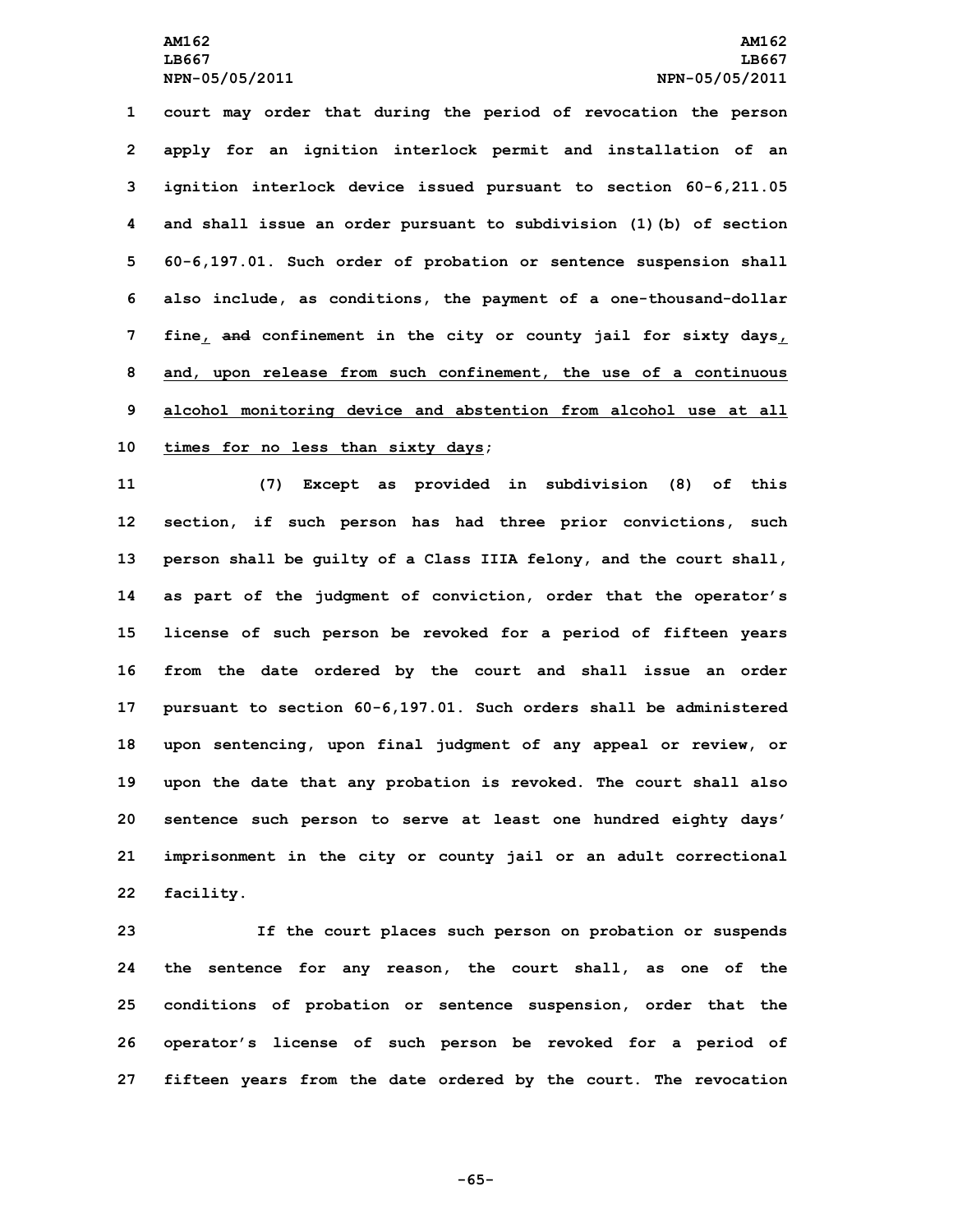**order shall require that the person not drive for <sup>a</sup> period of forty-five days, after which the court may order that during the period of revocation the person apply for an ignition interlock permit and installation of an ignition interlock device issued pursuant to section 60-6,211.05 and shall issue an order pursuant to subdivision (1)(b) of section 60-6,197.01. Such order of probation or sentence suspension shall also include, as conditions, the payment of <sup>a</sup> one-thousand-dollar fine, and confinement in the city or county jail for ninety days, and, upon release from such confinement, the use of <sup>a</sup> continuous alcohol monitoring device and abstention from alcohol use at all times for no less than ninety 12 days;**

 **(8) If such person has had three prior convictions and, as part of the current violation, had <sup>a</sup> concentration of fifteen-hundredths of one gram or more by weight of alcohol per one hundred milliliters of his or her blood or fifteen-hundredths of one gram or more by weight of alcohol per two hundred ten liters of his or her breath or refused to submit to <sup>a</sup> test as required under section 60-6,197, such person shall be guilty of <sup>a</sup> Class III felony, and the court shall, as part of the judgment of conviction, revoke the operator's license of such person for <sup>a</sup> period of fifteen years from the date ordered by the court and shall issue an order pursuant to section 60-6,197.01. Such revocation and order shall be administered upon sentencing, upon final judgment of any appeal or review, or upon the date that any probation is revoked.**

**26 If the court places such person on probation or suspends 27 the sentence for any reason, the court shall, as one of the**

**-66-**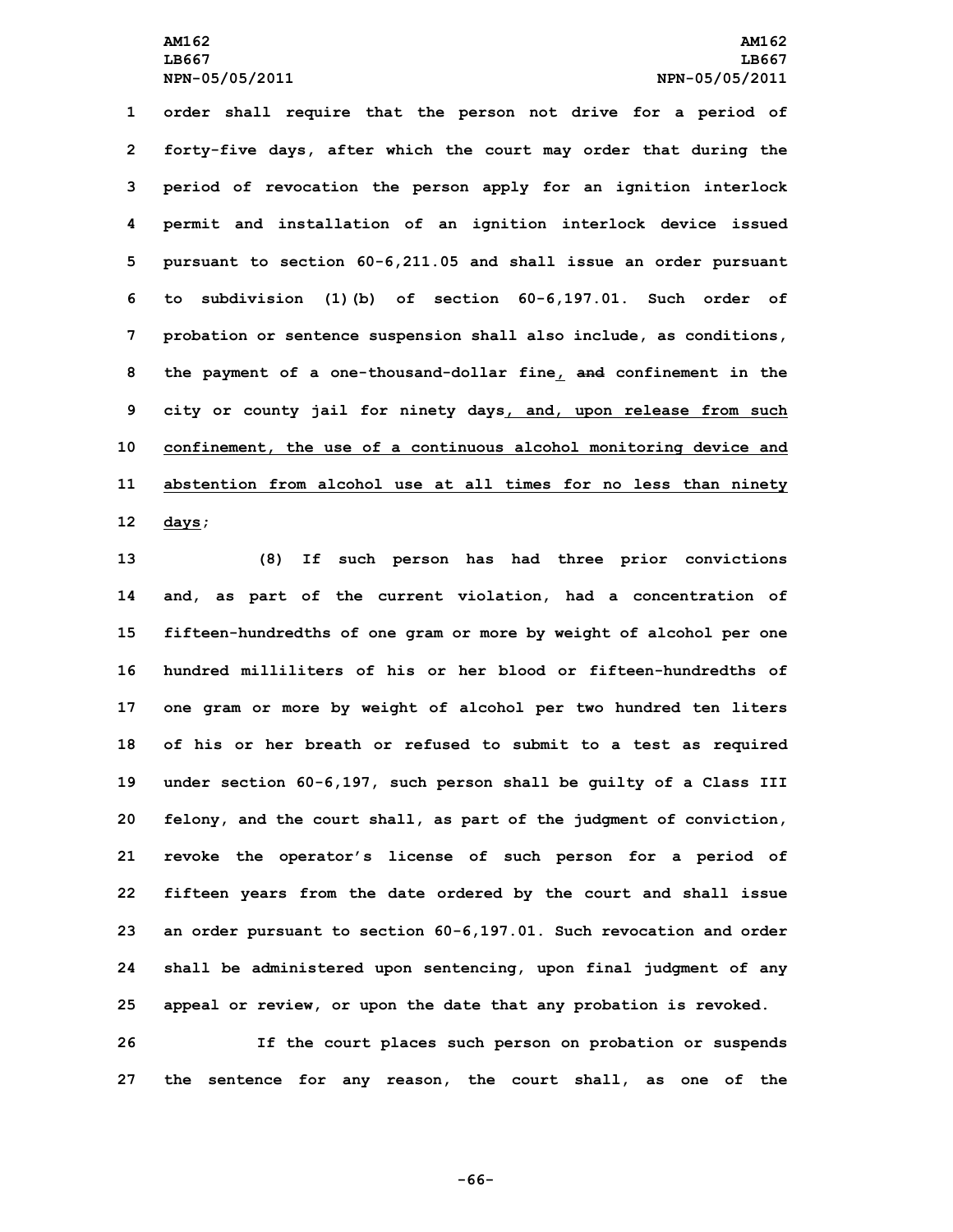## **AM162 AM162 LB667 LB667 NPN-05/05/2011 NPN-05/05/2011**

 **conditions of probation or sentence suspension, order that the operator's license of such person be revoked for <sup>a</sup> period of fifteen years from the date ordered by the court. The revocation order shall require that the person not drive for <sup>a</sup> period of forty-five days, after which the court may order that during the period of revocation the person apply for an ignition interlock permit and installation of an ignition interlock device issued pursuant to section 60-6,211.05 and shall issue an order pursuant to subdivision (1)(b) of section 60-6,197.01. Such order of probation or sentence suspension shall also include, as conditions, the payment of <sup>a</sup> one-thousand-dollar fine, and confinement in the city or county jail for one hundred twenty days, and, upon release from such confinement, the use of <sup>a</sup> continuous alcohol monitoring device and abstention from alcohol use at all times for no less than one hundred twenty days;**

 **(9) Except as provided in subdivision (10) of this section, if such person has had four or more prior convictions, such person shall be guilty of <sup>a</sup> Class III felony, and the court shall, as part of the judgment of conviction, order that the operator's license of such person be revoked for <sup>a</sup> period of fifteen years from the date ordered by the court and shall issue an order pursuant to section 60-6,197.01. Such orders shall be administered upon sentencing, upon final judgment of any appeal or review, or upon the date that any probation is revoked.**

**25 If the court places such person on probation or suspends 26 the sentence for any reason, the court shall, as one of the 27 conditions of probation or sentence suspension, order that the**

**-67-**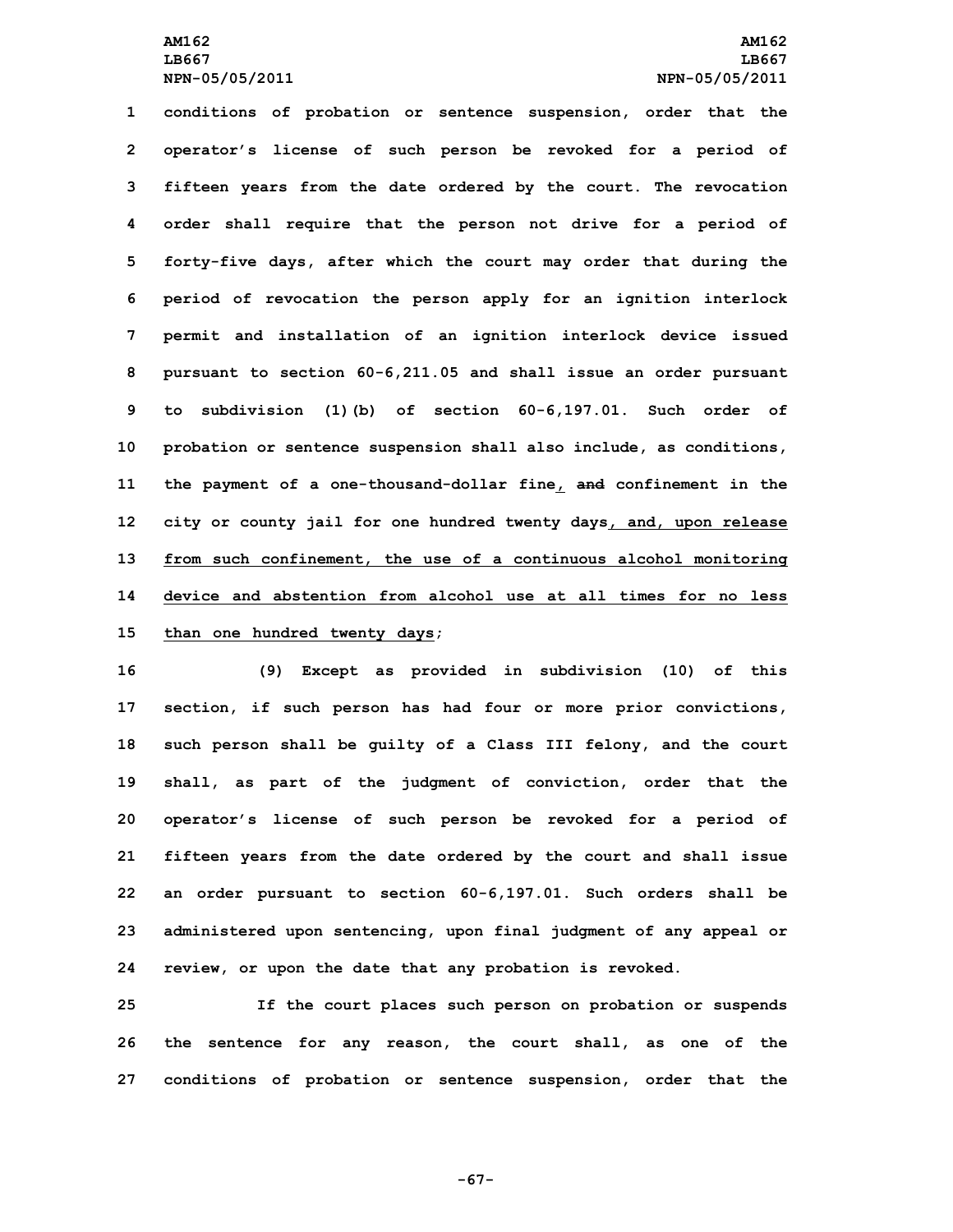**operator's license of such person be revoked for <sup>a</sup> period of fifteen years from the date ordered by the court. The revocation order shall require that the person not drive for <sup>a</sup> period of forty-five days, after which the court may order that during the period of revocation the person apply for an ignition interlock permit and installation of an ignition interlock device issued pursuant to section 60-6,211.05 and shall issue an order pursuant to subdivision (1)(b) of section 60-6,197.01. Such order of probation or sentence suspension shall also include, as conditions, the payment of <sup>a</sup> one-thousand-dollar fine, and confinement in the city or county jail for one hundred eighty days, and, upon release from such confinement, the use of <sup>a</sup> continuous alcohol monitoring device and abstention from alcohol use at all times for no less than one hundred eighty days; and**

 **(10) If such person has had four or more prior convictions and, as part of the current violation, had <sup>a</sup> concentration of fifteen-hundredths of one gram or more by weight of alcohol per one hundred milliliters of his or her blood or fifteen-hundredths of one gram or more by weight of alcohol per two hundred ten liters of his or her breath or refused to submit to <sup>a</sup> test as required under section 60-6,197, such person shall be guilty of <sup>a</sup> Class II felony and the court shall, as part of the judgment of conviction, revoke the operator's license of such person for <sup>a</sup> period of fifteen years from the date ordered by the court and shall issue an order pursuant to section 60-6,197.01. Such revocation and order shall be administered upon sentencing, upon final judgment of any appeal or review, or upon the date that**

**-68-**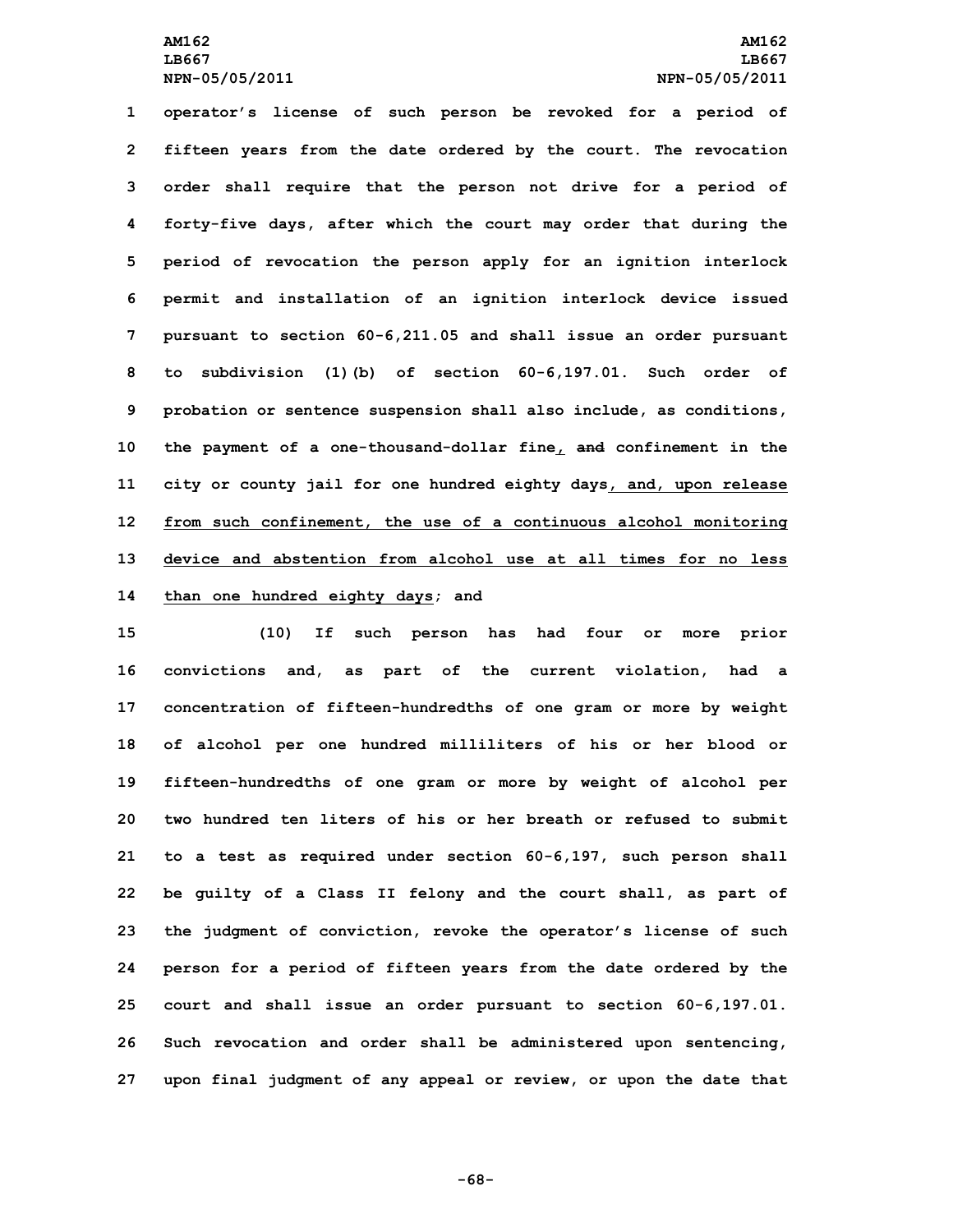**AM162 AM162 LB667 LB667 NPN-05/05/2011 NPN-05/05/2011**

**1 any probation is revoked.**

 **If the court places such person on probation or suspends the sentence for any reason, the court shall, as one of the conditions of probation or sentence suspension, order that the operator's license of such person be revoked for <sup>a</sup> period of fifteen years from the date ordered by the court. The revocation order shall require that the person not drive for <sup>a</sup> period of forty-five days, after which the court may order that during the period of revocation the person apply for an ignition interlock permit and installation of an ignition interlock device issued pursuant to section 60-6,211.05 and shall issue an order pursuant to subdivision (1)(b) of section 60-6,197.01. Such order of probation or sentence suspension shall also include, as conditions, the payment of <sup>a</sup> one-thousand-dollar fine, and confinement in the city or county jail for one hundred eighty days, and, upon release from such confinement, the use of <sup>a</sup> continuous alcohol monitoring device and abstention from alcohol use at all times for no less than one hundred eighty days.**

**19 Sec. 35. Section 60-6,197.05, Reissue Revised Statutes of 20 Nebraska, is amended to read:**

 **60-6,197.05 Any period of revocation imposed by the court for <sup>a</sup> violation of section 60-6,196 or 60-6,197 shall be reduced by any period imposed under section 60-498.02. Any period of revocation imposed under subdivision (1) of section 60-6,197.03 for <sup>a</sup> violation of section 60-6,196 or 60-6,197 or under subdivision (2)(a) of section 60-6,196, as such section existed prior to July 16, 2004, shall not prohibit the operation of <sup>a</sup> motor vehicle under**

**-69-**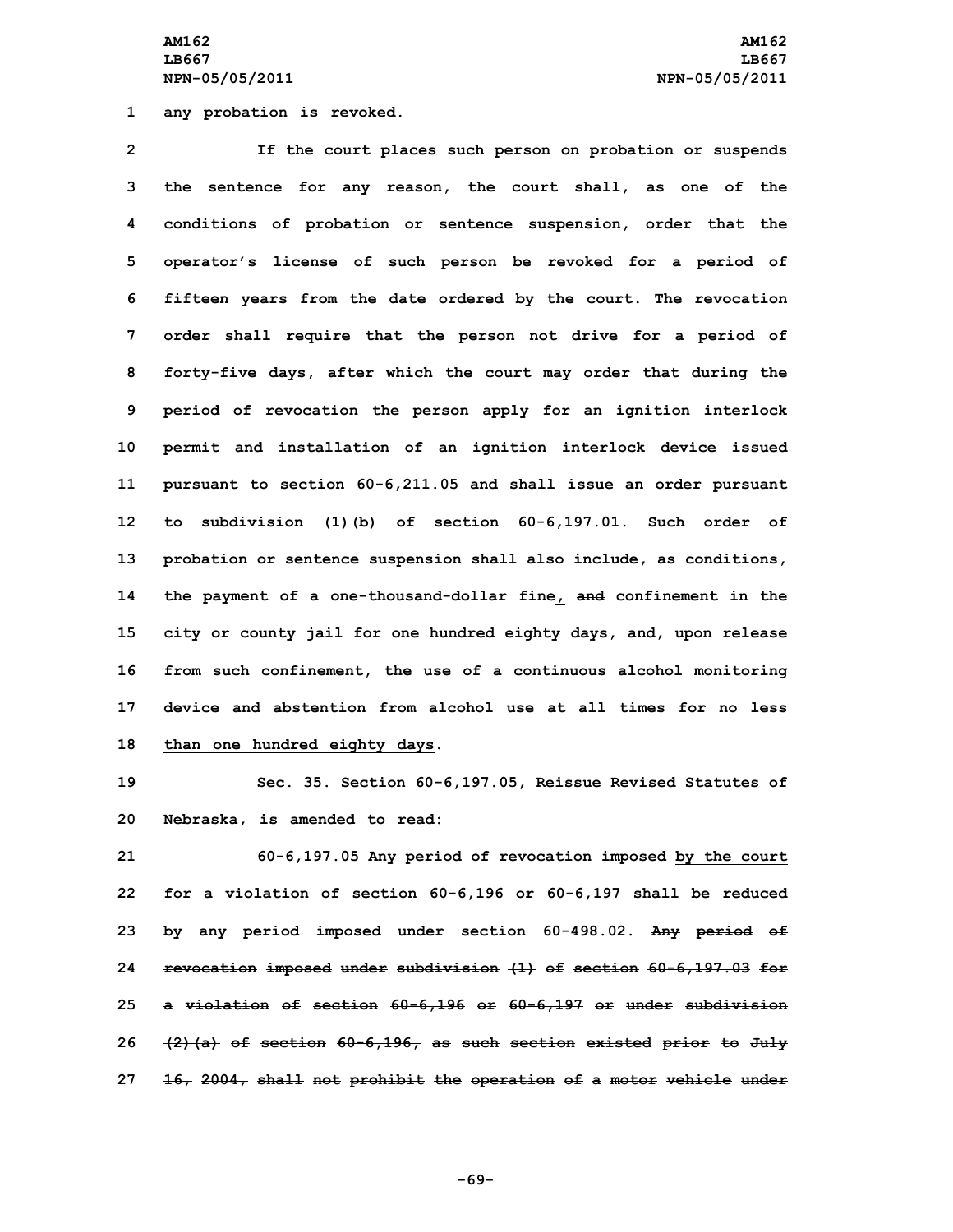**1 the terms and conditions of an employment driving permit issued 2 pursuant to subsection (2) of section 60-498.02.**

**3 Sec. 36. Section 60-6,197.09, Reissue Revised Statutes of 4 Nebraska, is amended to read:**

 **60-6,197.09 Notwithstanding the provisions of section 60-498.02 or 60-6,197.03, <sup>a</sup> person who commits <sup>a</sup> violation punishable under subdivision (3)(b) or (c) of section 28-306 or <sup>a</sup> violation of section 60-6,196, 60-6,197, or 60-6,198 while participating in criminal proceedings for <sup>a</sup> violation of section 60-6,196, 60-6,197, or 60-6,198, or <sup>a</sup> city or village ordinance enacted in accordance with section 60-6,196 or 60-6,197, or <sup>a</sup> law of another state if, at the time of the violation under the law of such other state, the offense for which the person was charged would have been <sup>a</sup> violation of section 60-6,197, shall not be eligible to receive <sup>a</sup> sentence of probation, or <sup>a</sup> suspended sentence, or an employment driving permit authorized under subsection (2) of section 60-498.02 for either violation committed in this state.**

 **Sec. 37. The Department of Motor Vehicles shall conduct an ongoing public education campaign to inform the residents of this state of the dangers and consequences of driving under the influence of alcohol or drugs in this state. Information shall include, but not be limited to, the criminal and administrative penalties for driving under the influence, any related laws, rules, instructions, and any explanatory matter. The department shall use its best efforts to utilize all available opportunities for making public service announcements on television and radio broadcasts for**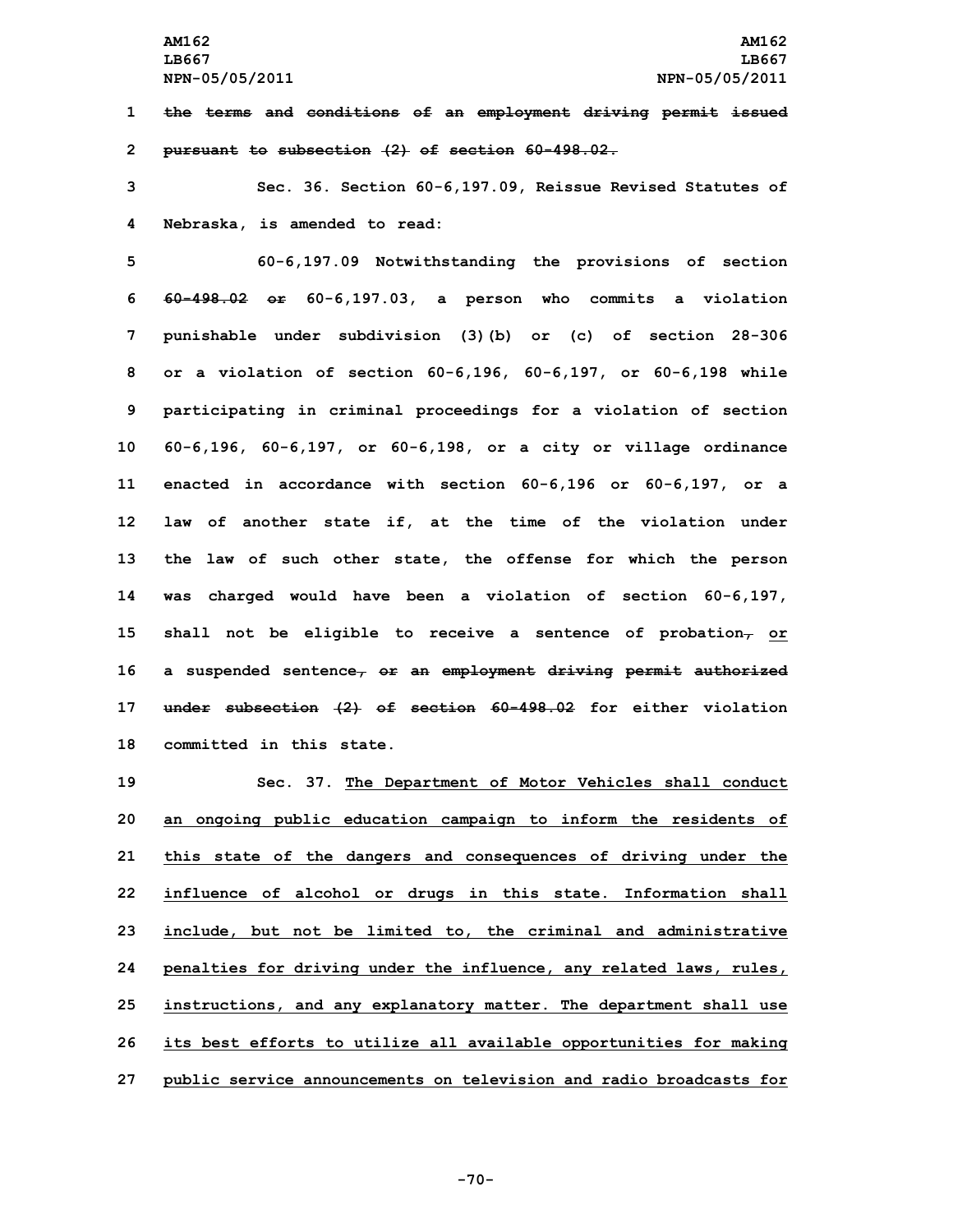**the public education campaign and to obtain and utilize federal funds for highway safety and other grants in conducting the public education campaign. The information may be included in publications containing information related to other motor vehicle laws and shall be given wide distribution by the department.**

**6 Sec. 38. Section 60-6,198, Reissue Revised Statutes of 7 Nebraska, is amended to read:**

 **60-6,198 (1) Any person who, while operating <sup>a</sup> motor vehicle in violation of section 60-6,196 or 60-6,197, proximately causes serious bodily injury to another person or an unborn child of <sup>a</sup> pregnant woman shall be guilty of <sup>a</sup> Class IIIA felony and the court shall, as part of the judgment of conviction, order the person not to drive any motor vehicle for any purpose for <sup>a</sup> period of at least sixty days and not more than fifteen years from the date ordered by the court and shall order that the operator's license of such person be revoked for the same period.**

 **(2) For purposes of this section, serious bodily injury shall mean bodily injury which involves <sup>a</sup> substantial risk of death, <sup>a</sup> substantial risk of serious permanent disfigurement, or <sup>a</sup> temporary or protracted loss or impairment of the function of any part or organ of the body.**

**22 (3) For purposes of this section, unborn child shall have 23 the same meaning as in section 28-396.**

 **(4) The crime punishable under this section shall be treated as <sup>a</sup> separate and distinct offense from any other offense arising out of acts alleged to have been committed while the person was in violation of this section.**

**-71-**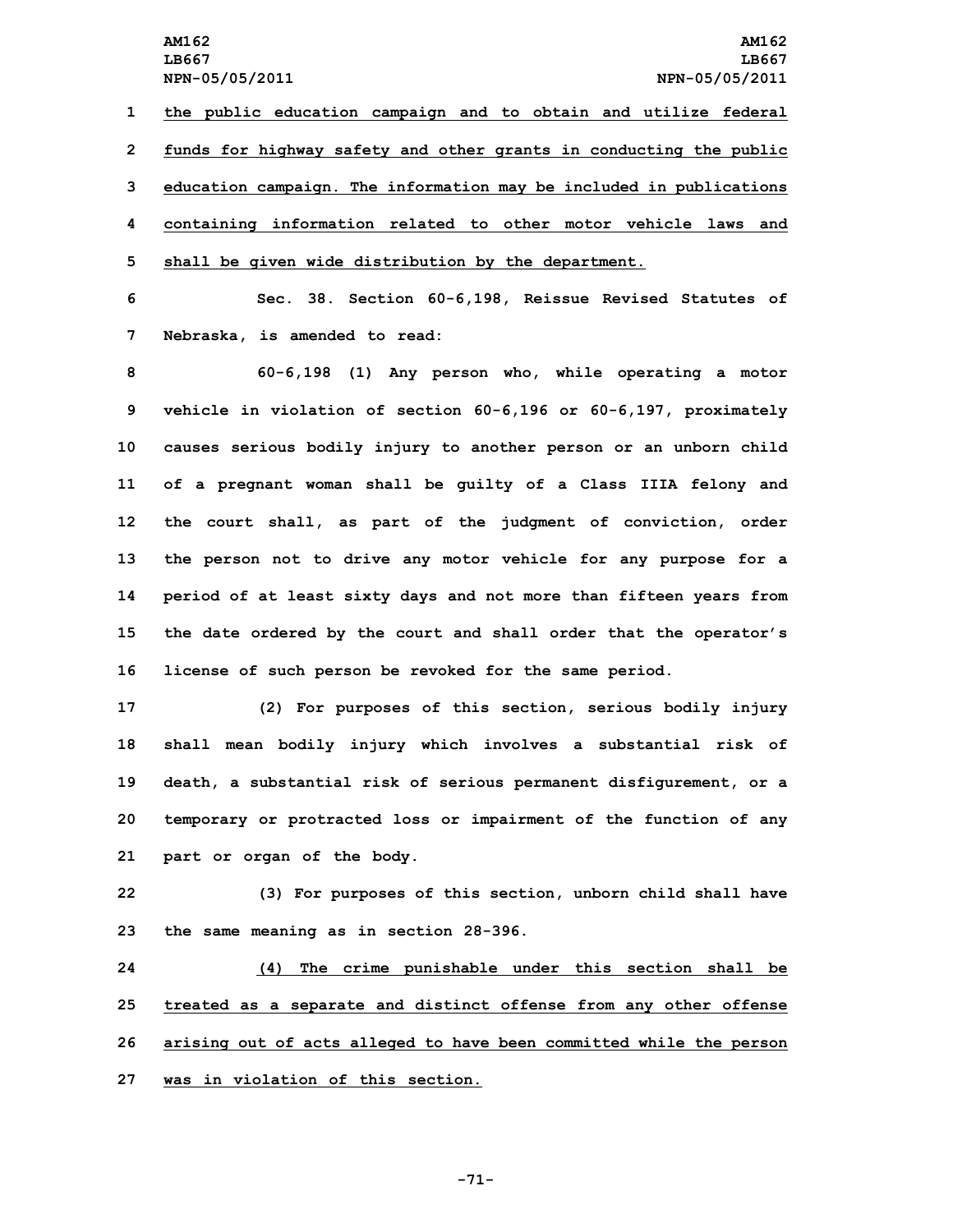**1 Sec. 39. Section 60-6,211.05, Reissue Revised Statutes of 2 Nebraska, is amended to read:**

 **60-6,211.05 (1)(a) If an order is granted under section 60-6,196 or 60-6,197, as such sections existed prior to July 16, 2004, or section 60-6,196 or 60-6,197 and sections 60-6,197.02 and 60-6,197.03, as such sections existed on or after July 16, 2004, the court may order that the defendant install an ignition interlock device of <sup>a</sup> type approved by the Director of Motor Vehicles on each motor vehicle operated by the defendant during the period of probation. revocation. Upon sufficient evidence of installation, the defendant may apply to the director for an ignition interlock permit pursuant to section 60-4,118.06. The device shall, without tampering or the intervention of another person, prevent the defendant from operating the motor vehicle when the defendant has an alcohol concentration greater than three-hundredths of one gram or more by weight of alcohol per one hundred milliliters of his or her blood or three-hundredths of one gram or more by weight of alcohol per two hundred ten liters of his or her breath. The Department of Motor Vehicles shall issue an ignition interlock permit to the defendant under section 60-4,118.06 only upon sufficient proof that <sup>a</sup> defendant has installed an ignition interlock device on any motor vehicle that the defendant will operate during his or her release.**

 **(b) If the court orders an ignition interlock permit and installation of an ignition interlock device as part of the judgment of conviction pursuant to section 60-6,197.03, the device shall be of <sup>a</sup> type approved by the director and shall be installed**

**-72-**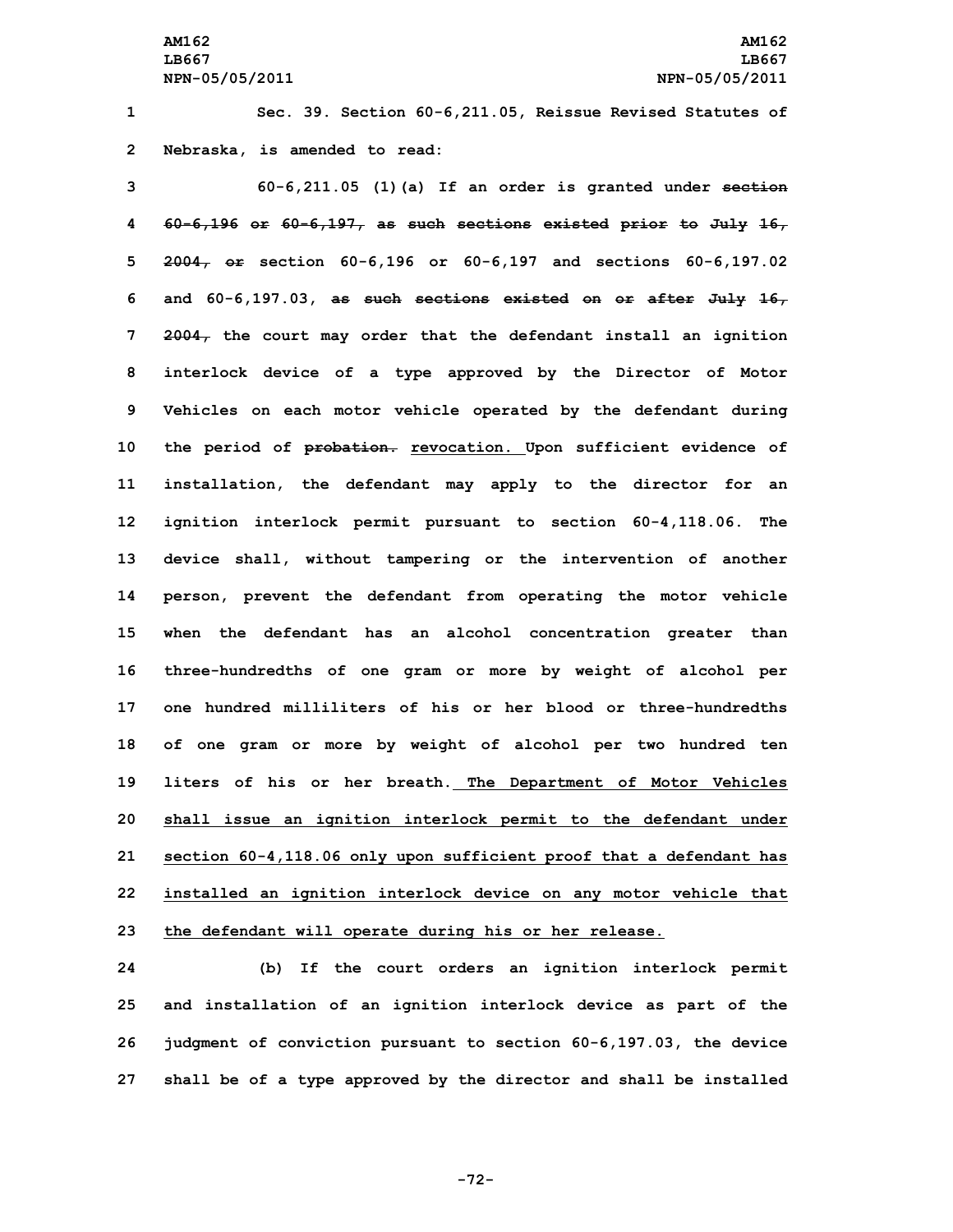**on each motor vehicle operated by the defendant. The device shall, without tampering or the intervention of another person, prevent the defendant from operating the motor vehicle when the defendant has an alcohol concentration greater than three-hundredths of one gram or more by weight of alcohol per one hundred milliliters of his or her blood or three-hundredths of one gram or more by weight of alcohol per two hundred ten liters of his or her breath.**

 **(2) If the court orders installation of an ignition interlock device and issuance of an ignition interlock permit pursuant to subsection (1) of this section, the court may also order the use of <sup>a</sup> continuous alcohol monitoring device and abstention from alcohol use at all times. The device shall, without tampering or the intervention of another person, test and record the alcohol consumption level of the defendant on <sup>a</sup> periodic basis and transmit such information to probation authorities.**

 **(3) Any order issued by the court pursuant to this section shall not take effect until the defendant is eligible to operate <sup>a</sup> motor vehicle pursuant to subsection (3) (8) of section 60-498.02. 60-498.01. <sup>A</sup> person shall be eligible to be issued an ignition interlock permit allowing operation of <sup>a</sup> motor vehicle equipped with an ignition interlock device if he or she is not subject to any other suspension, cancellation, required no-driving period, or period of revocation, and has successfully completed the ignition interlock permit application process. The Department of Motor Vehicles shall review its records and the driving record abstract of any person who applies for an ignition interlock permit allowing operation of <sup>a</sup> motor vehicle equipped with an ignition**

**-73-**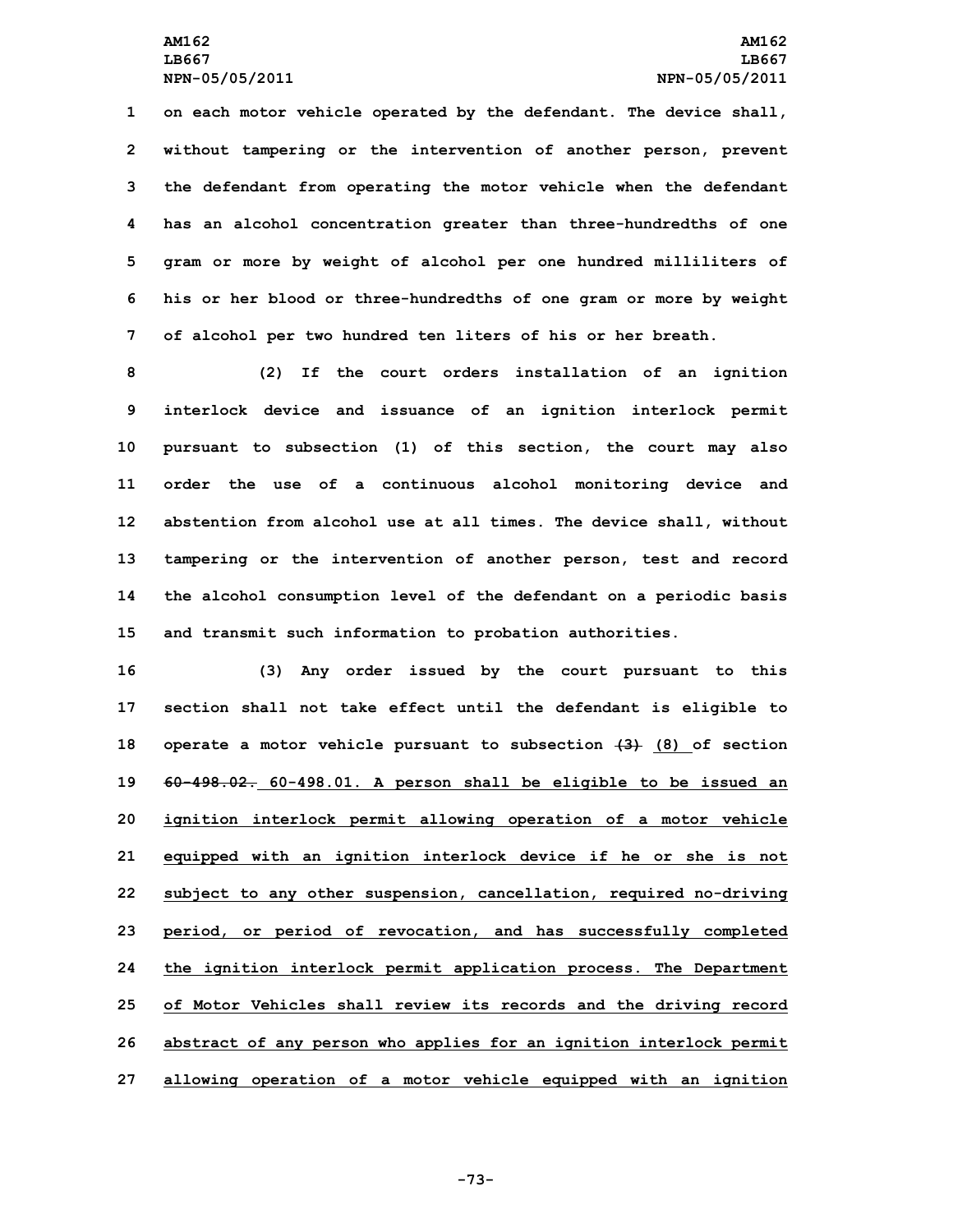**interlock device to determine (a) the applicant's eligibility for an ignition interlock permit, (b) the applicant's previous convictions under section 60-6,196, 60-6,197, or 60-6,197.06 or any previous administrative license revocation, if any, (c) if the applicant is subject to any required no-drive periods before the ignition interlock permit may be issued, and (d) the permitted driving uses to be allowed to that person on his or her ignition interlock permit.**

 **(4)(a) If the court orders an ignition interlock device or the Board of Pardons orders an ignition interlock device under section 83-1,127.02, the court or the Board of Pardons shall order the defendant to apply for an ignition interlock permit as provided in section 60-4,118.06 which indicates that the defendant is only allowed to operate <sup>a</sup> motor vehicle equipped with an ignition interlock device.**

 **(b) Such court order shall remain in effect for <sup>a</sup> period of time as determined by the court not to exceed the maximum term of revocation which the court could have imposed according to the nature of the violation and shall allow operation by the defendant of an ignition-interlock-equipped motor vehicle only to and (i) if the defendant has no previous conviction under section 60-6,196, 60-6,197, or 60-6,197.06 or <sup>a</sup> previous administrative license revocation, to and from the defendant's his or her residence, the defendant's place of for purposes of his or her employment, the defendant's his or her school, an alcohol <sup>a</sup> substance abuse treatment program, his or her probation officer, his or her continuing health care or the continuing health care**

**-74-**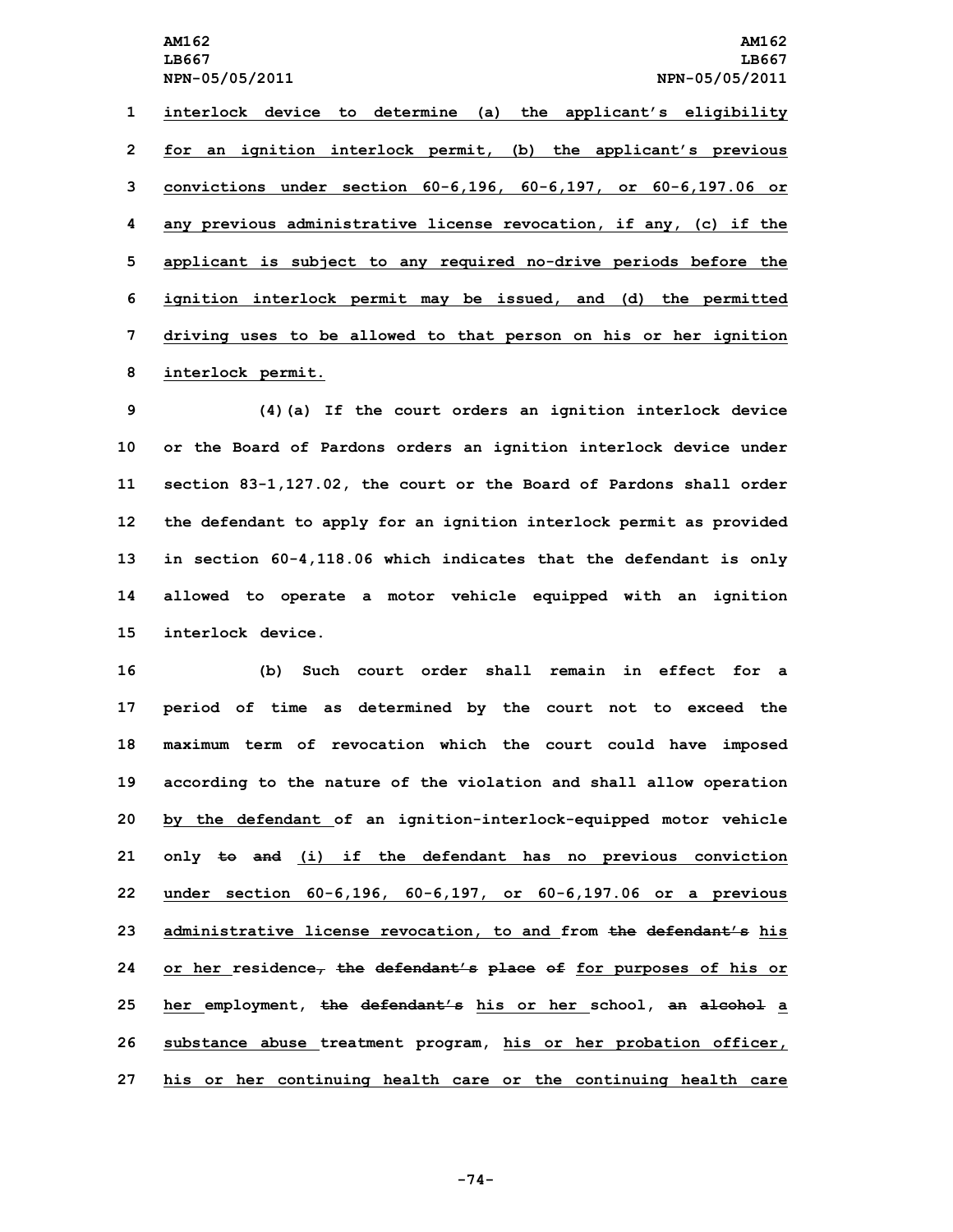**of another person who is dependent upon the person, his or her court-ordered community service responsibilities, or an ignition interlock service facility or (ii) if the defendant has <sup>a</sup> previous conviction under section 60-6,196, 60-6,197, or 60-6,197.06 or <sup>a</sup> previous administrative license revocation, to and from his or her residence for purposes of his or her employment, his or her school, or <sup>a</sup> substance abuse treatment program.**

 **(c) Such Board of Pardons order shall remain in effect for <sup>a</sup> period of time not to exceed any period of revocation the applicant is subject to at the time the application for <sup>a</sup> reprieve 11 is made.**

 **(5) <sup>A</sup> person who tampers with or circumvents an ignition interlock device installed under a court order while the order is in effect, who operates <sup>a</sup> motor vehicle which is not equipped with an ignition interlock device in violation of <sup>a</sup> court order made pursuant to this section, or who otherwise operates <sup>a</sup> motor vehicle equipped with an ignition interlock device in violation of the requirements of the court order under which the device was installed shall be guilty of <sup>a</sup> Class II misdemeanor.**

 **(6) (5) Any person restricted to operating <sup>a</sup> motor vehicle equipped with an ignition interlock device, pursuant to <sup>a</sup> Board of Pardons order, who operates upon the highways of this state a motor vehicle without such device or if the device has been disabled, bypassed, or altered in any way, shall be punished as provided in subsection (3) of section 83-1,127.02.**

**26 (7) (6) If <sup>a</sup> person ordered to use <sup>a</sup> continuous alcohol 27 monitoring device and abstain from alcohol use pursuant to <sup>a</sup> court**

**-75-**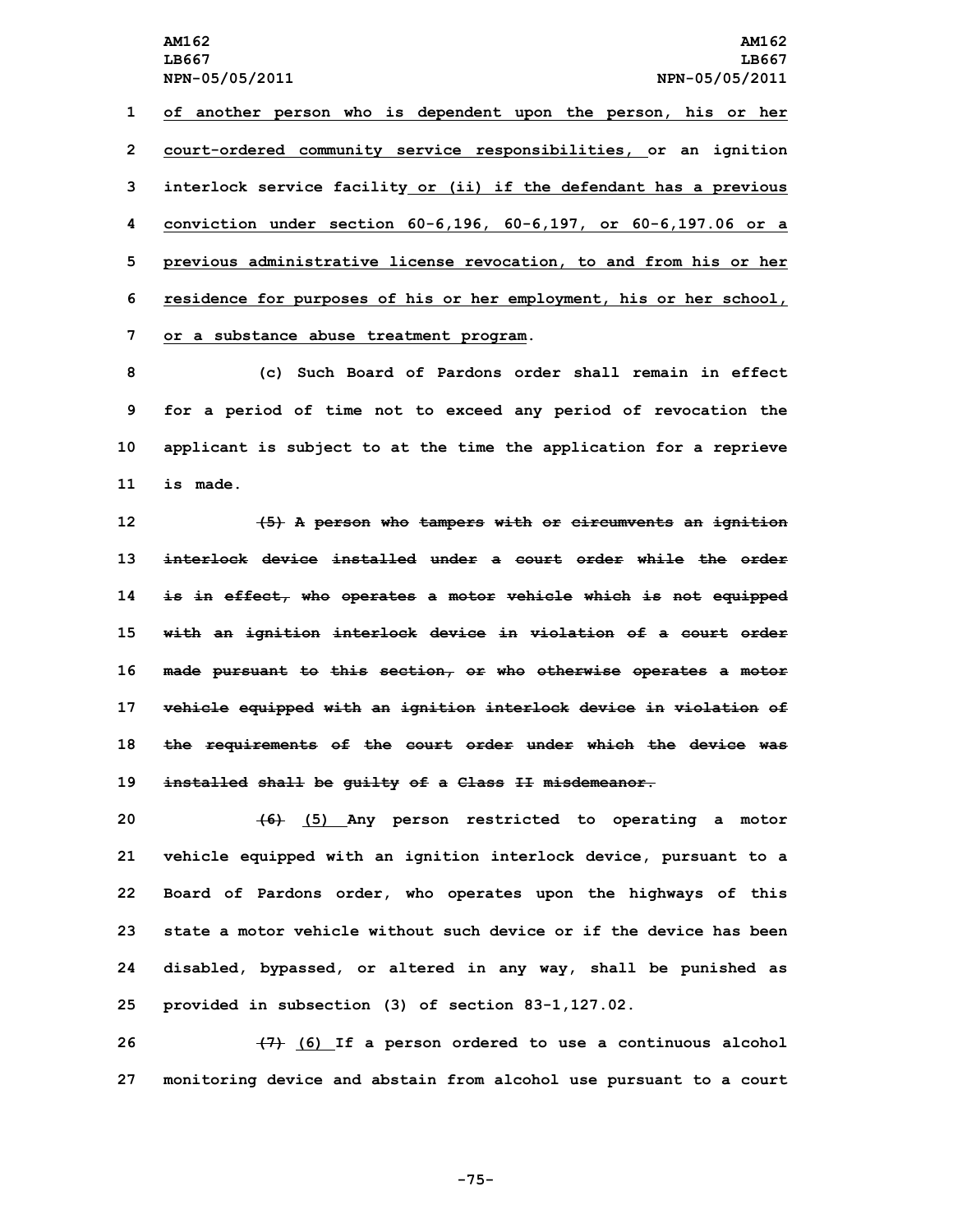**order as provided in subsection (2) of this section violates the provisions of such court order by removing, tampering with, or otherwise bypassing the continuous alcohol monitoring device or by consuming alcohol while required to use such device, he or she shall have his or her ignition interlock permit revoked and be unable to apply for reinstatement for the duration of the revocation period imposed by the court.**

 **(8) (7) The director shall adopt and promulgate rules and regulations regarding the approval of ignition interlock devices, the means of installing ignition interlock devices, and the means of administering the ignition interlock permit program.**

 **(9) (8)(a) The costs incurred in order to comply with the ignition interlock requirements of this section shall be paid directly to the ignition interlock provider by the person complying with an order for an ignition interlock permit and installation of an ignition interlock device. unless**

 **(b) If the Department of Motor Vehicles has determined the person to be indigent and incapable of paying for the cost of installation, removal, or maintenance of the ignition interlock device in accordance with this section, such costs shall be paid out of the Department of Motor Vehicles Ignition Interlock Fund, which is hereby created, if such funds are available, according to rules and regulations adopted and promulgated by the department. Such costs shall also be paid out of the Department of Motor Vehicles Ignition Interlock Fund if the court or the Board of Pardons, whichever is applicable, has determined the person to be indigent and incapable of paying for the cost of**

**-76-**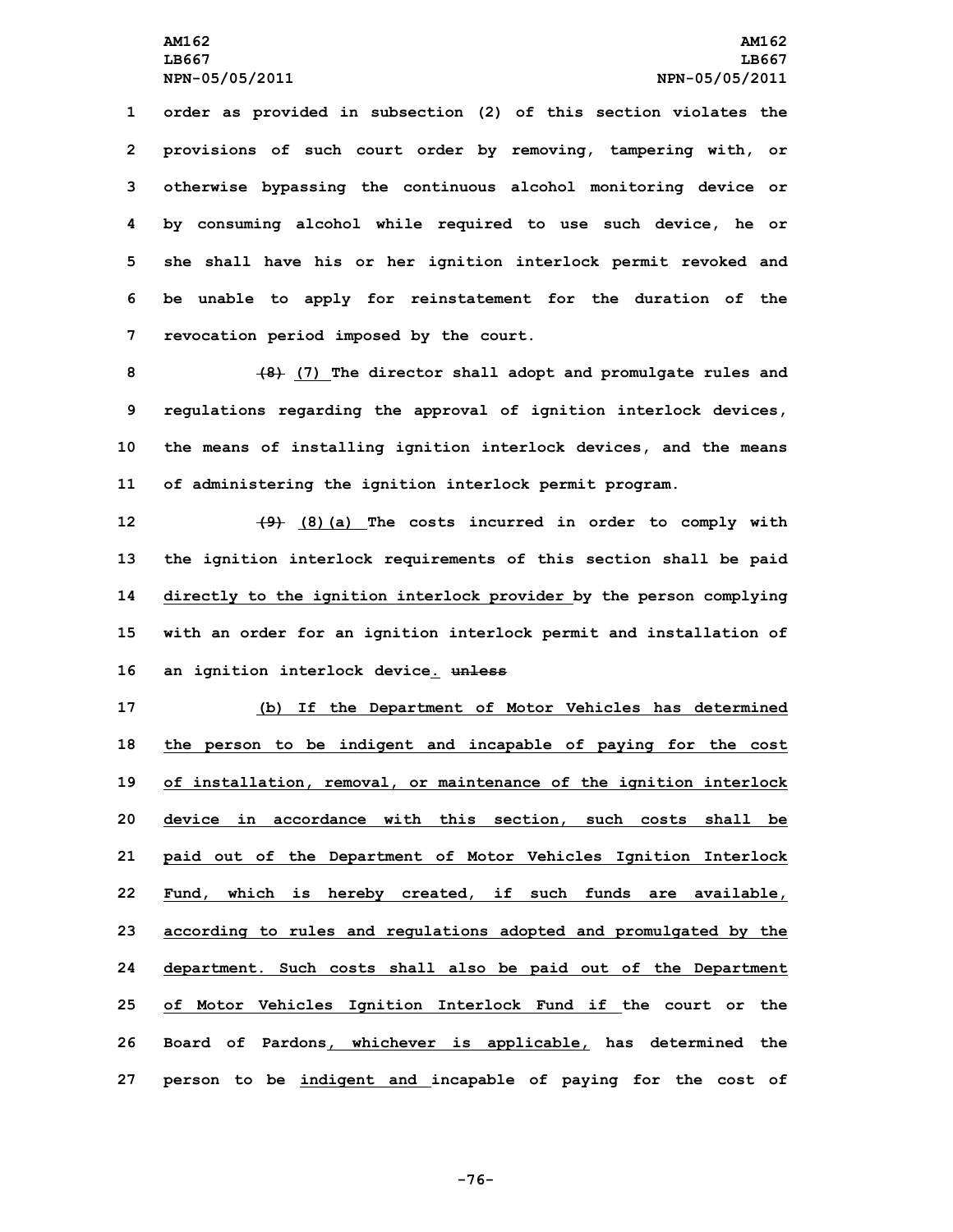**installation, removal, or maintenance of the ignition interlock device in accordance with this subsection. section. Any money in the fund available for investment shall be invested by the state investment officer pursuant to the Nebraska Capital Expansion Act and the Nebraska State Funds Investment Act.**

 **(10)(a) (9)(a)(i) An ignition interlock service facility shall notify the appropriate district probation office, if the order is made pursuant to subdivision (1)(a) of this section, or notify the appropriate court if the order is made pursuant to subdivision (1)(b) of this section, of any evidence of tampering with or circumvention of an ignition interlock device, or any attempts to do so, when the facility becomes aware of such evidence. Failure of the facility to provide notification as provided in this subdivision is <sup>a</sup> Class <sup>V</sup> misdemeanor.**

 **(ii) An ignition interlock service facility shall notify the Department of Motor Vehicles, if the ignition interlock permit is made pursuant to sections 60-498.01 to 60-498.02, of any evidence of tampering with or circumvention of an ignition interlock device, or any attempts to do so, when the facility becomes aware of such evidence. Failure of the facility to provide notification as provided in this subdivision is <sup>a</sup> Class <sup>V</sup> misdemeanor.**

 **(b) If <sup>a</sup> district probation office receives evidence of tampering with or circumvention of an ignition interlock device, or any attempts to do so, from an ignition interlock service facility, the district probation office shall notify the appropriate court of such violation. The court shall immediately schedule an evidentiary**

**-77-**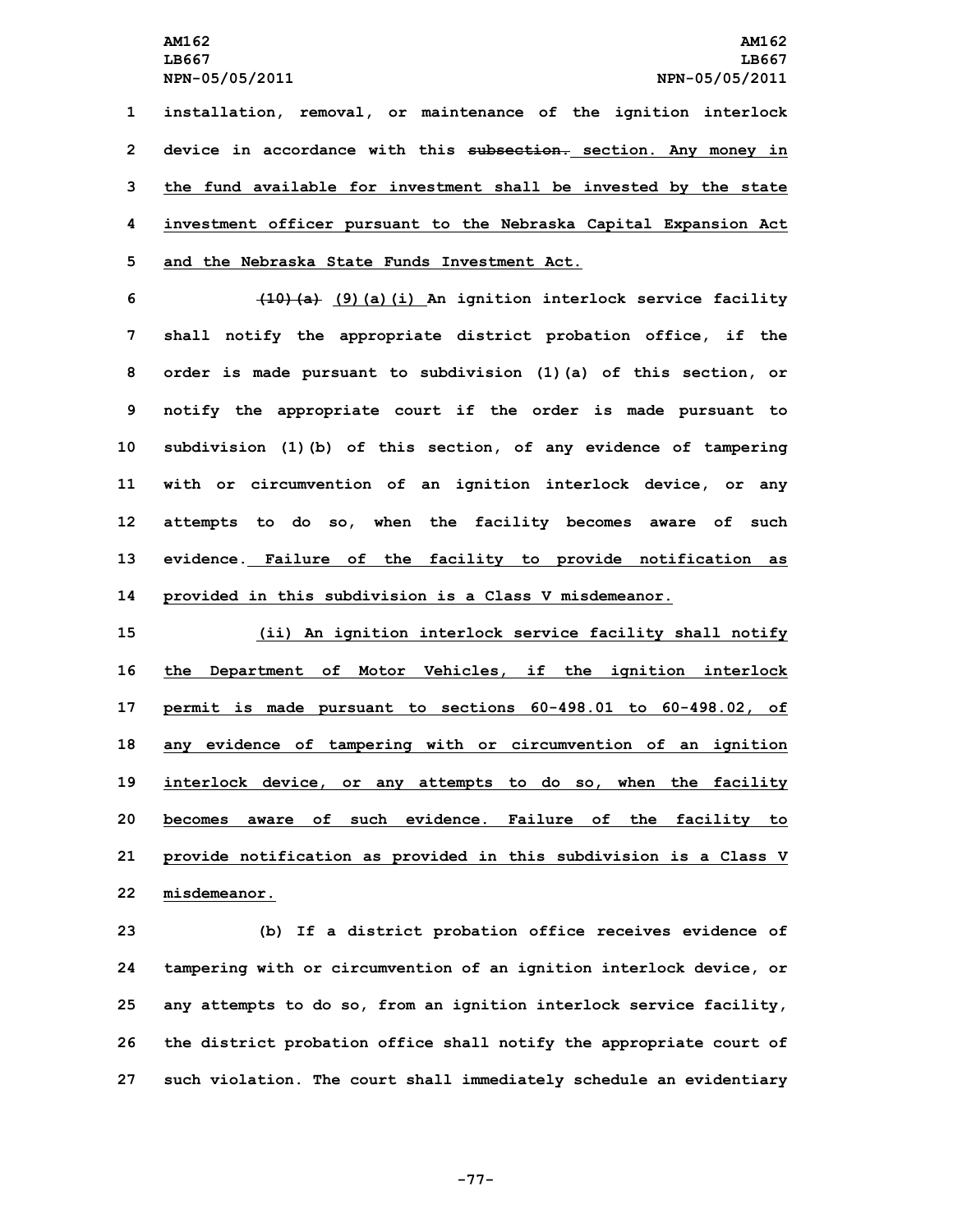**hearing to be held within fourteen days after receiving such evidence, either from the district probation office or an ignition interlock service facility, and the court shall cause notice of the hearing to be given to the person operating <sup>a</sup> motor vehicle pursuant to an order under subsection (1) of this section. If the person who is the subject of such evidence does not appear at the hearing and show cause why the order made pursuant to subsection (1) of this section should remain in effect, the court shall rescind the original order. Nothing in this subsection shall apply to an order made by the Board of Pardons pursuant to section 83-1,127.02.**

 **(11) Notwithstanding any other provision of law, the costs associated with the installation, maintenance, and removal of <sup>a</sup> court-ordered ignition interlock device by the Office of Probation Administration shall not be construed so as to create an order of probation when an order for the installation of an ignition interlock device and ignition interlock permit was made pursuant to subdivision (1)(b) of this section as part of <sup>a</sup> conviction.**

 **(10) Notwithstanding any other provision of law, the issuance of an ignition interlock permit by the Department of Motor Vehicles under section 60-498.01 or an order for the installation of an ignition interlock device and ignition interlock permit made pursuant to subdivision (1)(b) of this section as part of <sup>a</sup> conviction, as well as the administration of such court order by the Office of Probation Administration for the installation, maintenance, and removal of such device, as applicable, shall not**

**-78-**